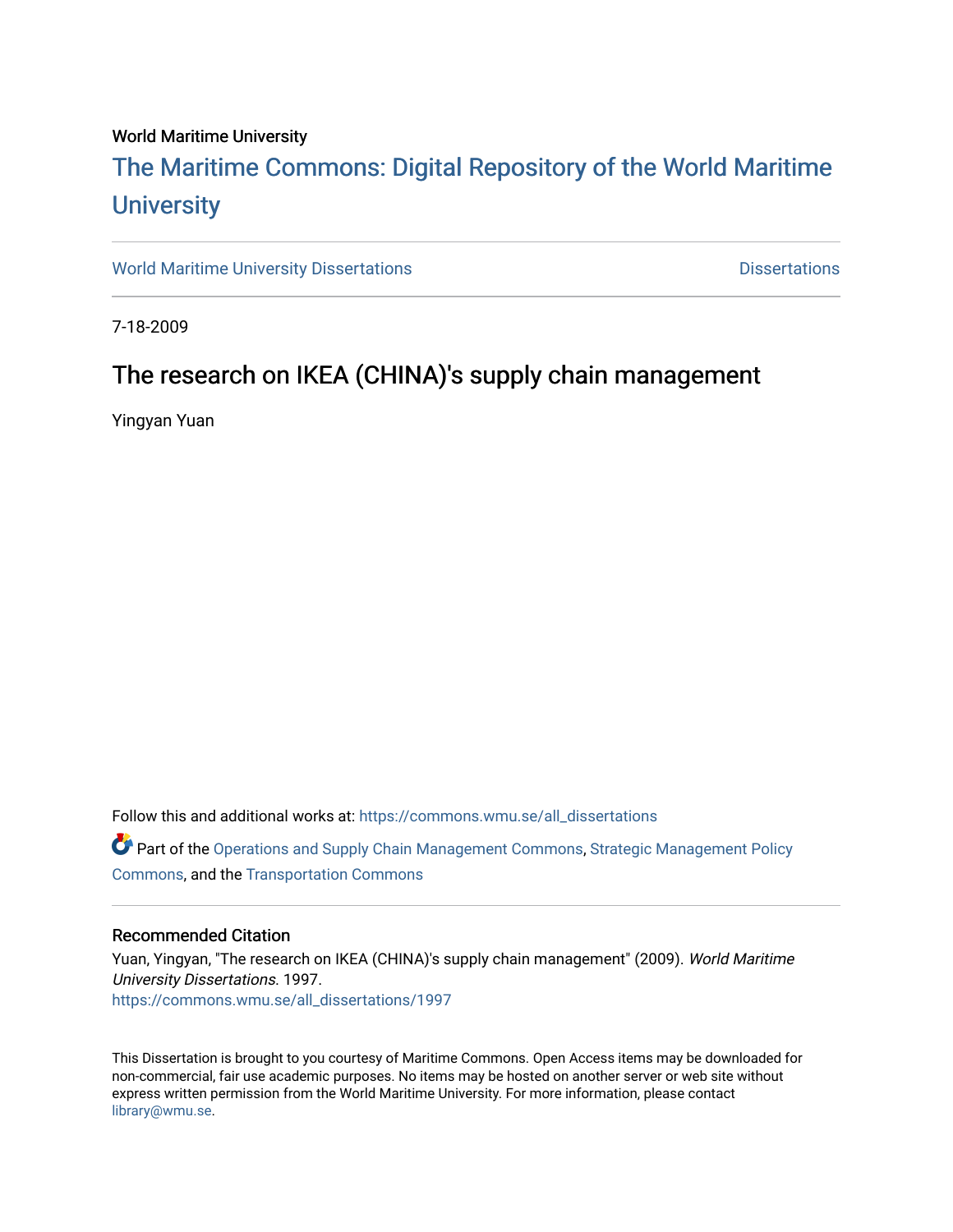

## **World Maritime University**

Shanghai, China

ITL \_ 2009

# **The Research on IKEA (CHINA)'s Supply Chain Management**

By

**Yuan Yingyan Yingyan**

China

A research paper submitted to the World Maritime University in partial

Fulfillment of the requirements for the award of the degree of

## **MASTER OF SCIENCE**

## **In**

## **INTERNATIONAL INTERNATIONAL TRANSPORT TRANSPORT TRANSPORT AND LOGISTICS LOGISTICS**

@Copyright Yuan Yingyan, 2009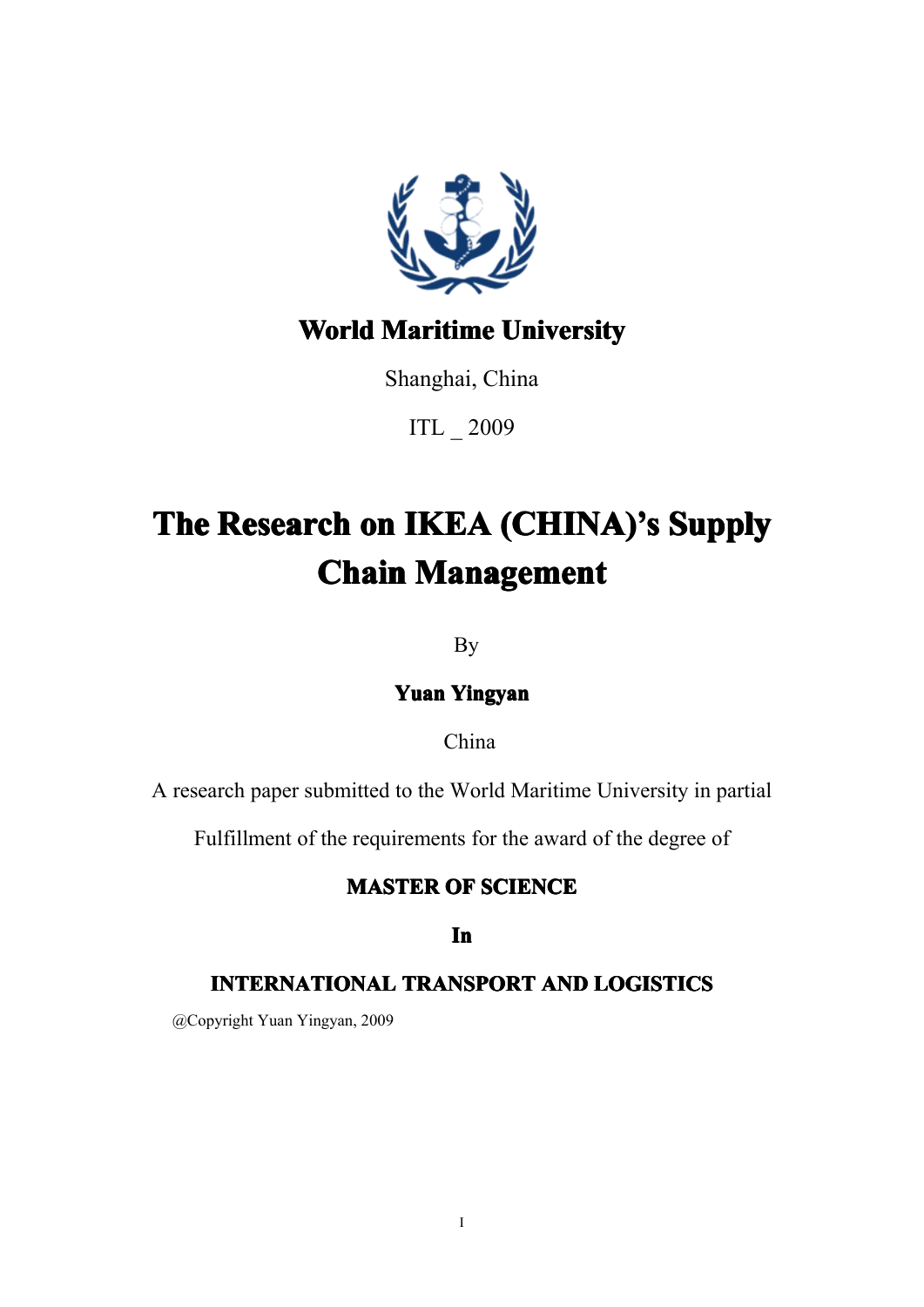## DECLARATION

<span id="page-2-0"></span>**I certify certify that all the material in this dissertation dissertationthat isnot my own work has been** identified, and that no material is included for which a degree has previously been **conferred conferredon me.**

The contents of this dissertation reflect my own personal views, and are not **necessarily endorsed** by the University.

**(Signature):\_\_\_\_\_\_\_ (Signature):\_\_\_\_\_\_\_ (Signature):\_\_\_\_\_\_\_(Signature):\_\_\_\_\_\_\_**

**(Date):\_\_\_\_\_\_\_\_\_\_\_ (Date):\_\_\_\_\_\_\_\_\_\_\_ (Date):\_\_\_\_\_\_\_\_\_\_\_**

**Supervised Supervised by Professor Professor Zhao Gang Shanghai Maritime University** 

**Assessor Assessor World maritime maritimeuniversity universityuniversityuniversity**

**Co-Assessor Co-Assessor Shanghai Shanghai maritime maritime maritimemaritimeuniversity university universityuniversity**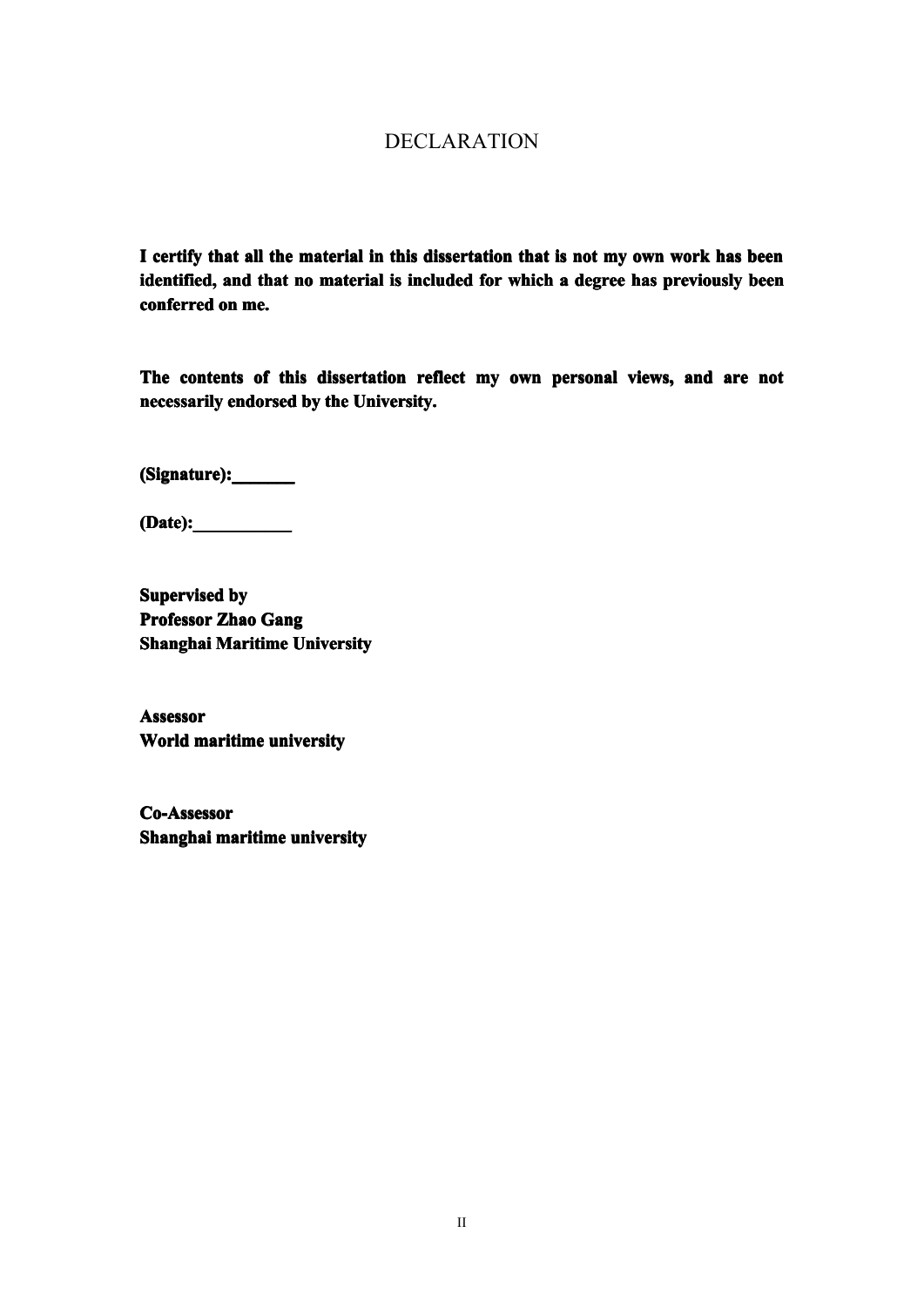## ACKNOWLEDGEMENT

<span id="page-3-0"></span>First, I am deeply grateful to the World Maritime University and Shanghai Maritime University for the chance to study International transportation and logistics. Without this program, I will never access to shipping.

Second, I want to give my wholehearted appreciation to my supervisor Professor Zhao Gang, who kindly gives me lots of guidance, suppor<sup>t</sup> and encouragemen<sup>t</sup> during the whole process of my paper work. I also benefit a lot for the future from his attitude towards details and structure to academic, which is difficult to learn in book.

Third, I give my appreciation to my friends especially Liu Wenjuan, Fiona Xu who gave me lots of valuable sources. Moreover, I am thankful to Ms. Zhou Yingchun, Ms.Hu Fangfang, Ms. Huang Ying and all the others who working in the administration office. They give me so much help both in study and in daily life. I am also thankful to all the professors who gave us excellent class and share the profound knowledge. Last but not the least, I would like to thank all my classmates whoever giveme so much care during the two years.

Finally, I would like to show my indebtedness to my beloved parents, who offered me full suppor<sup>t</sup> and always encourage me during the whole studies in Shanghai.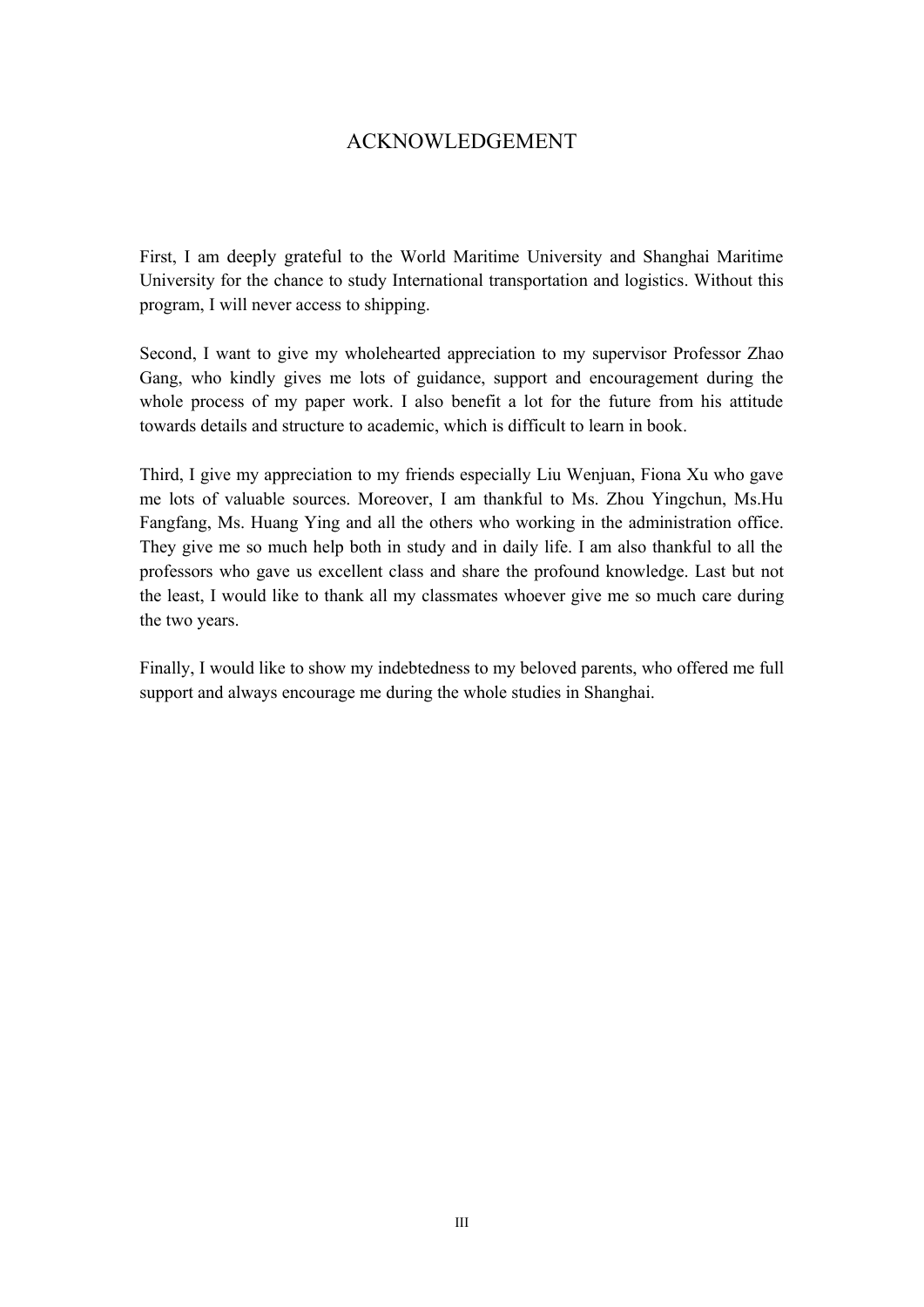#### ABASTRACT

#### <span id="page-4-0"></span>Title: **The Research Researchon IKEA (CHINA) (CHINA) (CHINA)'s Supply Chain Management**

#### **Degree: Master of Science in International Transport and Logistics**

In China's furniture and home market, the most prominent may be the case fromthe IKEA of Sweden. When it entered China market in 1998, this furniture giant in the global market had experienced very slow business development in China over the first 7years. To be happy to know, it begins to speed up its expansion in China from now on. However, the Chinese competitors have grown up quickly in the pas<sup>t</sup> few years. If IKEA wants to have the majority market share in China or even extending to the whole Asia Pacific market, it has to build up its own high efficient supply chain to overall control the supply chain operation throughout the region. This article will focus on current market environment and development opportunity which IKEA is facing, by using supply chain managemen<sup>t</sup> theory to optimize the company's supply chain system. By analyzing IKEA supply chain strategy (including pricing, sales forecast, purchasing, distribution and high flow/low flow strategy), and supply chain controlling process (including purchasing, inventory control and distribution network setup), I understand the advantage of IKEA supply chain and existing problems. With related supporting theory, I propose some inventory managemen<sup>t</sup> method and system consolidation idea to make <sup>a</sup> balance between service level and stock level, and to solve current problem of high stock level and high cost in the IKEA supply chain.

Key words: IKEA, Supply Chain Management, High flow/Low flow strategy, Inventory management, Distribution Strategy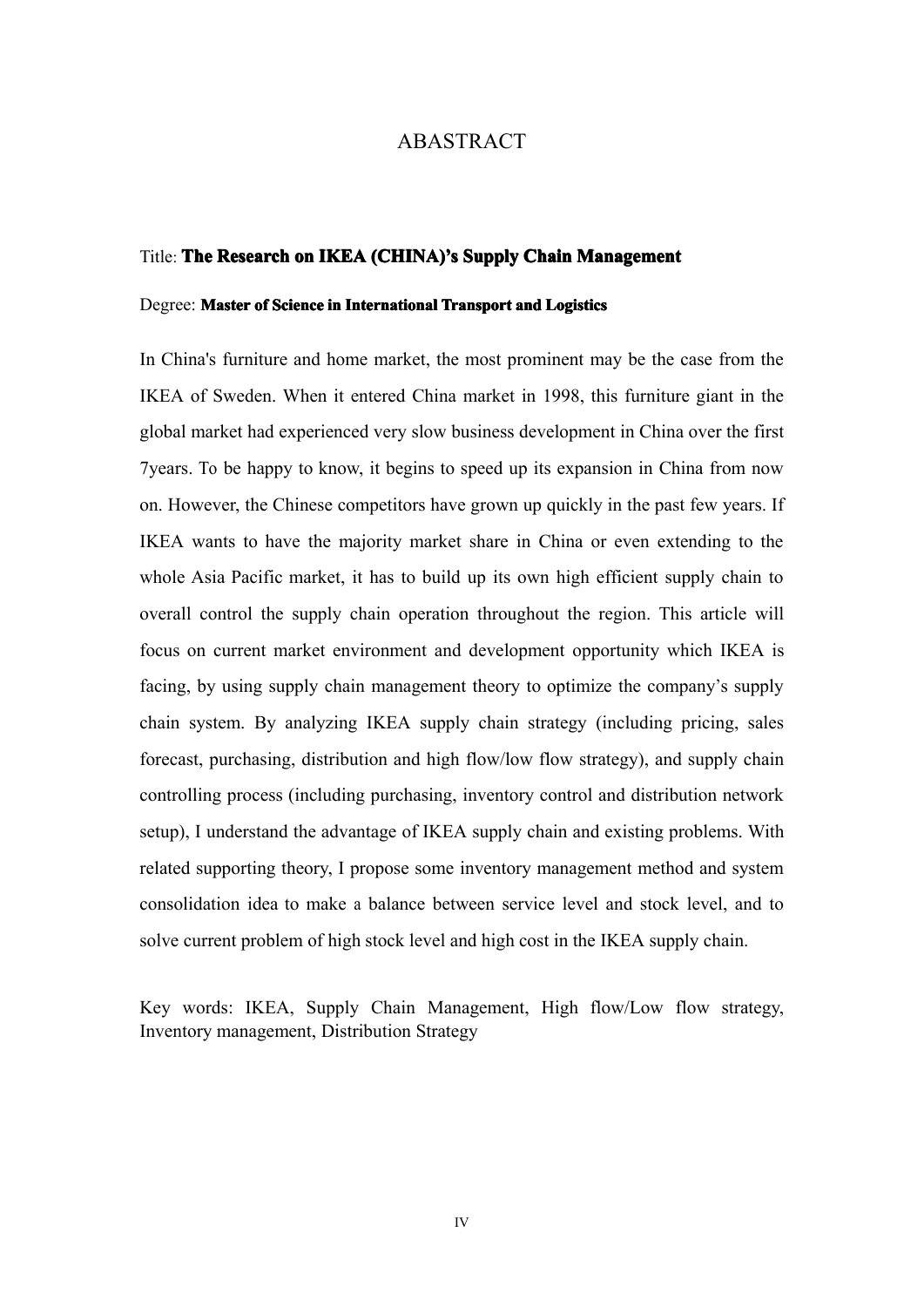| 2.3 The strategic position of IKEA (China) in the Asia Pacific region 12           |  |
|------------------------------------------------------------------------------------|--|
| Chapter III. Analysis of the operation system and the status quo of IKEA (China)13 |  |
|                                                                                    |  |
|                                                                                    |  |
|                                                                                    |  |
|                                                                                    |  |
|                                                                                    |  |
|                                                                                    |  |
|                                                                                    |  |

## **Table of contents**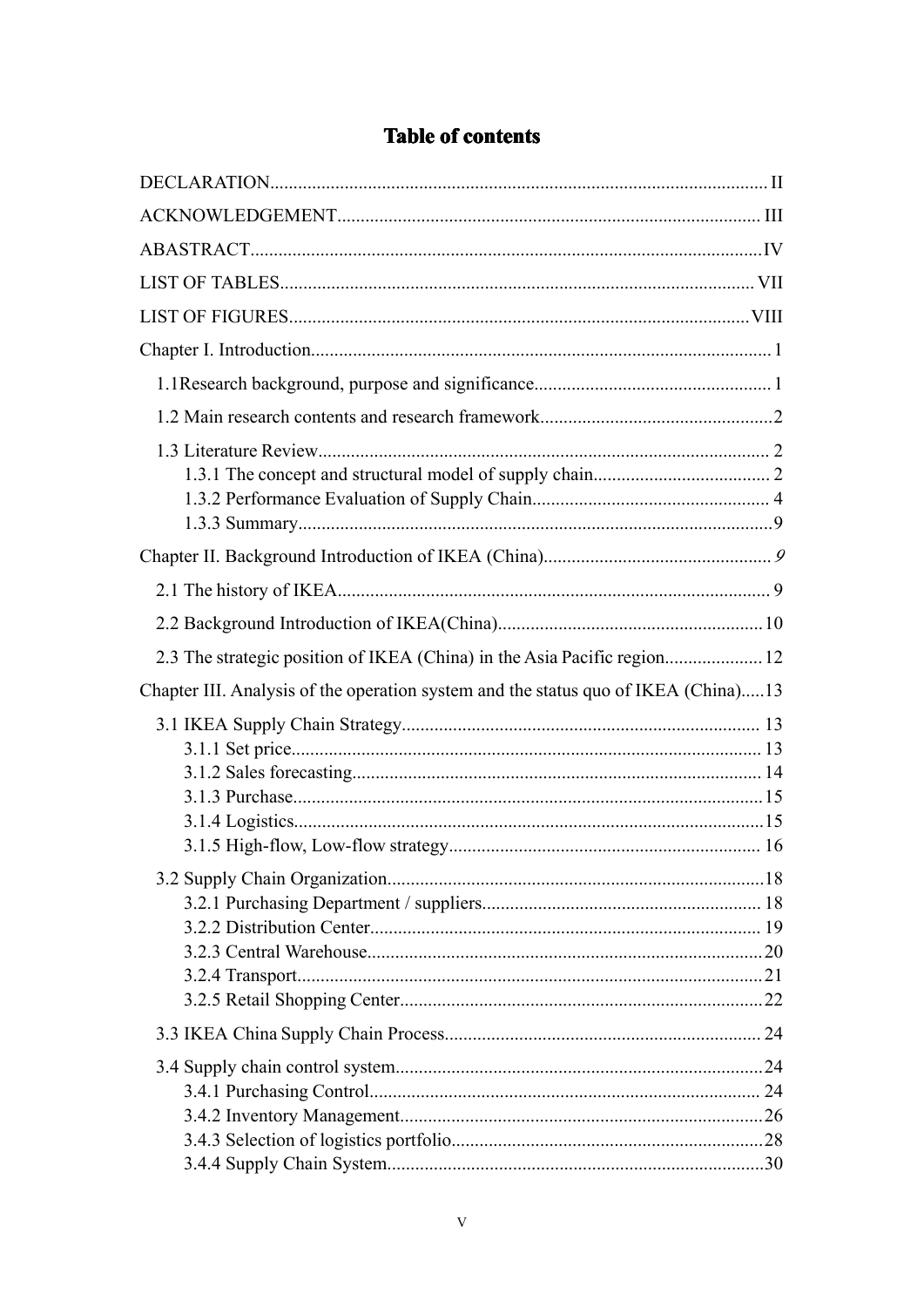| Chapter IV. IKEA (China) supply chain problems and suggestions for improvement 33 |  |
|-----------------------------------------------------------------------------------|--|
|                                                                                   |  |
|                                                                                   |  |
|                                                                                   |  |
|                                                                                   |  |
|                                                                                   |  |
|                                                                                   |  |
|                                                                                   |  |
|                                                                                   |  |
|                                                                                   |  |
|                                                                                   |  |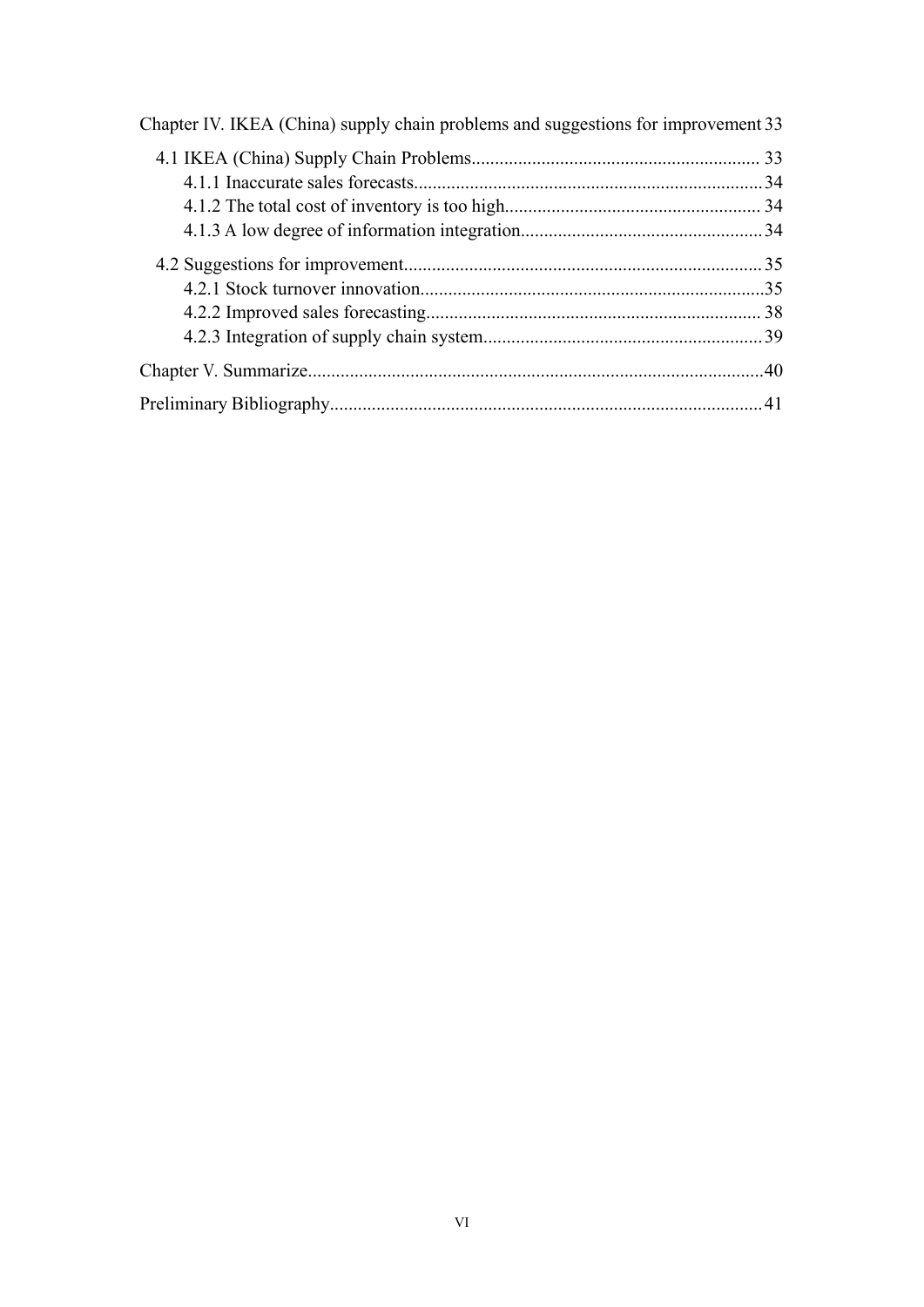## LIST OF TABLES

<span id="page-7-0"></span>Table 1.1 Distribution Strategies

Table 1.2 Supply chain performance evaluation indicators

Table 3.1 Standards of IKEA service level

Table4.1 Three weeks sale and prediction in the first half of this year at IKEA Asia-Pacific region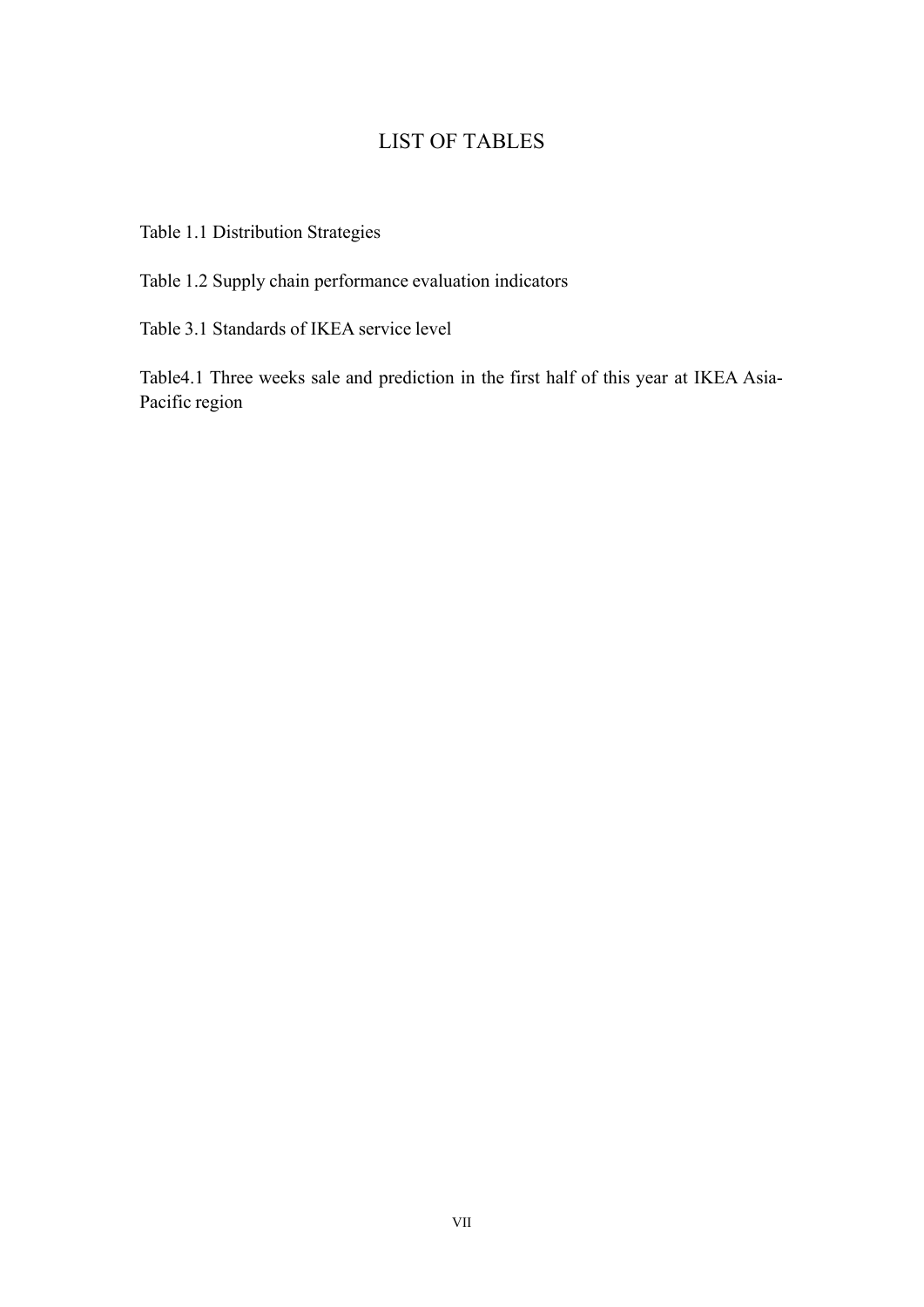## LIST OF FIGURES

- <span id="page-8-0"></span>Figure1.1 Research Frameworks
- Figure1.2 Figure of supply chain network structure
- Figure 1.3 Bullwhip effect diagram
- Figure 2.1 IKEA Group Sales & Procurement data (as of fiscal year 2007)
- Figure 3.1 Distribution and logistics flow chart
- Figure 3.2 Logistics flow chart of the direct delivery model of suppliers
- Figure 3.3 High-flow, Low-flow strategy
- Figure 3.4 Changes in procuremen<sup>t</sup> methods brought about by changes in other indicators
- Figure 3.5 Transport Strategy
- Figure 3.6 Selection of logistics portfolio
- Figure 3.7 IKEA System Environments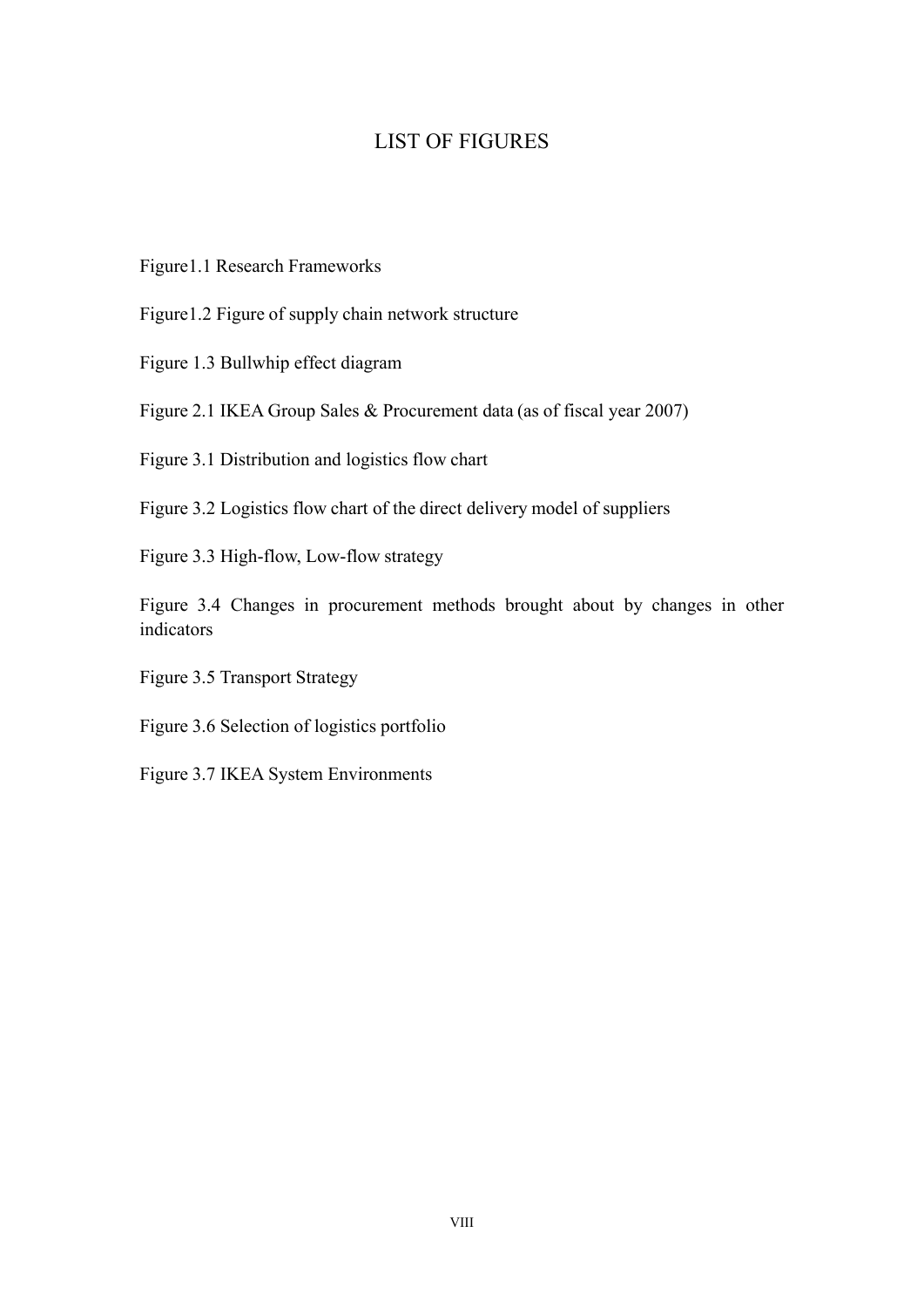## LIST OF ABBREVIATIONS

- SCM Supply Chain Management
- VMI Vendor-managed inventory system
- JIT Just In Time
- DC Distribution Center
- OEM Original Equipment Manufacture
- IoS IKEA of Sweden
- DD Direct delivery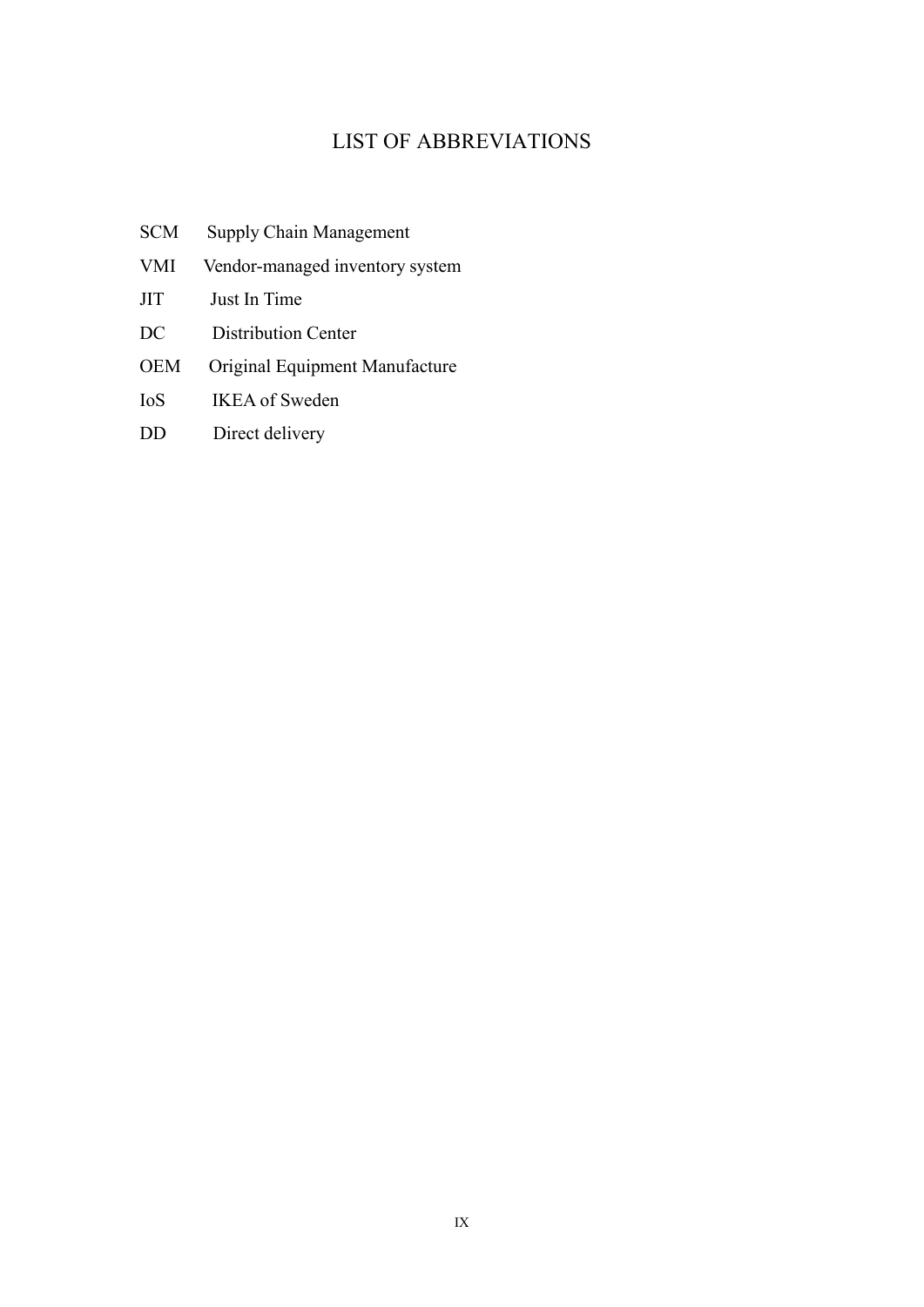## <span id="page-10-0"></span>Chapter I. Introduction

## <span id="page-10-1"></span>1.1Research background, purposeand significance

In today's highly competitive marketplace, only improving the quality of services so that enterprises can gain more market share and profit. And improving service quality must forge closer links with the upstream and downstream members of the supply chain. In <sup>a</sup> sense, nowthe competition has changed from it among enterprises to it among the chains of supply chain. M. Christopher, a famous American supply chain expert, considers that 'the competition of the  $21<sup>st</sup>$  century is not the competition between enterprises but the competition between supply chains', 'there is only supply chain in the market without any enterprise'. In 1997, an investigation(involving 165 enterprises of six industries) on SCM(supply chain management) from PRTM(Pittiglio Rabin Todd & McGrath) company indicated that through SCM, an enterprise can achieve the following benefits: (1)The total cost of SCM reduces by 10%( the percentage which the cost accounted for of the income); (2)On-Time Delivery of medium-sized enterprises increases by 15%; (3)The Lead Time of Order Fulfillment shortens 25%-35%; (4)The inventory of medium-sized companies decreases by 3% as well as it reduces by 15% in blue-chip companies. (5)The performance of the Financial Operations in blue-chip companies improves by more than 10%. (6)Blue-chip companies have the advantage that their cash flow turn-around time is 40-65 days less than that of average companies.

As <sup>a</sup> multinational company, IKEA is one of the world's largest furniture & furnishing retailers. It has 273 retail shopping malls in total, carries out business in 40 countries and manages product lines including about 9500 kinds of household products, about one-third to be updated every year. When people leisurely stroll in the IKEA shopping malls, they can select several favorite goods from the household goods placed in all sorts of 'model homes', such as BILLY bookshelf, take some time to assemble the 'flat packing' together at home. They can also do not buy anything, just taste small snacks in Nordic-style at the IKEA restaurant or simply sitting on the sofa of model home for <sup>a</sup> few hours as <sup>a</sup> pastime. People go to IKEA Mall as oneof the leisure items during holiday spare time. IKEA brand has gained recognition.

IKEA business managemen<sup>t</sup> profoundly embodied the concep<sup>t</sup> of control of ownbrand: IKEA not only has one of the world's largest furniture & furnishing sales channels, but also hope to span the globe by its own brand. Based on this concept, IKEA has been insisting all products by the self-designed, and it has thousands of suppliers. In order to minimize manufacturing cost, 45 trade offices in 31 countries are simultaneously responsible for communication with suppliers and product quality supervision. The goods produced by <sup>a</sup> number of suppliers are separately stored in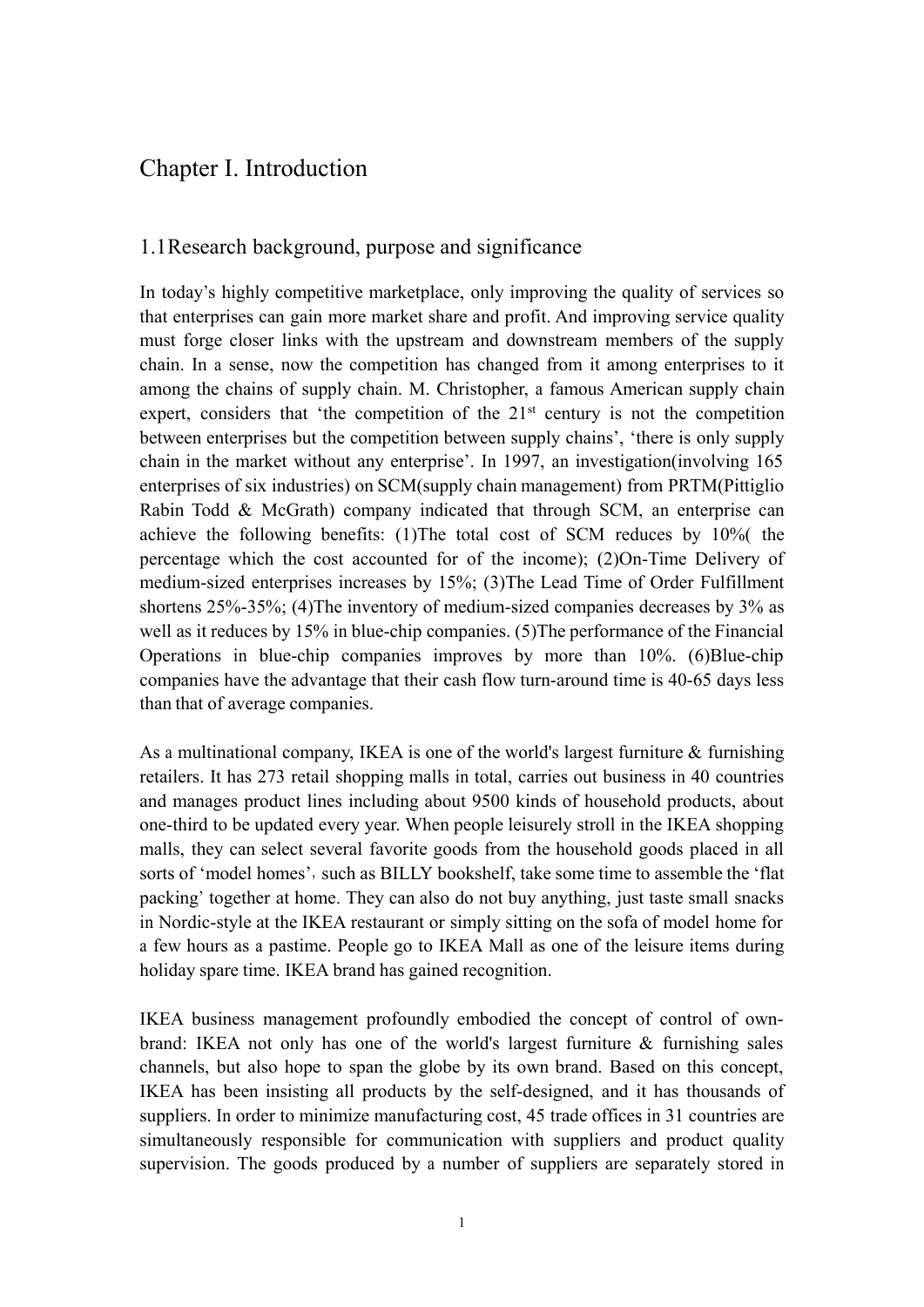different commodity distribution centers across the world through international procuremen<sup>t</sup> methods. Finally, according to the orders of shopping malls in the world, different types of products are distributed together to every quarter of the globe in distribution centers.

With the rising IKEA business, it is beginning to show through the problems of its SCM system, such as inaccurate sales forecasts, much high total inventory cost and the low level of information integration and etc. This cause IKEA needs to rescan its SCM system, in order to protect normal operation and development of its global business, and maintain its cheap and fashionable brand image inthe global market.

## <span id="page-11-0"></span>1.2 Main research contents and research framework

IKEA has 45 trade companies located in 31 countries and 1350 suppliers located in 50 countries around the world. IKEA puts core product design department in Sweden, which designs 1000 kinds of household goods every year. The manufacture of furniture is using outsourcing, and suppliers are required to produce in accordance with the drawings. Whether in China, Poland or Sweden, manufacturers have to guarantee that they follow IKEA's design and quality standards. In order to maintain an efficient low-cost commercial value chain, the inner IKEA operates a very complex, huge SCM system..

This article will focus on current market environment and development opportunity which IKEA is facing, by using supply chain managemen<sup>t</sup> theory to optimize the company's supply chain system. By analyzing IKEA supply chain strategy(including pricing, sales forecast, purchasing, distribution and high flow/low flow strategy), and supply chain controlling process(including purchasing, inventory control and distribution network setup),I understand the advantage of IKEA supply chain and existing problems. With related supporting theory, I propose some inventory managemen<sup>t</sup> method and system consolidation idea tomake <sup>a</sup> balance between service level and stock level, and to solve current problem of high stock level and high cost in the IKEA supply chain.

Full text is divided into five parts, as shown in Figure 1.1

## <span id="page-11-1"></span>1.3 Literature Review

## <span id="page-11-2"></span>**1.3.1 The concep<sup>t</sup> concep<sup>t</sup> and structural structuralstructuralstructural model of supply chain**

The concep<sup>t</sup> of supply chain earliest developed from the concep<sup>t</sup> of 'value chain' which was proposed in the book 'Competitive Advantage' written by Michael Porter in 1980, who is afamous enterprise strategy managemen<sup>t</sup> exper<sup>t</sup> and <sup>a</sup> well-known professor of Harvard University. It is <sup>a</sup> structure model of functional network chain that connects suppliers, manufacturers, distributors, retailers, even until the end-users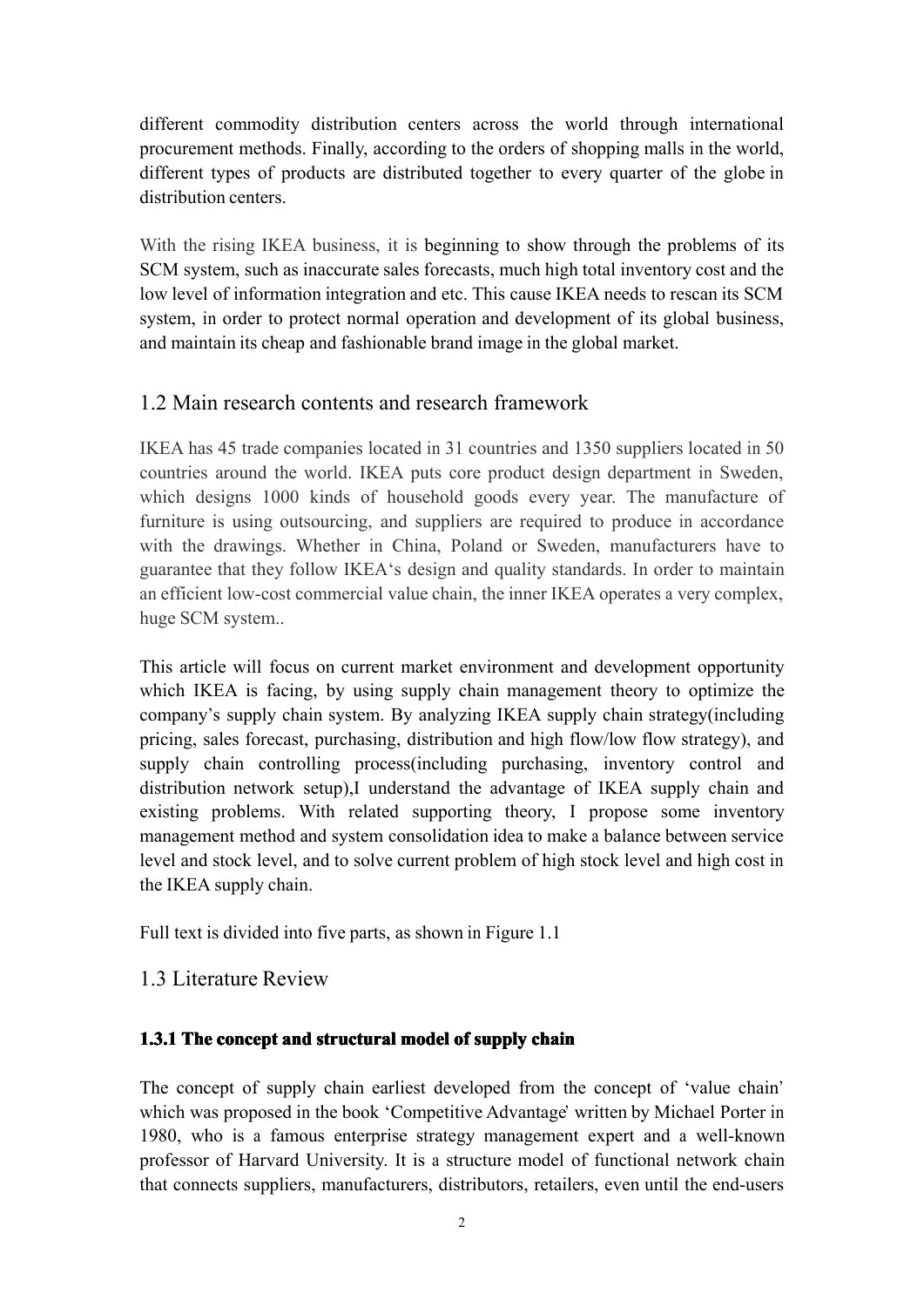

Figure 1.1 Research Frameworks

as <sup>a</sup> whole, which is focusing on core business, through the control of information, logistics and capital flow, beginning with the procuremen<sup>t</sup> of raw materials, then made into intermediate products and final products, finally, the products are delivered to consumers by sale network. It is <sup>a</sup> wider range of enterprise structure model and contains all joining nodes enterprises, from the supply of raw materials, through manufacturing, processing, packaging, distribution, etc. of different enterprises of the chain, till the end-users. It is not only <sup>a</sup> material chain, information chain or capital chain that connects supplier to user, but also <sup>a</sup> value-added chain, that materials increase their value due to processing, packaging, transport and other processes of the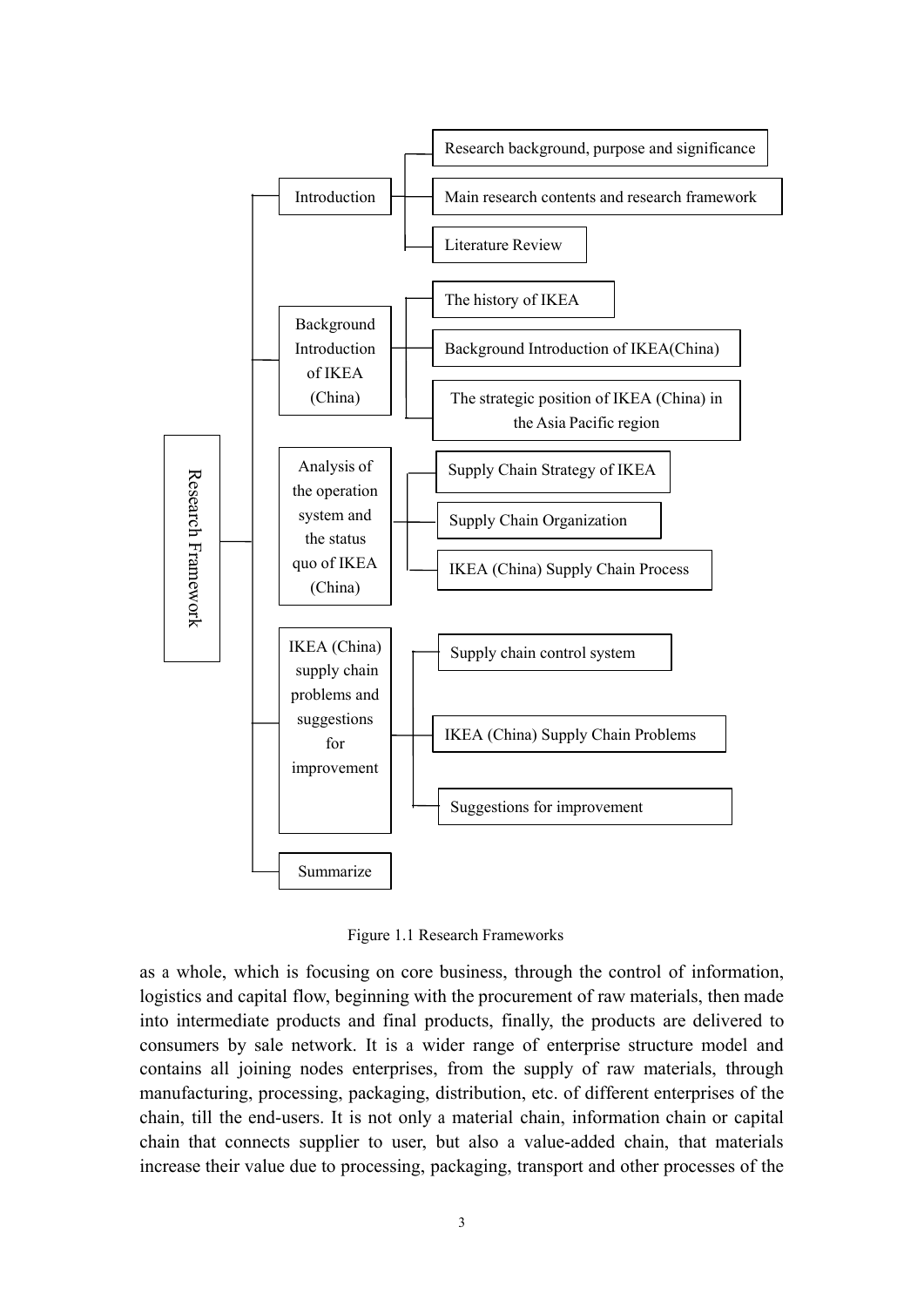supply chain to generate revenue for the relevant enterprises.

Based on the above definition of the supply chain, its structure can be simply summarized as the model showed in Figure 1.2.

As shown in Figure 1.2, supply chain consists of all joining node enterprises. Generally, there is <sup>a</sup> core enterprise (may be <sup>a</sup> manufacturing enterprise or <sup>a</sup> large-scale retail enterprise, such as Wal-Mart of America). Node enterprises increase the value constantly of the whole supply chain in <sup>a</sup> move for information demand through cooperation and division of labor of the functions of supplychain, taking capital flow, logistics and / or service flow as mediums.



Figure 1.2 Figure of supply chain network structure

## **1.3.2 Demand of supply chain management management**

## 1.3.2.1 What was the purpose of supplychain management?

When companies find new technologies and strategies to enable enterprises to reduce costs, and better participate in different markets to competition. These strategies (such as the timely manufacturing, Kanban management, lean manufacturing, total quality management, etc.) have become very popular, so companies pu<sup>t</sup> <sup>a</sup> lot of resources to implement these strategies. However, in as much as possible to reduce manufacturing costs, these companies found to further increase their profits and expand market share is also <sup>a</sup> need for an effective supply chain management. Found that many businesses that exist in the supply chain due to excess inventory, non-efficient transport and waste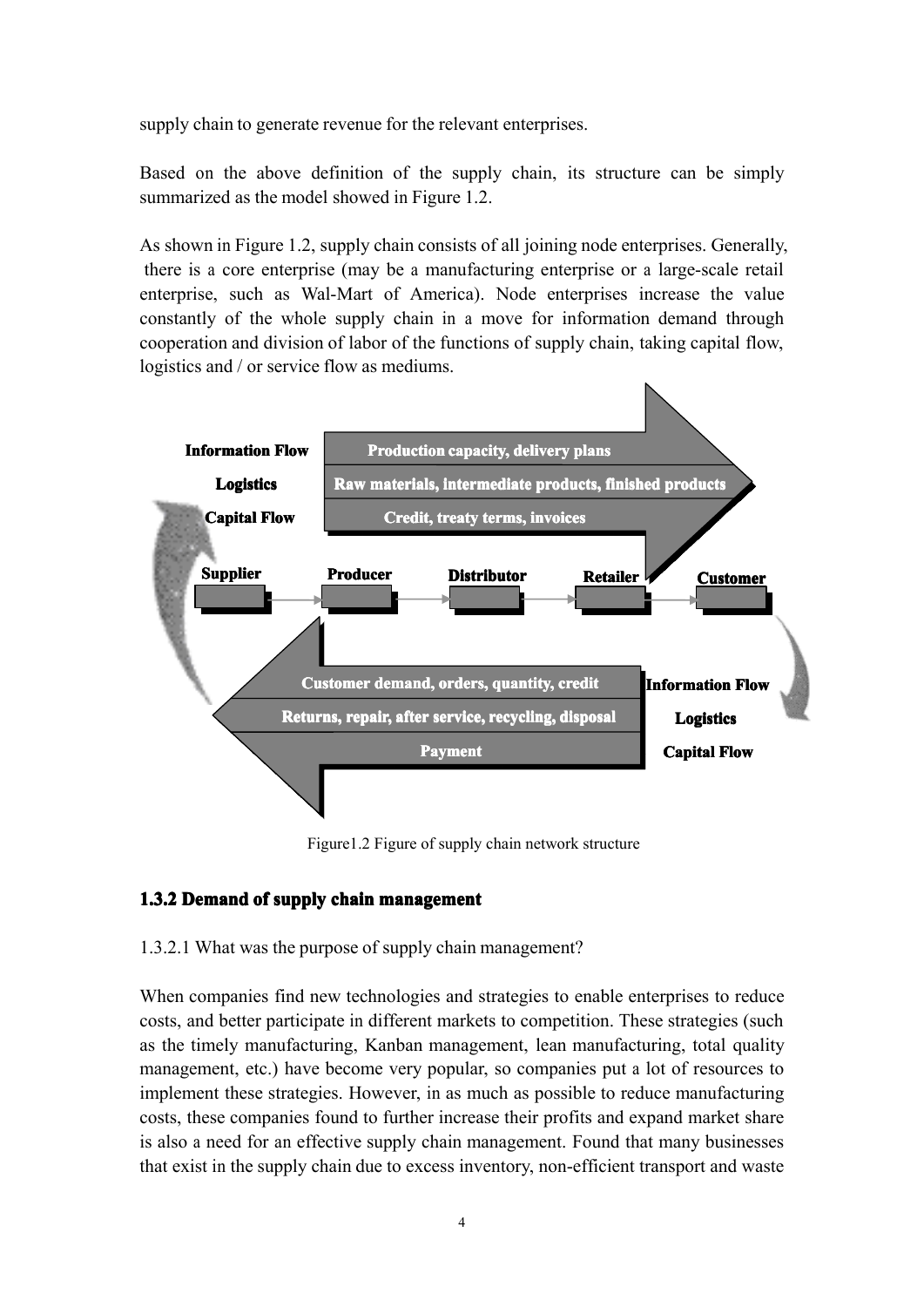strategies and other practices to enable enterprises to invest in the logistics area contains <sup>a</sup> lot of unnecessary costs. Therefore, in the supply chain there are many opportunities to reduce costs. Through effective supply chain managemen<sup>t</sup> can significantly increase revenue or reduce costs.

## 1.3.2.2 Key issues and trade-offs related to decision-making

## 1) The structure of Sales Network

Consider <sup>a</sup> number of plant products to serve <sup>a</sup> group of geographically dispersed retailers such <sup>a</sup> problem. At present, <sup>a</sup> group of storage is considered inappropriate, the managemen<sup>t</sup> wanted to re-design of organizations and distribution network. For example, this may be due to changes in demand patterns, or as a result of a number of existing warehouse lease contract termination. In addition, changes in demand patterns may require changes in the level of production plants; choose <sup>a</sup> new supplier of goods in the distribution network design of the new flow. Management needs to be considered is how to minimize the total production, inventory, transportation costs and service levels to meet the conditions, the selection of warehouse location and capacity of each plant to determine the level of production, the arrangements between the facilities (from the factory to from warehouse to warehouse or retailer) of the transport flow.

## 2) Inventory Control

Consider <sup>a</sup> retailer of products for <sup>a</sup> particular stock holding such <sup>a</sup> problem. Because customer needs change over time, retailers can only use historical data to forecast demand. Retailer's goal is to decide what point in the re-ordered some products, as well as ordered to minimize inventory and custody costs, the number of products should be set. More fundamental question is why retailers want to keep inventory? Because of the uncertainty of customer demand, supply uncertainty, or some other reasons? If it is because of the uncertainty of customer demand, then the possibility of adopting certain measures to reduce this uncertainty? Retailer's order quantity should be greater than, less than or equal to the forecast demand? Finally, how much inventory turns should be used? Whether different industries have different inventory turns?

## 3) Distribution strategy

Distribution system planning including business objectives, logistics strategy, logistics, tactical and physical operation of the planning, supply chain planning is specific as the center of the freight planning, transport system planning, vehicle routing and mobilization as well as storage planning. Supply Chain Planning includes factories and distribution centers to determine the location, size and composition of the internal structure, the broad distribution and transportation plans, capital goods suppliers and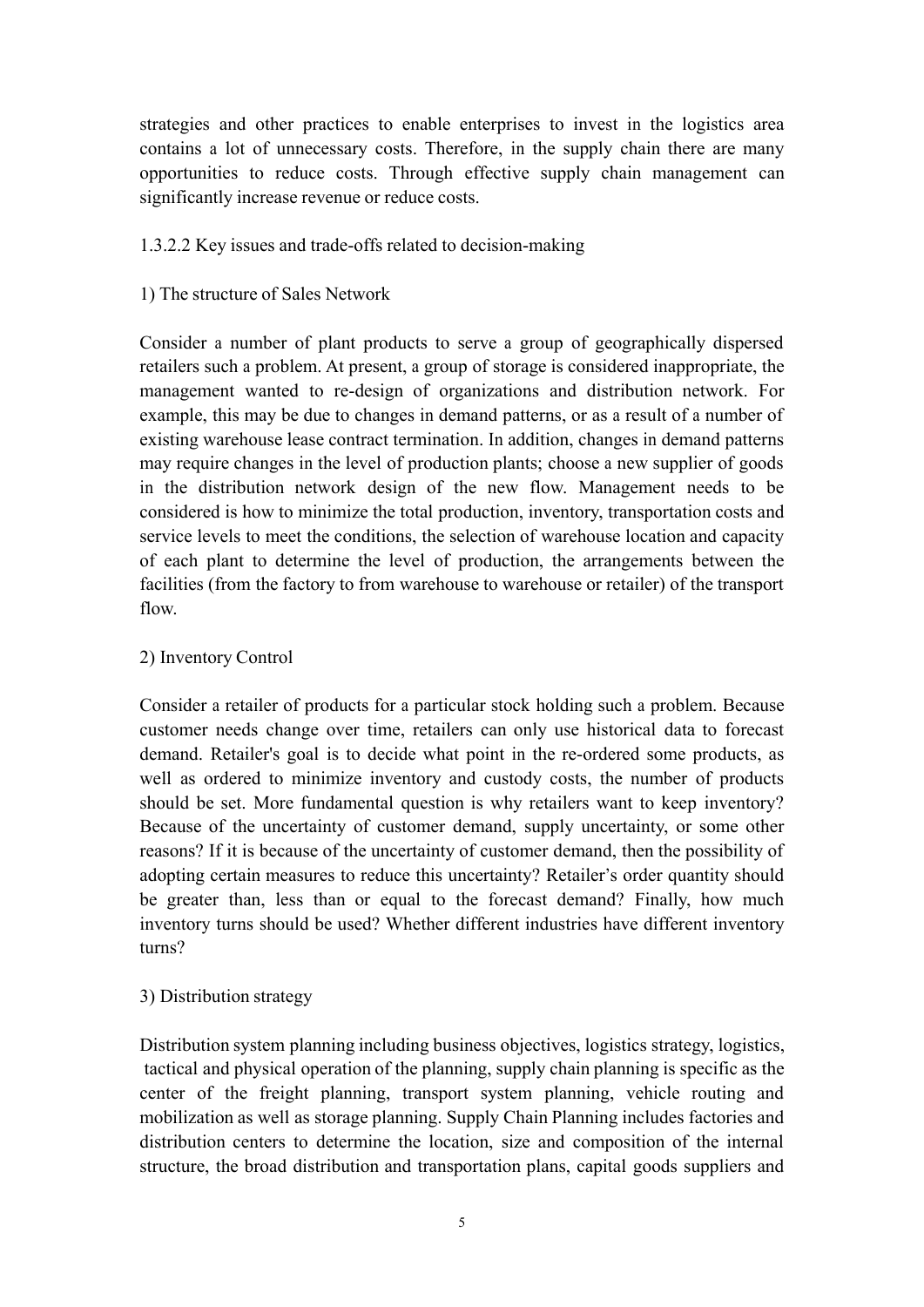customers to determine the source of the determination. Planning is <sup>a</sup> cargo supply chain scheduling transportation arrangements, including the set mode of transport for goods and choice. Transportation systemplanning includes the identification of the location, size and composition of the transport infrastructure, and the fleet size and transport network planning. Routing and scheduling of vehicles including vehicles, drivers, and so on scheduling, but also may include the dynamics of the goods sent, the customer service area and determine the frequency distribution. Warehousing facilities planning includes distribution center design and the design of the operation of the store and picking of the layout. Distribution system goal is: high delivery quality, high delivery efficiency, low distribution costs and high service levels.

The distribution center based on the mode of operation of the supply chain is an advanced managemen<sup>t</sup> mode, which supplies logistics to abandon the traditional mode of operation of the shortcomings of poor sub-block, all the supply chain logistics activities to the cooperative or joint distribution centers to deal with, distribution center using the integrated logistics management, greatly reducing the logistics costs and improve the operational efficiency of the supply chain.

4) Supply chain integration and strategic partnership

As <sup>a</sup> result of the dynamics of the supply chain itself, as well as different agencies and partners have conflicting goals, to supply chain integration is very difficult. In any case, integrated supply chain is not only possible, but it can-to-business market share performance and have <sup>a</sup> tremendous impact. However, in today's highly competitive market, most companies have no choice; they are forced to integrate their supply chains and strategic partnering busy. This kind of pressure is from their customers and supply chain partners. How the success of integration? Clearly, information sharing and operational success of the integration plan is the key to the supply chain. But what information should be shared? How to share? Information on how the impact of supply chain design and operation? In the organization of internal and external co-operation between the levels of integration required? Finally, the implementation of the types of partnerships, as well as in <sup>a</sup> given circumstances, should be the type of partnership?

## 5) Product Design

Efficient design in the supply chain plays <sup>a</sup> key role in several aspects. The most obvious is that the design of certain products compared to other designs will increase the cost of keeping inventory or transportation costs, while others maybe beneficial to shorten the design lead-time manufacturing. Unfortunately, the product re-design is usually costly. When the product should be redesigned to reduce costs or shorten the logistics supply chain lead-time? Adopted the role of product design, customer needs to make up for the non-block characterization feasible? Strategy can lead to cost savings quantified rated? Order to take advantage of new product design, supply chain should be on what kind of changes? Finally, the new concepts such as <sup>a</sup> large number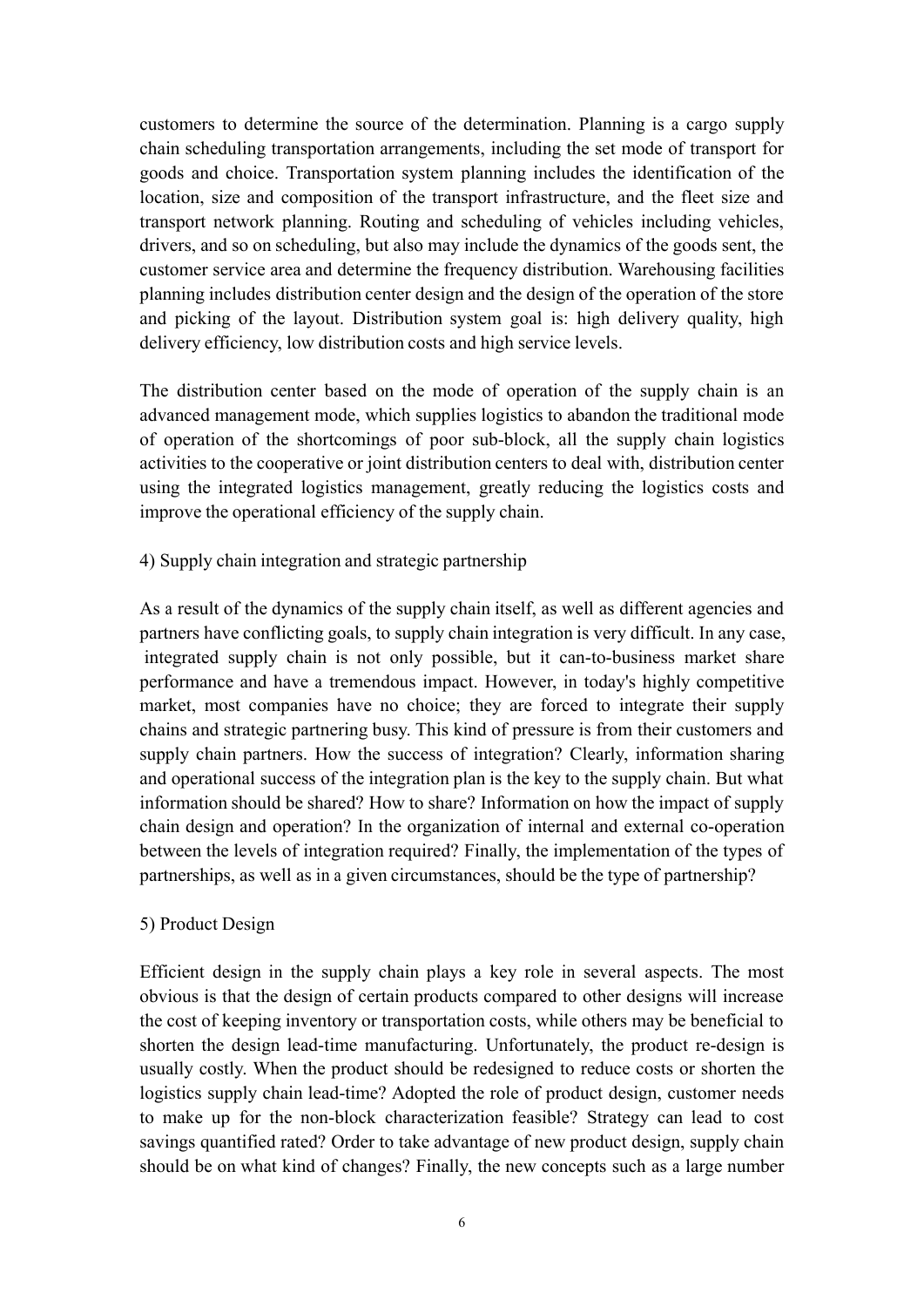of customization become more and more popular, in the process of the successful implementation of these new concepts; what <sup>a</sup> role is supply chain managemen<sup>t</sup> plays!

6) Information technology and decision suppor<sup>t</sup> system

Information technology is to achieve effective supply chain managemen<sup>t</sup> the key factor. In fact, the current supply chain managemen<sup>t</sup> for <sup>a</sup> number of interest because of the opportunities arising from <sup>a</sup> large amount of data, as well as through the analysis of these data is complicated by the cost savings can be achieved inspired. Supply chain managemen<sup>t</sup> is not <sup>a</sup> question of whether the basic access to data, but rather what should be the data transfer. What are the data that is supply chain managemen<sup>t</sup> is important, what data can be ignored? How to proceed with data analysis and utilization? What is the impact of the Internet? What is the role of e-commerce 7 in-house and supply chain partners need to what kind of infrastructure? Finally, since access to information technology and decision suppor<sup>t</sup> systems, these technologies can be used to access the market as the main tool for competitive advantage? If you can, then what factors are to prevent other companies using the same technology?

All of the above decision-making on key issues related to how the supply chain in the process of working out <sup>a</sup> balanced grasp of these issues is essential.

## 1.3.3 The need for supply chain management and the potential benefits

Supply chain is an organization across businesses, which transmits products or services to customers. Supply chain combines with the upstream and downstream businesses, together responsible for procurement, manufacturing, distribution and other commercial activities. SCM is mainly directed against the changes of market demand, providing accurate predictive capability, so that enterprises can be early identification and deployment, real-time decision-making, real-time supply, and keeping pace with market demand.

The effectiveness of supply chain is as follows:

- ♦ Reduce cost and inventory.
- ♦ Improve the accuracy of delivery.
- ♦ Enhance overall productivity.
- Provide accurate forecasts
- Share risk and reward.

## 1.3.4 Supply chain management strategies, tactics, and operational issues

1.3.4.1 Important strategic decision-making

1) Determine the appropriate number of warehouses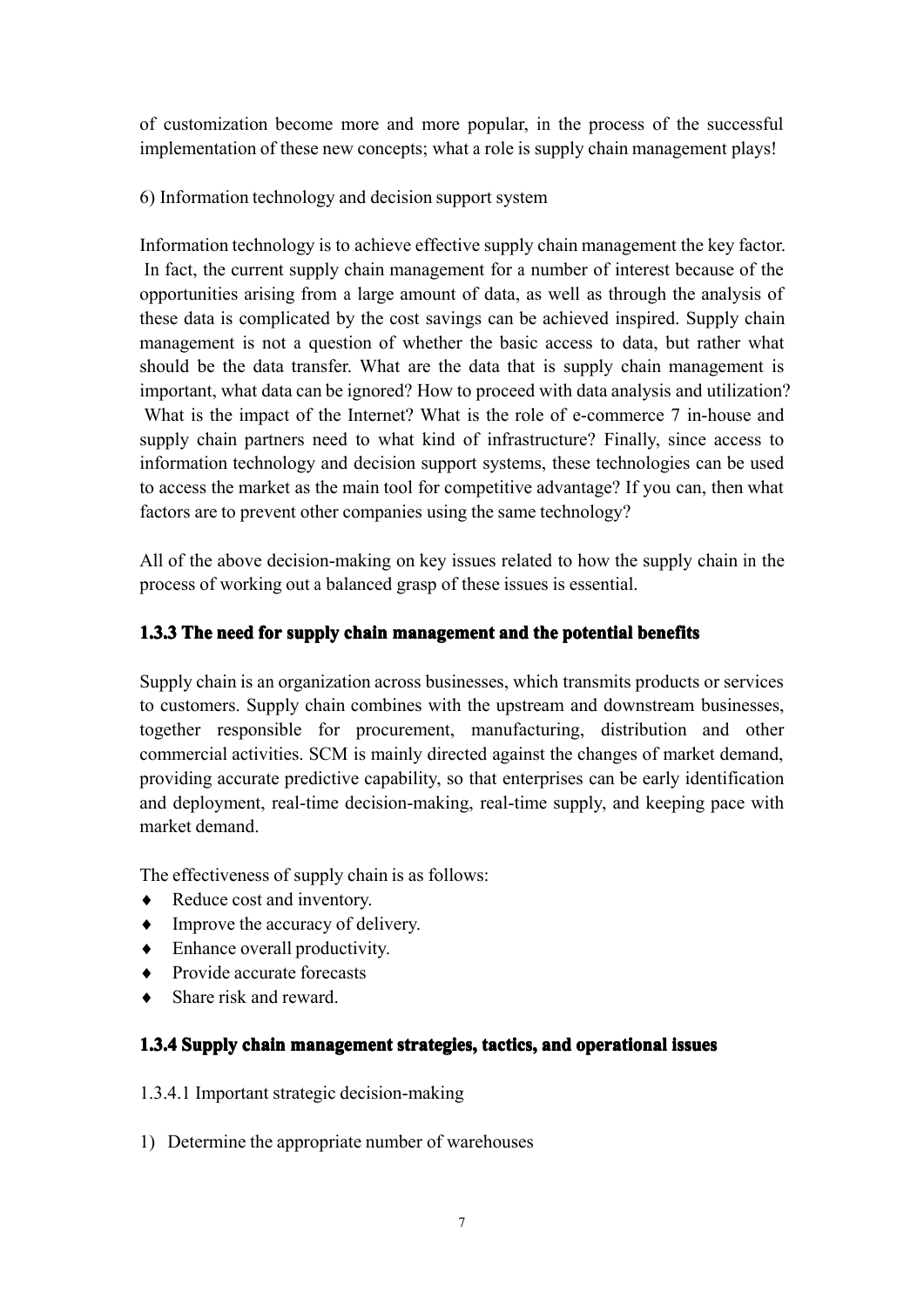We assume that the geographical location of factories and retail stores the same. Our aim is to build or re-design the logistics network to meet the service level required under the conditions so that the system was to minimize the total cost, total system cost including the cost of production and procurement, inventory keeping costs, institutional costs (storage, handling and fixed costs ), as well as transportation costs. Attention to another key decision-making, that is, the choice of mode of transport (such as truck, rail).

In such circumstances, the trade-off relationship is very clear. Increase in the number of storage usually results in:

- ① Due tothe shortened transit time, increased the level of service
- ② Because of safety stock (one for each warehouse inorder to preven<sup>t</sup> the uncertainty of customer demand and inventory holding) increase, resulting in an increase in inventory costs.
- ③ Management fees and preparation costs.
- ④ Outward transport costs (from the warehouse tothe customer's transportation costs) decline.
- ⑤ To transportation costs (from the suppliers and / or manufacturer to the warehouse transportation costs) were seen.

In essence, enterprises must set up a new warehouse close to the customer the cost and benefits of trade-offs between. Therefore, the storage layout of the supply chain decision-making is to decide whether it is an effective channel for selling their products due to demand the key.

2) Storage cost

Warehouses and distribution centers, including the cost of three main parts:

- ① Handling costs. This includes the cost of labor utilization, and storage of these costs in proportion to the annual flow.
- ② Fixed costs. This includes all of the material through the warehouse out of proportion to the number of the cost of the project. Usually associated with the storage of fixed size (capacity) is proportional to. But it is not linear.
- ③ Storage costs. This means keeping inventory costs, inventorylevels andthe average proportion.
- 3) Inventory Management

In order to protect the company avoid unpredictable changes in customer needs. Always difficult to predict customer needs, and because of the following reasons, the uncertainty of customer demand to increase.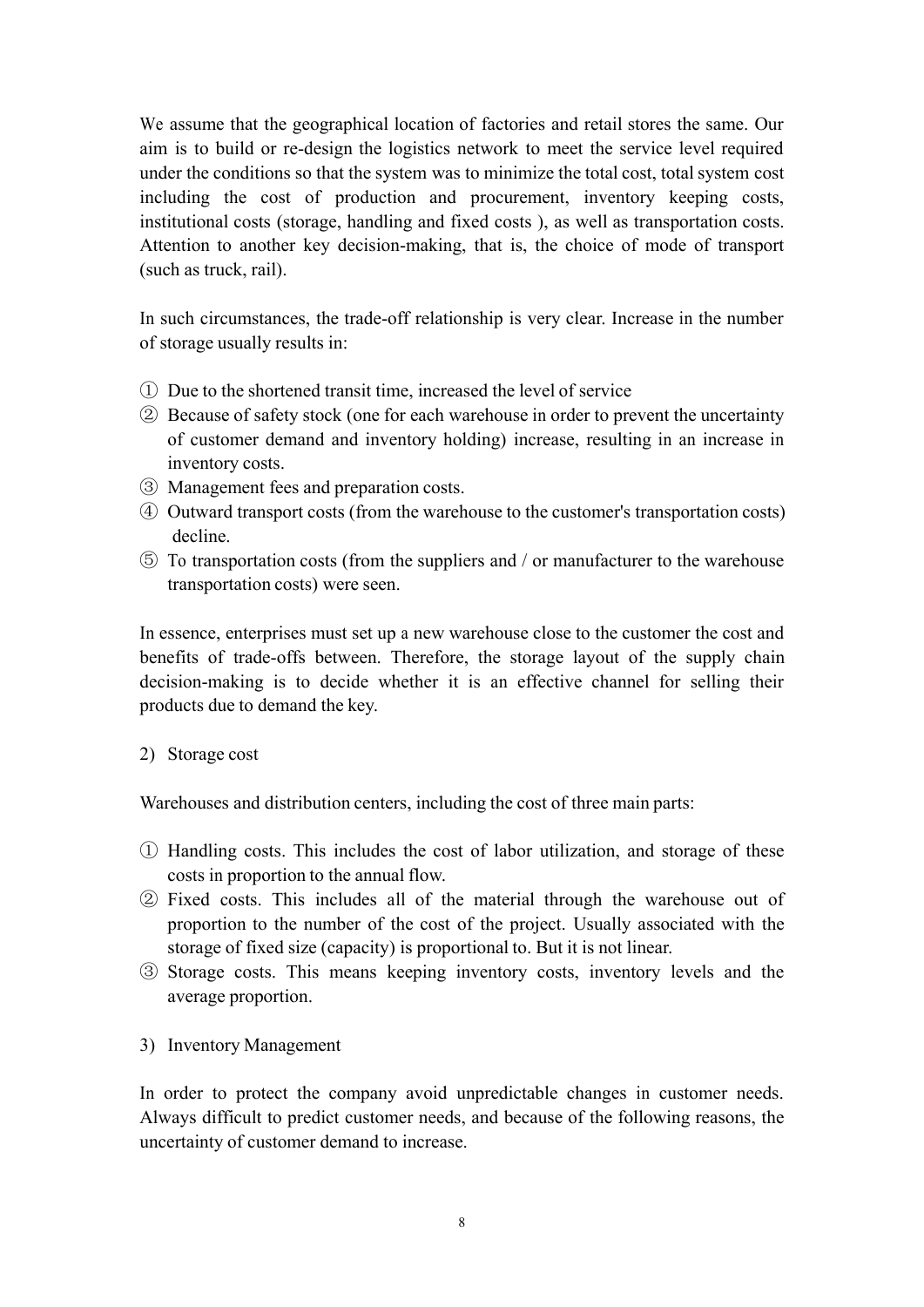- ① Product life cycle continues to shorten. This means that if the customer needs the historical data may not be able to access or very limited.
- ② Emerging market of new competitive products. Products so that the forecast increase in demand for <sup>a</sup> particular product has become increasingly difficult. In fact, despite the forecast product group (that is, predict the same market competing demand for all products) is relatively easy, but the forecast demand for <sup>a</sup> single product on the much more difficult.

In many cases, the quantity and quality of supply, suppliers, cost and delivery time, if there is <sup>a</sup> lot of uncertainty.

What is the main factor that impact inventory strategy?

- ① First, customer needs. This maybe known, or it may be random. In the latter case, if you have access to historical data to estimate the customer's needs and the needs of the average volatility (standard commonly used to indicate poor fishy). Then we can use prediction tools to predict demand.
- ② The lead-time inventory replenishment. This maybe when we have issued orders is known, or it may be uncertain.
- ③ The number of product categories of warehouse storage.
- ④ The length of <sup>p</sup>lan.
- ⑤ Costs include ordering cost and inventory carrying cost. In general, the ordering cost consists of two parts: product costs and transportation costs.
- ⑥ Level of service needs. Uncertainty in customer demand, it is necessary to fully meet customer orders is often not possible, managemen<sup>t</sup> need to determine an acceptable level of service.

We can see to improve inventory turnover slaughter, to reduce average inventory levels, which is defined as follows;

Inventory turns <sup>=</sup> annual sales / average inventory levels

Higher level and therefore the movement of goods, the risk of outdated merchandise smaller, lower inventory investment. Of course, the low inventory levels themselves are not always suitable, because of low inventories increased the risk of lost sales opportunities.

4) Distribution strategy

To consider the supply chain began in manufacturers and suppliers (the case of retail goods) to the final customer - the par<sup>t</sup> of retailers, usually you can use three different distribution strategies outward.

- ① Direct transportation, in the strategy. Of goods transport from suppliers to retailers directly, bypassing distribution centers
- ② Storage, this is <sup>a</sup> classic strategy, strategy in the warehouse inventory and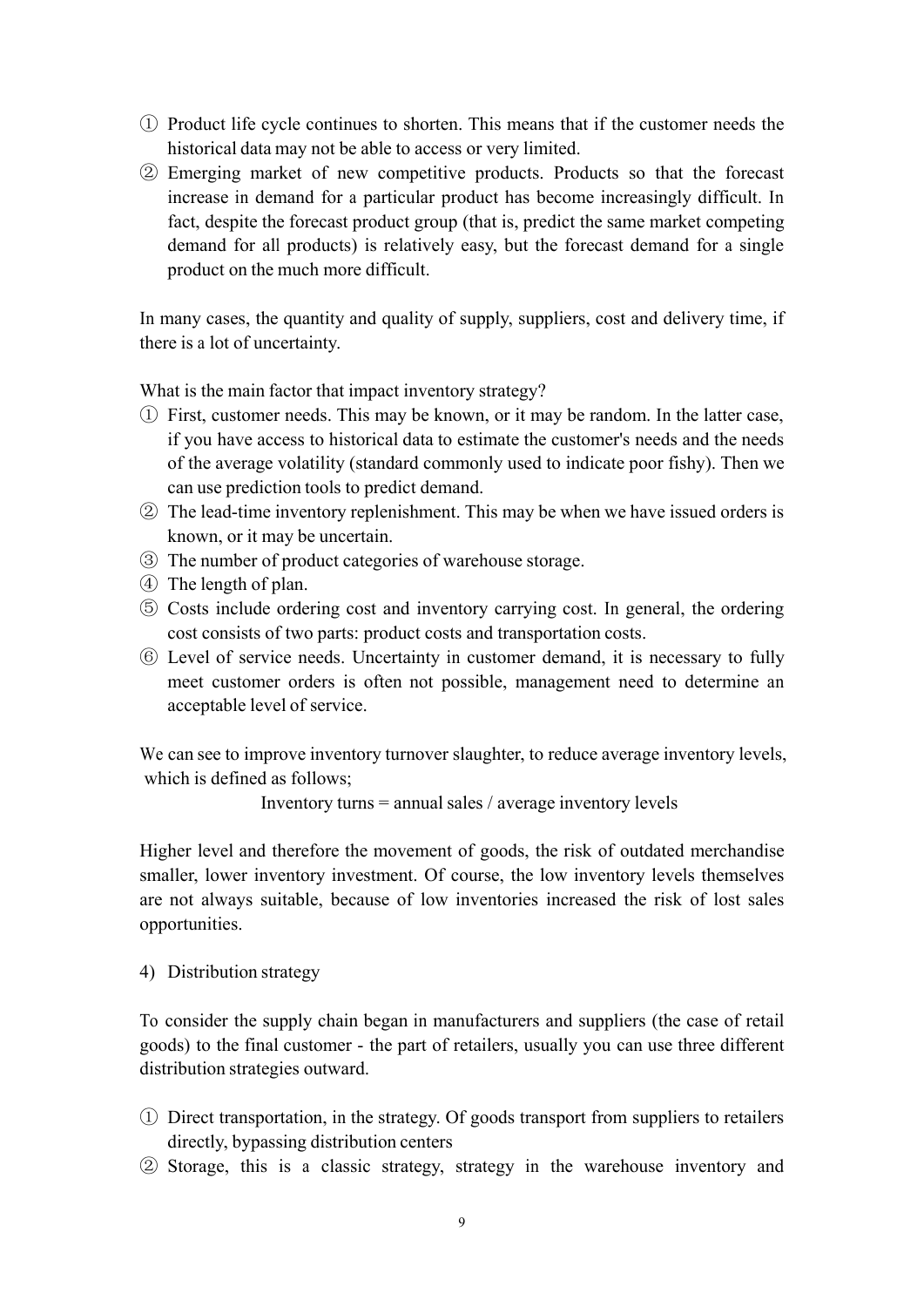preservation of customer needs in accordance with the provision of goods

③ Direct transfer, in the strategy, product constantly from suppliers to customers through warehouse distribution. However, the warehouse is almost time for the preservation of goods does not exceed 10-15 hours.

We have been thoroughly debated over the traditional strategy for warehousing. Here to discuss the direct transport and direct transfer.

� Direct transport

Direct transport strategy does not refer to transport through warehouses and distribution centers. Transport manufacturers or suppliers to deliver the goods to retail stores. Such <sup>a</sup> strategy has the advantage of being:

- ① Retail distribution centers to avoid the cost of the operation.
- ② Shorter lead time.

This distribution strategy also has several shortcomings;

- ① Negative effects of risk-sharing, because there is no central warehouse.
- ② Manufacturers anddistributors of transportation costs increased. As to send <sup>a</sup> smaller truck delivery to more places.

For these reasons, the needs of retail stores when the goods vehicle, which means that the warehouse did not help reduce transportation costs, when direct transport is correct. Direct transport from powerful retailers often requires the use of, or in the critical early period of use. Sometimes, manufacturers do not want to participate in the direct transport, but have no choice in order to obtain business. Direct transport in the grocery industry has become very popular. In the grocery industry in the early period is very crucial because some goods are perishable.

## **◆** Direct transit

Direct transit is well-known because of Wal-Mart. In this system, warehouse inventory to serve as focal points, rather than inventory storage point. In <sup>a</sup> typical direct transfer system, the goods arrived at the warehouse from the manufacturer, and then transferred to serve the retailer's vehicle, and then as soon as possible shipped to retailers. Of goods in warehouses stay <sup>a</sup> short period of time - usually not more than 12 hours. In this way save time by shortening limits the inventory costs and shorter lead time.

Wal-Mart's huge market growth highlights the effective coordination of inventory replenishment and transportation strategies. Wal-Mart is the world's largest and most profitable retailers, its competitive strategy in many ways <sup>a</sup> key role in its success, but perhaps most important to balance the direct transfer. Wal-Mart's use of the direct transfer is about 85% of the technical delivery of the goods, with its competitors, only 50% of Kmart. In order to implement the direct transshipment, Wal-Mart's use of <sup>a</sup>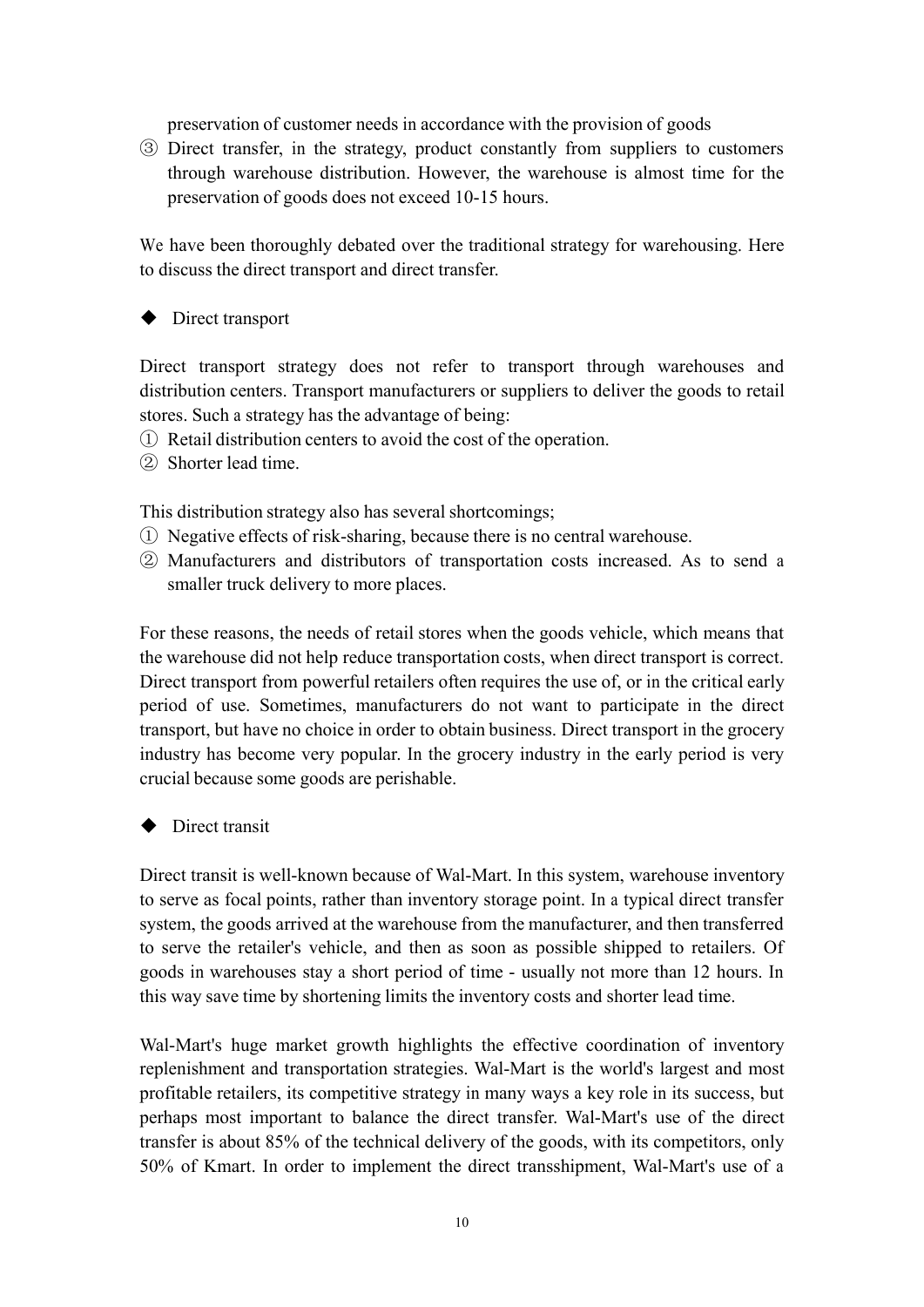private satellite communications system, which Wal-Mart suppliers to send point-ofsale data to enable a clear understanding of the supplier's sales stores. In addition, Wal-Mart has a fleet of 2000 trucks, shops twice a week on average added goods. Wal-Mart is through <sup>a</sup> direct transfer to enable vehicle access to the economies of scale in procurement. Wal-Mart to reduce the required safety stock, compared with the industry average of 3% reduces the cost of sales, this is <sup>a</sup> major factor why so many high profits of Wal-Mart.

Of course, the direct transfer approach requires <sup>a</sup> huge investment to start and difficult to manage because:

- ① Distribution centers, retailers andsuppliers are required to use advanced information system, to ensure that the required time frame to complete the selection of commodities and transportation.
- ② In order to directly operate transit systems, there must be <sup>a</sup> rapid reaction of the transport system.
- ③ Forecast is critical, the need for information sharing.
- ④ Only at any time and the large number of vehicles to the transit agencies direct delivery and sorting of large-scale distribution systems, direct transfer strategy is effective. In such <sup>a</sup> system, every day, enough to allow the number of goods from suppliers to warehouses full car transport. Because these systems usually include <sup>a</sup> number of retailers, and thus the demand is enormous, and it arrived in <sup>a</sup> direct transit agencies to ensure that goods vehicles can be immediately transported to the number of retail stores.

It's very rare for large retailers to adopt only one kind of these strategies. Generally speaking, in different ways for different products, it is necessary to analyze the supply chain and to identify specific products or product categories and identify the appropriate way. In order to assess these concepts, need to understand <sup>a</sup> simple question: the factors that affect the distribution strategy for what? Clearly, the customer needs and location, service level, cost (including transportation cost and inventory cost) all play <sup>a</sup> role. Analysis of inventory costs and transportation costs of the interaction is very important, transport costs and inventory costs depend on the size of transport, but the effect is the opposite. Increase inthe number of volume reduction of transport, so that traffic of the shipper to use price discounts, thus reducing transportation costs. However, large quantities of goods per unit of increase in inventory costs because goods in the consumer retained in the warehouse prior to longer period of time.

Changes in the demand have the same influence on the distribution strategy. In fact, the demand changes have an enormous impact on the cost. Changing the greater, the need for safety stock is more. Therefore, preservation of warehouse inventory to preven<sup>t</sup> changes in demand and uncertainty, and there is a risk due to concentration effect, the distributor will have more storage, the required safety stock you have. Conversely, if storage is not used to store inventory (such as direct transport strategy) or no storage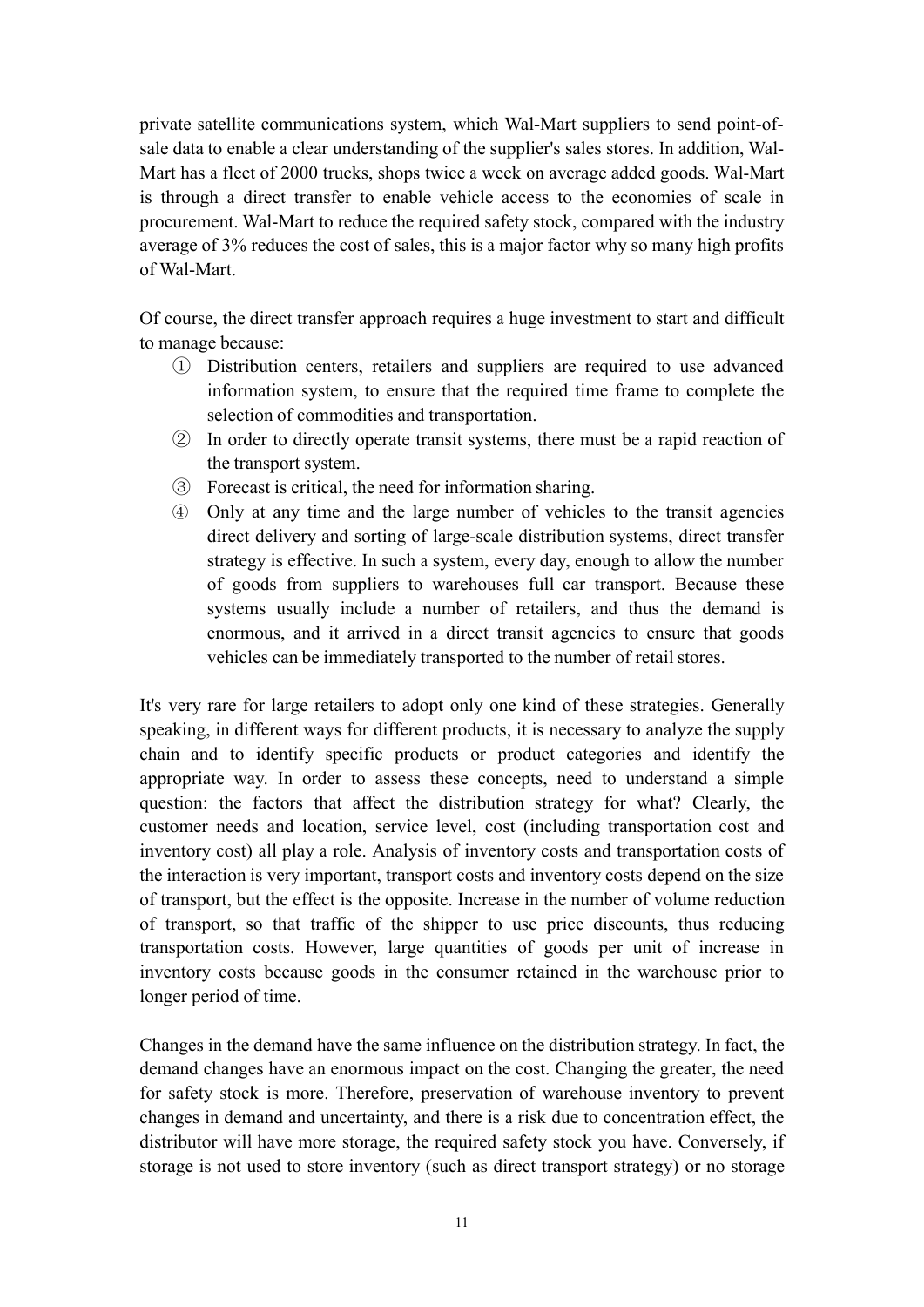(such as direct transport), the distribution system needs more safety stock. This is correct, because in both cases, each store needs to retain sufficient safety stock. However, we can be able to better demand forecasts and safety stock requirements and lower marketing strategies will be described below, the diversion of strategic commodities to reduce this impact. Different strategies to evaluate the lead time must be taken into account, the number of different requirements and capital investment programs.

Table 1.1 summary and comparison of three marketing strategies. Storage refers to storage strategies to retain the inventory warehouse distribution strategy classic. Table "distribution line" means different products need to be allocated to different time of retail stores. It is clear that the direct transport. The allocation of decision-making must be earlier than the other two strategies, so the need for <sup>a</sup> longer period of the forecast period.

| Strategy       | Direct shipment | Cross-docking      | Warehouse inventory     |
|----------------|-----------------|--------------------|-------------------------|
|                |                 |                    | reservation             |
| Risk sharing   |                 |                    | Use of concentration of |
|                |                 |                    | risk                    |
| Transportation |                 | Reduce inside cost | Reduce inside cost      |
| cost           |                 |                    |                         |
| Carrying Cost  | No storage      | No carrying cost   |                         |
|                | costs           |                    |                         |
| Distribution   |                 | Delay              | Delay                   |
|                |                 |                    |                         |

## Table 1.1 Distribution Strategies

## 5) Transhipment

Rapid transportation and advanced information systems to enable the development of transit as <sup>a</sup> strategic option for the supply of enough to take into account an important option. Transfer means in order to meet some emergency needs, the supply chain of the same level between different agencies of goods transport.

Transfer the retail level, often considered an option. Such as mentioned earlier, the transport capacity will enable retailers to other retailers' inventory to meet customer demands. In order to achieve this, retailers need to understand what other retailers stock and must be able to quickly bring their products to stores or customers at home. These requirements can only be resolved through high-level information systems to meet. Senior information systems allow retailers to know what other retailers, inventory, and to promote rapid transit between retailers.

If there are appropriate information systems, reasonable transportation costs, as well as all the retailers are living in the same owner, and then the transfer is meaningful. Under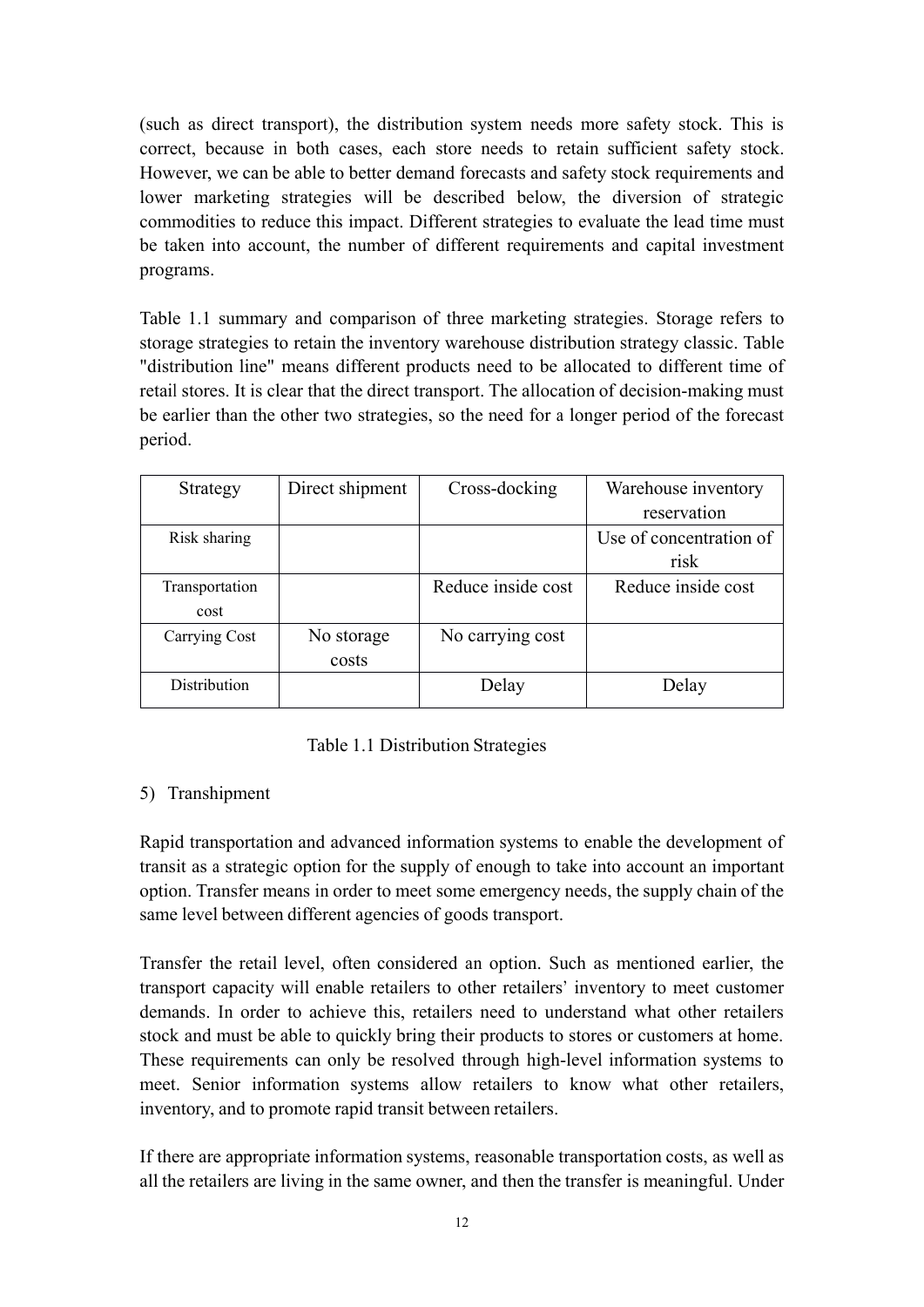such circumstances, even in the absence of the central warehouse, the system can focus on effective use of the idea of risk, because we can not ask in <sup>a</sup> retail store as the inventory is <sup>a</sup> huge par<sup>t</sup> of <sup>a</sup> single warehouse.

All independent and independent retailers could avoid the transfer because the transfer would help their competitors.

## 6) Center institutions and local institutions

Another supply chain design is the key to the decision-making involving the use of centralized production and storage or local agencies. Summarize here the important considerations:

- ① Safety stock. Warehouse merger will enable both the distributors to focus on the use of risk. Generally speaking, this means more focus on operations, security, lower inventory levels.
- ② Management costs. Operatingeconomies of scale indicate that <sup>a</sup> few large central warehouse operation in relation to the occurrence of many small warehouses lower total cost of management.
- ③ Economies of scale. In many manufacturing industries, if the manufacturers to merge, then ge<sup>t</sup> economies of scale. Usually the total annual production capacity in the same conditions, the operation of many small manufacturing organizations spends more costs thanoperation of <sup>a</sup> few large institutions.
- ④ Lead-time. If many warehouses are located in areas close to the market, then the market in general lead time can be shortened.
- ⑤ Services. It depends on how the definition of services. As mentioned above. Centralized storage to take advantage of risk-sharing. This means that the total use of lower inventory levels in order to meet more; but on the other hand, from the warehouse to the retailers, the transportation time will be longer.
- ⑥ Transportation costs. Transportation costs and the number used is directly related to the warehouse. With the increase in the number of warehouses, production agencies and the transportation costs between warehouses will increase, because the increase of the total distance and, more importantly, the number of discount the possibility of using even smaller. However, from the warehouse to the retailers may reduce the transportation costs, because the storage and market close.

Of course, in an effective distribution strategy, some products may be stored in the central body, and other products stored in local warehouses. For example, extremely expensive, the customer is not high demand for goods canbe stored in central warehouses and low cost, high demand products that can be stored in <sup>a</sup> number of local warehouses. In addition, the use of centralized or local production or warehouse-type institutions may not necessarily be <sup>a</sup> non-that is, decision-making. Local operations and focus on the issue of an extent, due to varying degrees have given varying degrees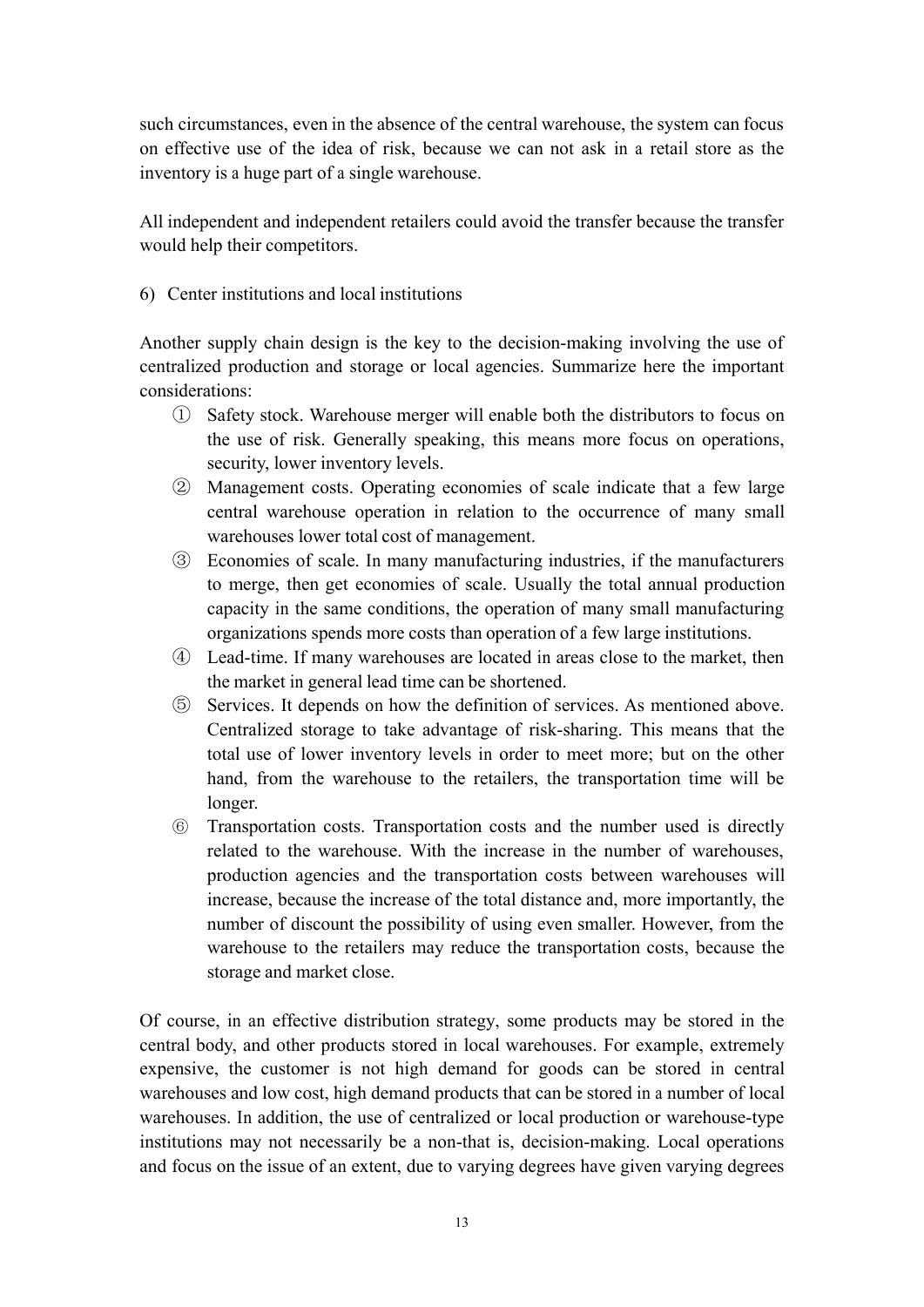of advantages and shortcomings. Finally, the senior information systems of all types of systems in favor of other types of systems have some advantages. For example, senior information systems to the warehouse at the same time carefully in advance to shorten the duration and reduce the safety of the local warehouse inventory.

#### **1.3.5 Setup of Supply Chain Performance Evaluation Evaluation System**

Holmberg (1997) the first time had explicitly pu<sup>t</sup> forward the "supply chain evaluation system development model" from the perspective of organizational performance in the supply chain. Focus of attention is vertical integration of the evaluation system of organizations from supply chain to supply chain members. Domestic and foreign scholars on supply chain performance evaluation indicators set focus and from their different starting point, the index system is also complex and varied. Davis ([1](#page-23-0)993)<sup>1</sup> analyzed environmental impact factors of supply chain performance evaluation from the theoretical level, and pu<sup>t</sup> forward the three key indicators of supply chain performance evaluation: demand uncertainty, supply uncertainty and technical uncertainty. Narasimhan, Jayaram (1998) [2](#page-23-1) used structural equation from four indicators including the resources of the decision-making, manufacturing goals, customer responsiveness and manufacturing performance to analyze its impacts on the reliability, flexibility, cost and quality of supply chain integration. BradleyHull (2005)<sup>[3](#page-23-2)</sup> from the perspective of supply and demand flexibility of supply chain, analyzed empirically supply chain performance evaluation questions, and sets up four evaluation indicators: ①Supply chain responsiveness to market shifts; ②Capacity utilization; ③ Allocation problems; ④ Quantity impact of price discounts or cost increases. Professor Roger (1999)<sup>[4](#page-23-3)</sup> evaluates supply chain performance from 10 aspects: 1 Tangibles;②Reliability;③Responsiveness;④Competence;⑤Courtesy;⑥Credibility; ⑦Security;⑧Access;⑨Communication;⑩Understanding the Consumer.

The study made by chinese scholars on the supply chain performance evaluation focused on the measurement of the overall operation of the supply chain, cooperative relations between supply chain members, as well as the supply chain enterprises, performance evaluation focused on the choice of indicators can appropriately reflect the overall supply chain operations, as well as operation relationships among up and down node enterprises, rather than alone in the evaluation of <sup>a</sup> supplier's operations. MA Shihua earlier study of supply chain performance evaluation problem, consider the performance of the supply chain in general from three aspects to consider: First, internal performance metrics, and the other is the external performance measurement, three is integrated supply chain performance metrics. Chang Liangfeng<sup>[5](#page-23-4)</sup> considered

<sup>1</sup> Davis T. Effective supply chain managemen<sup>t</sup> [ J].Sloan Mnagement Review, 1993, (2): 35-46.

<span id="page-23-1"></span><span id="page-23-0"></span><sup>2</sup> Narasimhan R, Jayaram J. Causal linkages in supply chain management: an exploratory study of North American manufacturing firms [J]. Decision Sciences, 1998,29 (3): 579-605.

<span id="page-23-2"></span><sup>&</sup>lt;sup>3</sup> BradleyHul,l The role of elasticity in supply chain performance [J]. Int. J. Production Economics, 2005,(98): 301-314

<span id="page-23-3"></span><sup>4</sup> Roger D.Blackwell, Professor of Ohio State University, enjoys <sup>a</sup> high reputation in SCM

<span id="page-23-4"></span><sup>&</sup>lt;sup>5</sup> Chang Liangfeng. Supply chain optimization and the main problem from the Applied Research Strategies [D]. Northeastern University, 2003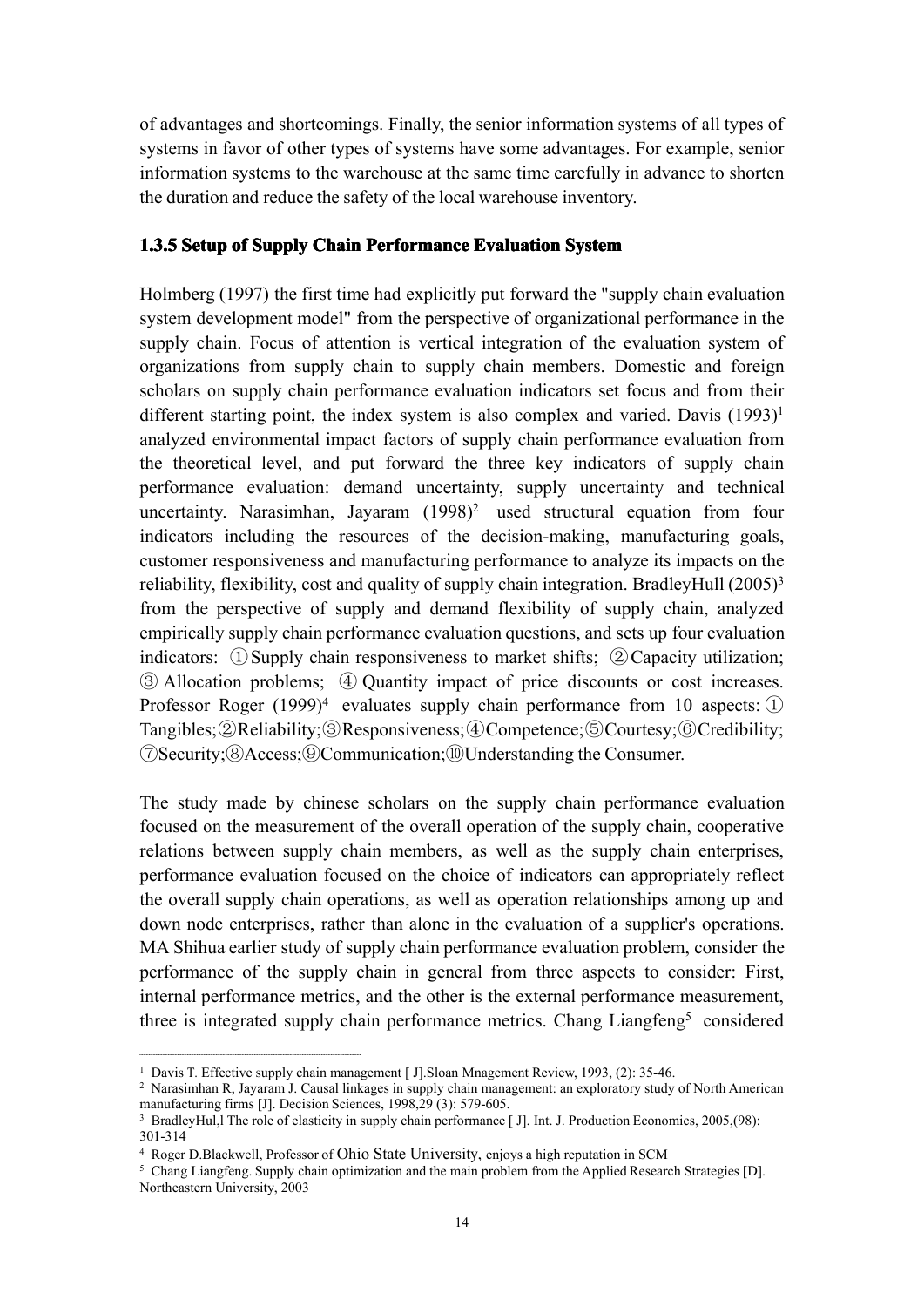that supply chain performance evaluation indicators could be designed for four levels: as the following table,

| Layer                    | Index required evaluation                                                      |
|--------------------------|--------------------------------------------------------------------------------|
| Base Layer               | Product quality, price, flexibility, delivery time and<br>lead time, etc.      |
| Compatibility<br>Testing | Compatibility between the partners                                             |
| <b>Ability Layer</b>     | Market share, technology level, production capacity<br>and sales network, etc. |
| <b>Input Layer</b>       | Confirm the input intent of partners                                           |

Table 1.2 Supply chain performance evaluation indicators

In <sup>a</sup> word, setup of supply chain performance evaluation indicators based on the differences of supply-oriented and demand-oriented to build a different supply chain strategies, and should be the point of view of overall supply chain rather than from <sup>a</sup> single enterprise or department. Attention should be paid to the supply chain between enterprises, enterprises with the overall supply chain interaction between the performance of its evaluation, which should be based on supply chain processes and activities, <sup>a</sup> key factor in the competition to evaluate and suppor<sup>t</sup> continuous improvement. Attention paid to stress evaluation index system is feasible and effective.

## **1.3.6 Operation**

## 1.3.6.1 VMI (Vendor-managed inventory system)

VMI is <sup>a</sup> decision-making agen<sup>t</sup> model of supplychain integrative operation. It makes the user's inventory decision-making power to the supplier agents, and the supplier agents, wholesalers and distributors use inventory decision-making powers. This inventory managemen<sup>t</sup> strategy breaks the traditional pattern that they managed themselves respectively, which reflects the thinking of integrated supply chain managemen<sup>t</sup> and adapts to the requirements of changing market. It can also break through the traditional fragmented inventory managemen<sup>t</sup> model, use <sup>a</sup> systematic, integrated managemen<sup>t</sup> idea tomanage inventory, so that supply chain systems can be synchronized operation, which reflects the integrated managemen<sup>t</sup> thought of supply chain.

VMI key measures are mainly embodied in the following principles:

(l) The spirit of cooperation (the principle of cooperation). In the implementation of the strategy, mutual trust and transparency of information is very important. All of suppliers and customers (retailers) should have a better spirit of cooperation, so that it is able to maintain better mutual cooperation.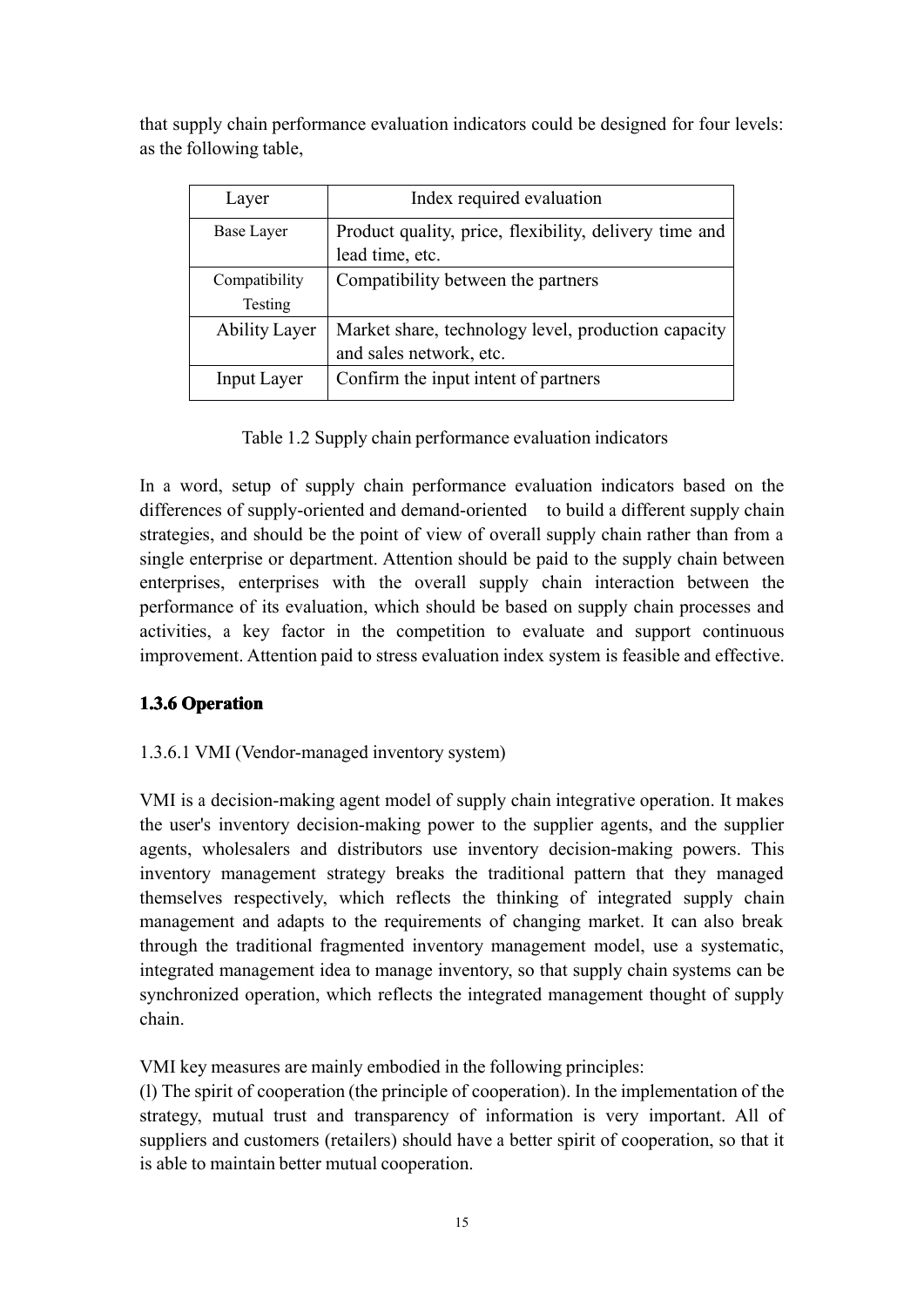(2) Minimize the cost of the two sides (the principle of reciprocity). VMI isnot about how to allocate the cost or who is going to pay, but problems on reducing costs. The adoption of the strategy can reduce the cost of the two sides.

(3) Framework Agreement (Target consistency principle). Both sides understand their respective responsibilities and reach <sup>a</sup> consensus on the goals to the concept. For example, stock where, when paid, whether or not charge management fees, how much should cost and other issues, all above should be answered and embodied in the framework agreement.

(4) The principle of continuous improvement. It enables both sides of supply and demand to share interests and eliminate waste. The main idea of VMI is that suppliers set up inventory under the user's permission, determine the inventory levels and replenishment strategy, with inventory control power.

The VMI system with careful design and development, not only can reduce the inventory levels of supply chain and reduce costs. But also users can have access to <sup>a</sup> high level of service, improve cash flow, share the transparency of the changing needs with suppliers and acquire <sup>a</sup> higher degree of user confidence.

#### 1.3.6.2 JIT (Just In Time)

JIT is originated from Toyota Production System. The main purpose is to "Completely rule out the waste". Waste is defined as "the factors only increase the cost of production". Basic mean of the strategy is: timely and adequate production. That is, when required according to the amount needed to produce products with the use of the "pull"-style production managemen<sup>t</sup> mode that "post-process to receive",

The basic idea of JIT production mode is that "only when necessary, according to the volume of the needs to produce needed products", namely, the pursuit of <sup>a</sup> noninventory, or the production system that achieves minimized inventory. The basic idea of JIT is production planning and control and inventory management.

JIT production mode takes production on time as the starting point, first of all, to expose excessive production and other wastes, and then to eliminate and rectify the equipments, personnel, etc. in order to reduce costs, simplify the planning and enhance control. In terms of the control technology in production field, JIT basic principle is at the right time, to produce the right number of parts or products, namely, just in time. It changes the delivery of goods from front-end production to back-end production during the traditional process, to the delivery of goods from back-end production to front-end production according to 'Kanban'. Kanban system is the core of control technology in JIT production field, but the JIT is not just Kanban management.

One of the JIT bases is balanced production, namely average manufactured products, so that the logistics can move in balance and equilibrium between the operations, the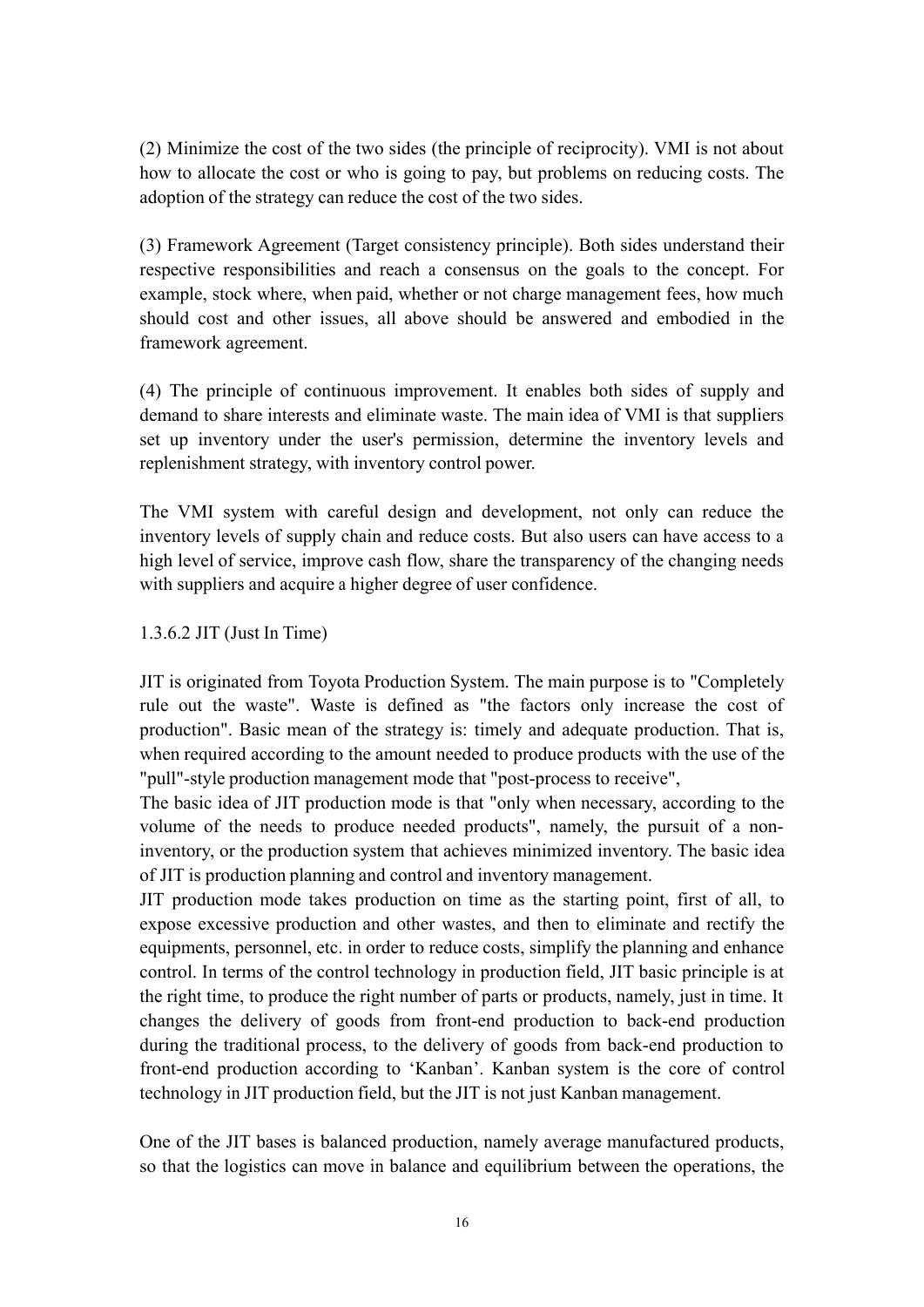lines, the processes and the plants. In order to achieve <sup>a</sup> balance, month plan and day plan are adopted in JIT, and the plans are adjusted in time in accordance with the changing needs.

JIT promotes the adoption of the layout of target's specialization, to reduce queuing time, transport time and preparation time. At the factory, the first-level adoption of the layout of target's specialization can make the workpieces move smoothly among operation areas and workplaces to reduce the transit time; At production line and work centers, the first-level adoption of the layout of micro-target's specialization can reduce the transit time.

JIT can make rational use of productive resources, including the flexibility of labor and equipments. When the market demand fluctuates, it is required that labor resources also be adjusted accordingly. When the increase of demand is not much, it can be completed by adjusting properly the operations of the operators who have multi-type technologies. When the demand decreases, it can adopt the operations of reducing production schedules, dismissal of temporary workers, allocating extra operators to maintenance and repair equipments. This is the meaning of the flexibility of labor. While the flexibility of equipments refers to considering processing problems when design products and developing multifunctional devices.

JIT placed emphasis on total quality managemen<sup>t</sup> and the goal is to eliminate substandard goods. To eliminate the root that may lead to substandard goods and try to solve the problems, JIT also contains many factors conducive to improving the quality, such as small quantities, spare parts soon move to the next process, early detection of the quality problems and so on.

## 1.3.6.3 Bullwhip Effect

The bullwhip effect is the magnification of demand fluctuations, not the magnification of demand. The bullwhip effect is evident in <sup>a</sup> supply chain when demand increases and decreases. The effect is that these increases and decreases are exaggerated up the supply chain. The essence of the bullwhip effect is that orders to suppliers tend to have larger variance than sales to the buyer. The more chains in the supply chain the more complex this issue becomes. This distortion of demand is amplified the farther demand is passed up the supply chain.

"Bullwhip effect" is a prevalent high-risk phenomenon among marketing activities. It causes by demand forecast updating, order batching, price fluctuation, rationing and shortage gaming and so on. The bullwhip effect increases the instability of production, supply, and inventory managemen<sup>t</sup> and marking of suppliers, directly improves the supply and inventory risk of suppliers, even disturbs the schedule plan and marketing managemen<sup>t</sup> order of producers and eventually causes the confusion of production, supply and marketing. Companies can circumvent or resolve the impact of demand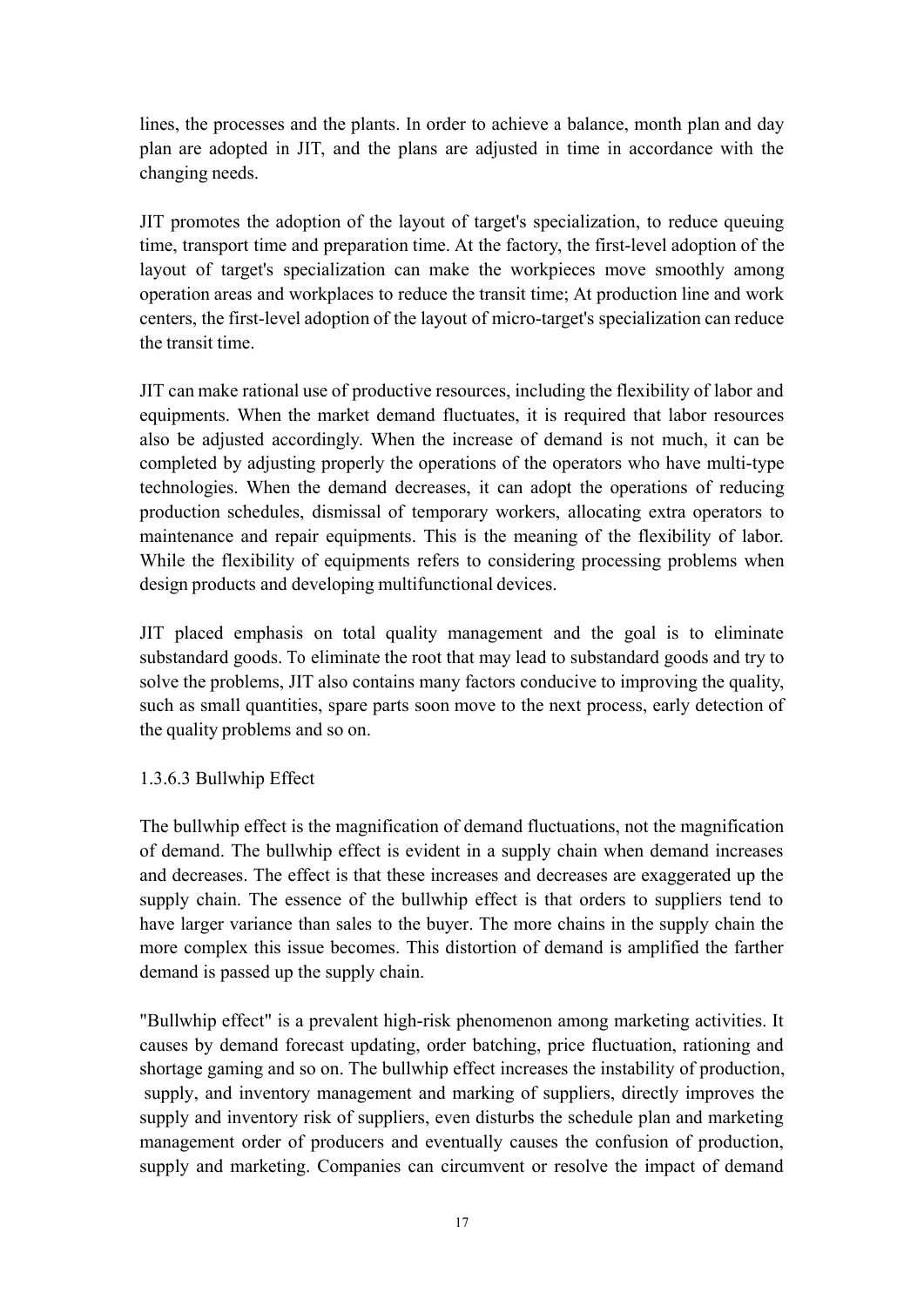amplification from 6 aspects , including order managemen<sup>t</sup> at different levels; to strengthen warehousing management, and share inventory responsibilities with reason; to shorten the lead time, and carry out outsourcing services; to circumvent the Game Behavior under the shortage situation; reference to historical data, appropriate amendment of reduction, and to sent in batches.



Figure 1.3 Bullwhip effect diagram

## <span id="page-27-0"></span>**Chapter Chapter II. Background Background Introduction Introduction Introduction Introductionof IKEA (China) (China)**

## <span id="page-27-1"></span>2.1 The history of IKEA

This large commercial institution was founded in 1943. At that time, the 17-year-old founder, Ingvar Kamprad, with the original intention of ' want to earn pocket money ', found the IKEA beginning from mail orders of pencils. In Sweden of the day, in <sup>a</sup> period of rapid economic development, the rural population declined rapidly but it of city was growing and expanding, and radiation development to the outskirts. Youth cried for finding a place to live down; it is necessary for them to decorate new houses as cheap as possible. Then, the suggestions on the use of furniture from the Swedish governmen<sup>t</sup> are: Facilitate the livelihood, but also conducive tohealth. Ingvar kept his gaze upon the furniture industry.

In 1948, Ingvar pu<sup>t</sup> out of the first AD of furniture merchandise. This advertisement vigorously publicized <sup>a</sup> kind of nursing chair with no handrails and <sup>a</sup> kind of coffee table. He named the chair 'Ruth'. He feels that there is too much trouble for customers to note down the serial number of each commodity. From then on, named for each piece of furniture has become the IKEA tradition, which has been retained to the present.

The AD evoked strong repercussion; these two pieces of furniture sold to many. So Ingvar issued to publish <sup>a</sup> kind of brochure called 'IKEA communications' for the regular customers, which is the rudiment of the merchandise catalog of IKEA. Ingvar added <sup>a</sup> lot of new promotional merchandise on the brochure, such as <sup>a</sup> sofa bed and glass chandelier. People ordered from him, and he stared at the factory delivery on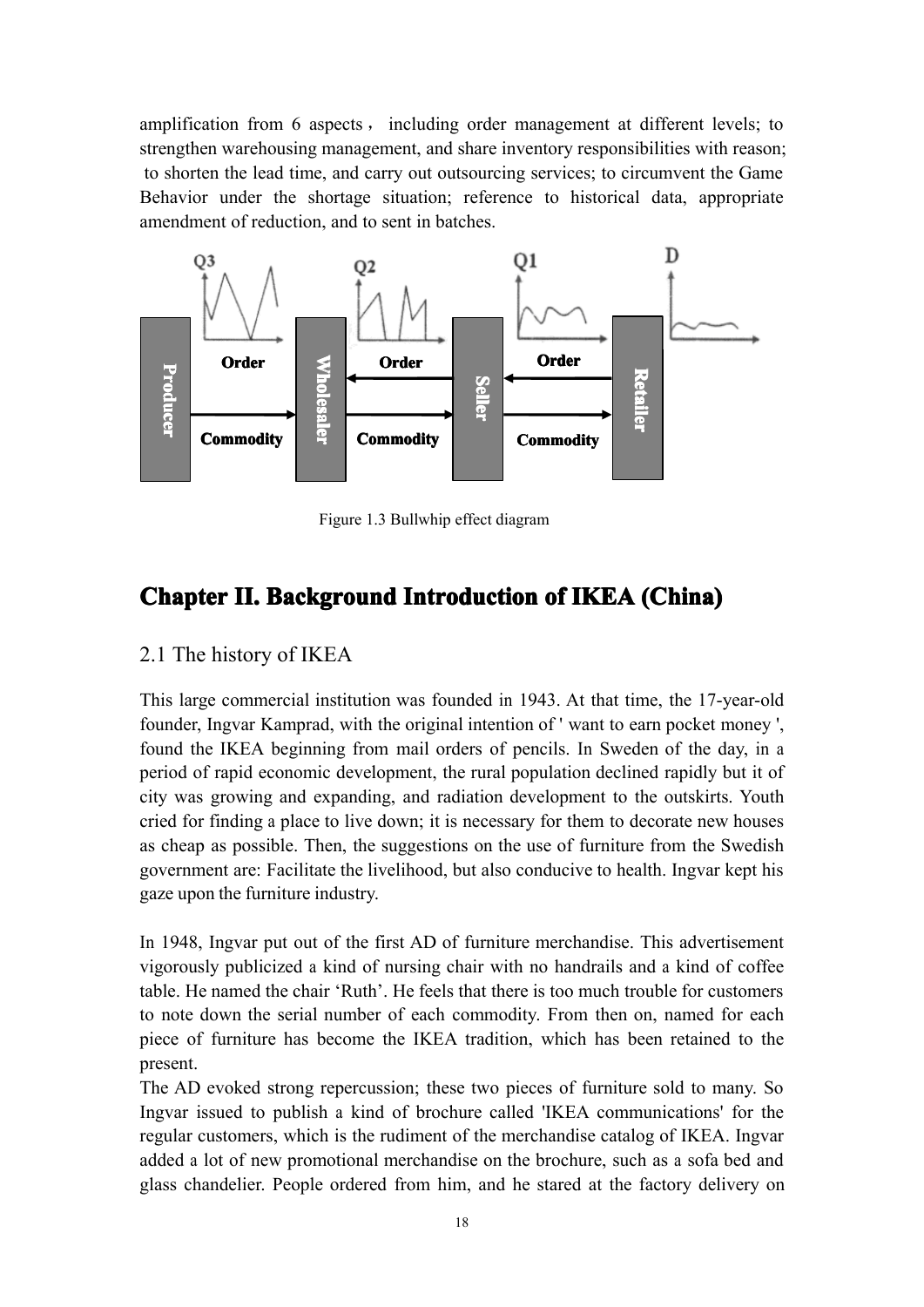time. All goes well. But this is just the beginning and tentative stage. At this time of the IKEA company only one person ... him ... although his family were all his helpers.

Gradually the company's business is on track. However, the competition of mail-order industry is increasingly fierce. Vicious price competition with each other IKEA for <sup>a</sup> new life is very negative, how can customers trust in our products? Ingvar came up with <sup>a</sup> good way: holding long-term exhibition and sale of furniture, let people see IKEA furniture. The company bought <sup>a</sup> building, the furniture were placed in the twostorey level, at the same time, <sup>a</sup> little cheaper and <sup>a</sup> little of your products together with <sup>a</sup> view to different customers on the quality of their price comparison. Sure enough, most customers were expected as the company wisely chose the more expensive kind of commodity.

This approach combined order and furniture shopping malls is the first IKEA. It succeeded. In 1958, the first IKEA opened shopping centers in Sweden, Ingvar born at Emlhult, <sup>a</sup> small town in southern Sweden. It was Scandinavia's largest furniture showcase sites. IKEA soon followed by the development of Norway, Denmark and Switzerland; in 1974, IKEA has opened up the world's largest market - Germany; and then into Canada, the Netherlands; the success of 1987 and 1985 to enter the United Kingdom and the United States, and develop into IKEA Group II, three major markets.

## <span id="page-28-0"></span>2.2 Background Introduction of IKEA(China)

In 1998, the IKEA in China's first retailstore was opened in Beijing. But in this decade, the development of IKEA in China is <sup>a</sup> fairly slow pace, at present, only Beijing, Shanghai, Guangzhou, Chengdu, four stores, which China and the entire Asian market, in the IKEA around the world share of sales also too small (for fiscal year 2007 global revenue of 19.8 billion Euros, and the whole of Asia including Australia, however the proportion of three percent, but annual sales growth rate as high as 30% -40%, IKEA has become the world's fastest-growing sales region I).

The current strategy of IKEA is eastward expansion, the Asia-Pacific region; especially the rapid growth in China has given <sup>a</sup> lot of confidence in the managemen<sup>t</sup> of IKEA. 2015 financial year, the IKEA is expected to set up shopping malls in China to reach the number 25, the total procuremen<sup>t</sup> in China, IKEA global procuremen<sup>t</sup> volume from the current 30% to 50%.

To provide affordable products that peoplehave been the purpose of the sale of IKEA, and IKEA in the U.S. and European markets is also <sup>a</sup> low price strategy to capture the market. Through large-scale procurement, to establish their own logistics network, customer demand in the market to reduce the use of the service shop, the use of flat packing furniture to save transportation costs and so on, to succeed in their product prices fell less thansimilar products, the low - IKEA price strategy so that the market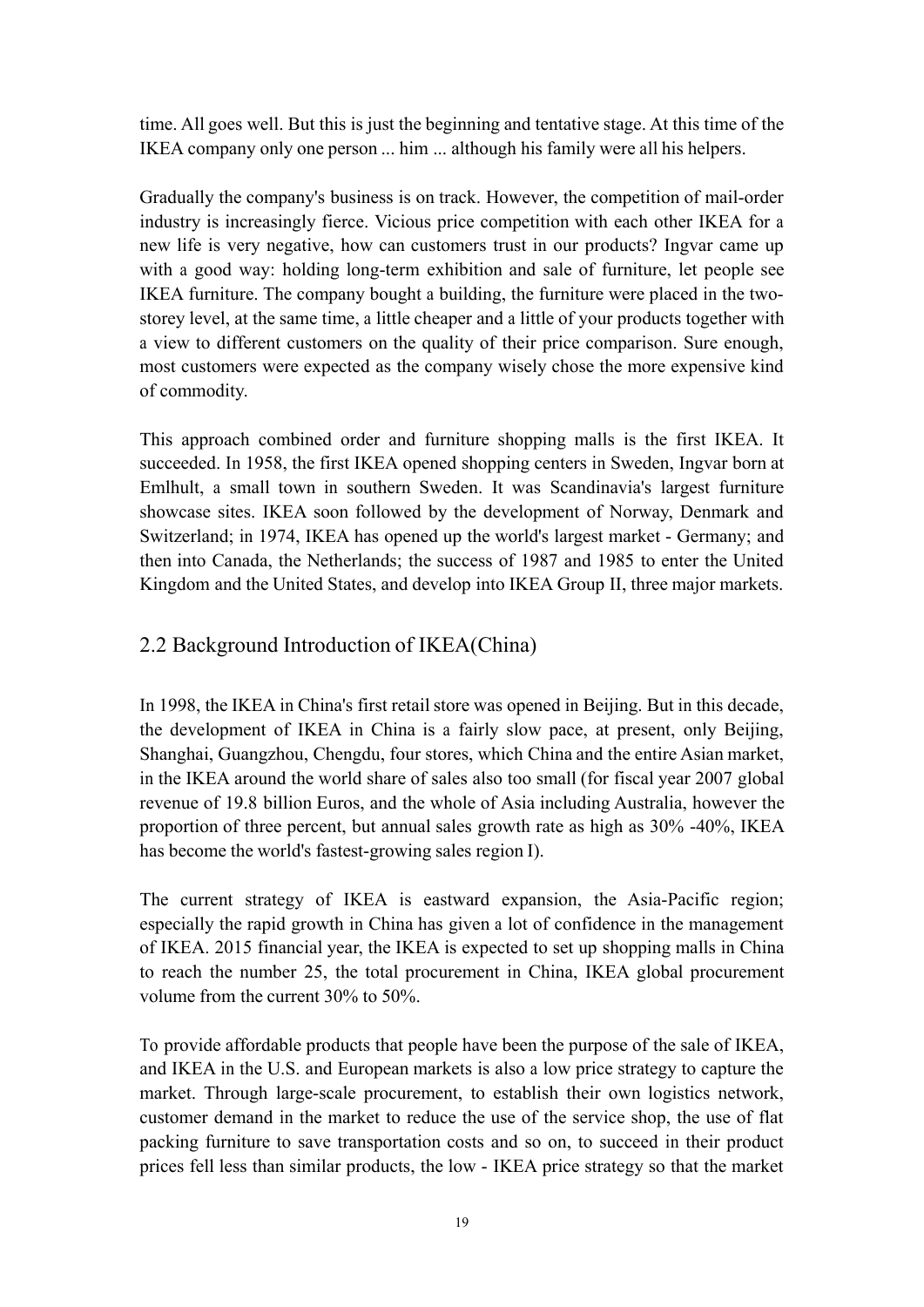in Europe and the United States made the absolute superiority. In China, apparently not so easy to take cheap, IKEA has just entered China, <sup>a</sup> considerable number of products in foreign production, transportation and warehousing costs and higher import tariffs, only four decades the number of stores can not scale advantage, resulting in higher costs of logistics and management, resulting in <sup>a</sup> lack of price competitive advantage. As <sup>a</sup> result, the IKEA products in the Chinese market is often difficult to be received by ordinary consumers, it will become elementary class status symbol to flaunt.



Figure 2.1 IKEA Group Sales & Procurement data (as of fiscal year 2007)

How do? Lower prices? But price is not simple, often behind <sup>a</sup> strategy means, then how to price? Is there any room for price cuts? What price? On the one hand, increase in the number of stores to reach economies of scale in order to give full play to the logistics, supply chain to reduce the effects of cost, on the other hand, increase local procuremen<sup>t</sup> in China amounted to price cuts to take the initiative, together with the Progressive years, China's import tariffs dropped substantially for the product price possible precondition for the most critical or through the implementation of efficient supply chain system is to achieve long-term low-cost effective method.

## <span id="page-29-0"></span>2.3 The strategic position of IKEA (China) in the Asia Pacific region

According to the report, China will become the second largest consumer market only after the United States in 2014, whose share of world gross domestic product 3.8% consumption. China's total consumption of household products market will reach 3.7 trillion U.S. dollars in the next 8 years, accounting for the total world consumption of 11%. Under the current pace of development in China, China's consumption of home appliances will soon be more than Italy and France, more than Japan in 2014.Although overall sales for IKEA, IKEA (China) can occupy <sup>a</sup> considerable proportion of the world take <sup>a</sup> long period of time, the IKEA Group is still very optimistic about the huge business opportunities in the Chinese market.

IKEA planning by 2015 in the Asia-Pacific region has 72 stores, including in China, set up 25 shopping malls, the establishment of 4-5 regional distribution warehouse, from Shanghai, China, Malaysia and the development of <sup>a</sup> distribution center in Japan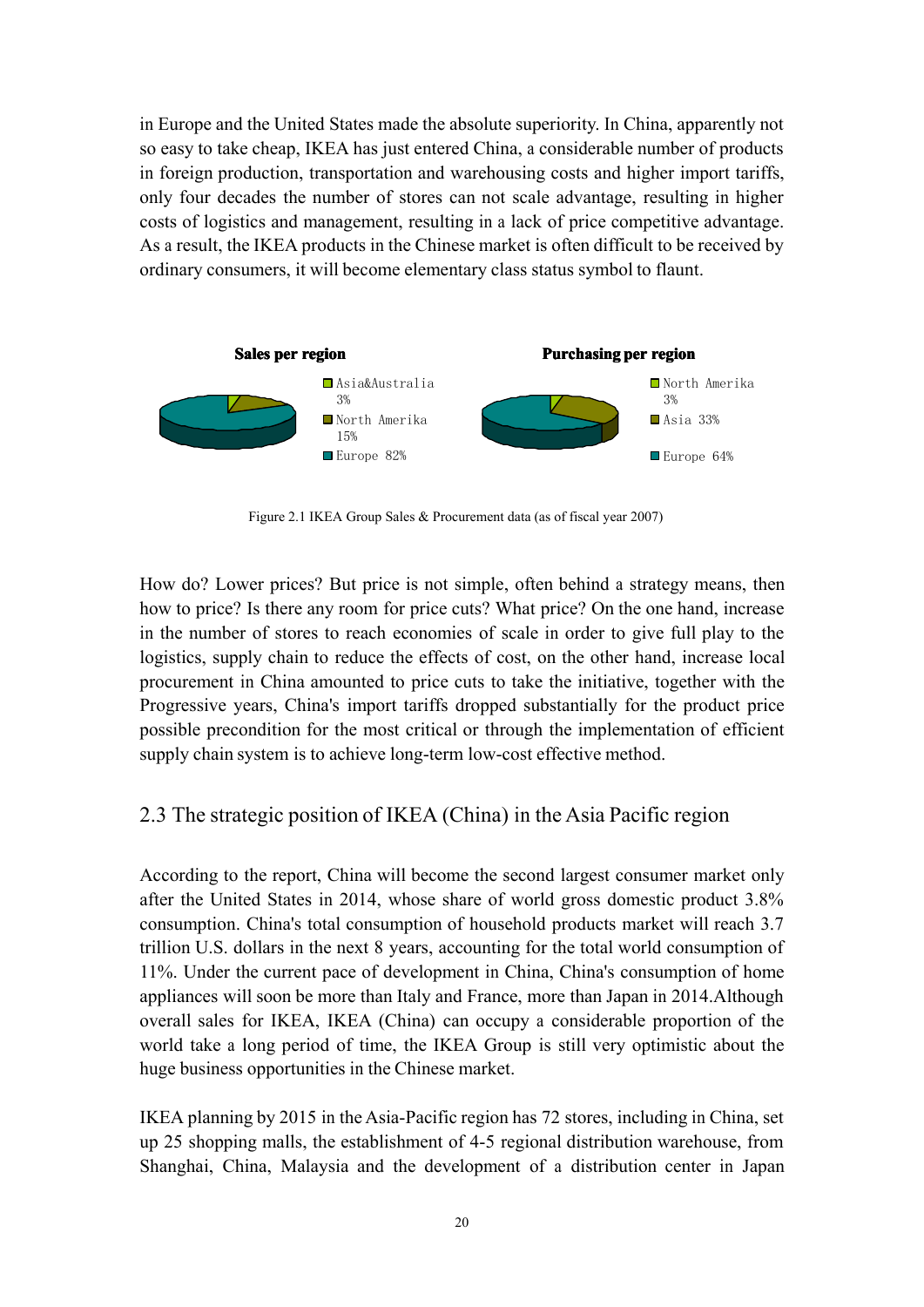Australia each have <sup>a</sup> regional distribution warehouse, as well as <sup>a</sup> shopping mall covering the entire Asia-Pacific Central Warehouse, that is, Fengxian district in Shanghai to reach the construction area of 80,000 square meters of warehouses. Regional distribution warehouse to serve the countries in the Asia-Pacific retail stores, the most direct delivery of best-selling products in shopping malls in order to reduce the delivery cycle, is <sup>a</sup> more flexible and efficient market-oriented distribution strategy. The unification of the central distribution warehouses will be used in shopping malls is relatively low turnover rate of products, logistics and distribution as a way of differentiation, to improve the efficiency of the supply chain operation.

2007 IKEA finally opened in Japan's retail stores, to the rapid occupation of the Japanese market, so that time managemen<sup>t</sup> is the question whether the shortage of ready access to products? We know that increase in storage products can be used to increase the value of this area, that is, storage products closer to customers, delivery time will be shortened or often makes the supply can be anywhere, anytime. Japan is currently responsible for distribution from the shopping center's main distribution area of Songjiang Shanghai warehouse. Shanghai Fengxian is located in the future of <sup>a</sup> unified central distribution warehouses will be used in shopping malls is relatively low turnover rate of products, including shopping centers in Japan, while Japan will also establish its own regional distribution warehouse, to make our products closer to the retail stores.

IKEA planned by 2015 in the Asia Pacific region, including 72 stores in the Asia Pacific region will be the development of new retail States, including South Korea, Thailand, New Zealand and other countries. At the same time, IKEA is that even if the existing Asia-Pacific countries, the retail business also is far from reaching saturation, there is still much room for development. In the development of the main cities of the first-line, the next step is to develop second and third line cities, on the other hand, the size of the expansion of existing shopping centers. For example, in China, after Beijing, Shanghai, Guangzhou, Chengdu, there are shopping centers in four cities after the full advance, such as IKEA, Shenzhen, Nanjing, Dalian, Wuxi and other second and third line cities, will further expand the coverage, coverage will also further enhance the density. IKEA to see because of the limited retail outlets in the current site <sup>a</sup> substantial proportion of non-local customers ge<sup>t</sup> engaged in the business that is, purchasing large quantities from the field to meet the needs of the retail business in areas not covered by the strong desire of the consumer.

<span id="page-30-0"></span>With the IKEA in the Asia Pacific region continued to increase the pace of expansion, China will in the IKEA Group, the strategic layout of the Asia-Pacific region occupied a pivotal position in the next five to ten years, IKEA China will play in the whole group <sup>a</sup> core role.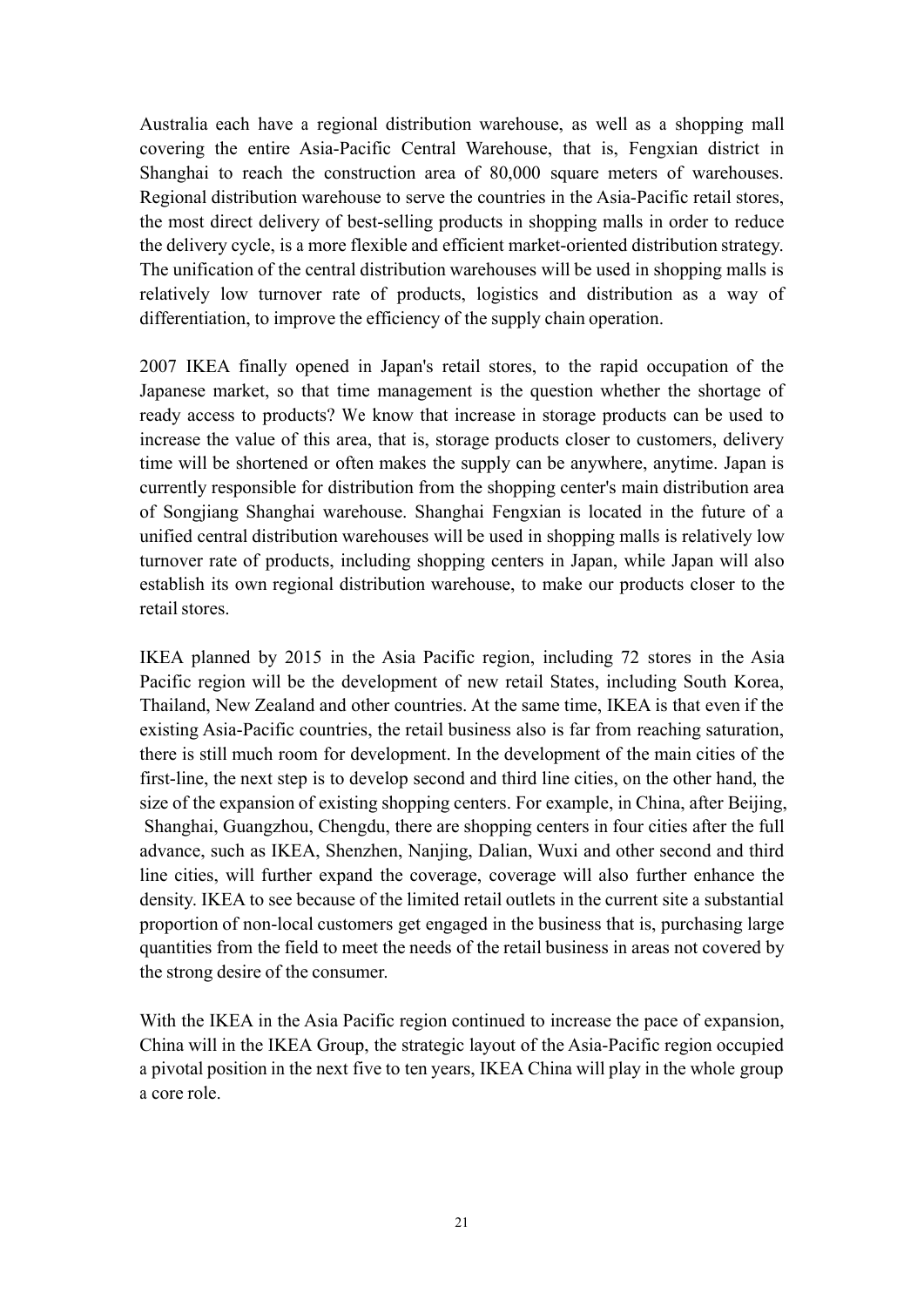# Chapter III. Analysis of the operation system and the status **quo of IKEA(China) (China)**

## <span id="page-31-0"></span>3.1 IKEA Supply Chain Strategy

IKEA in the world there are 45 trading companies located in 31 countries, there are 1350 suppliers in 50 different countries. IKEA to the core product design departments in Sweden, the annual design of 1000 kinds of different types of household items. Furniture manufacturers are using outsourcing, suppliers are required to produce in accordance with the drawings, whether in China, Poland or Sweden, the manufacturer must be followed to ensure that the design of IKEA and IKEA's quality standards. How to maintain <sup>a</sup> highly efficient low-cost commercial value chain, behind the same is bound to the operation of <sup>a</sup> highly efficient supply chain system supply chain IKEA is such <sup>a</sup> huge and very complex system.

#### **3.1.1 Set price**

<span id="page-31-1"></span>For their own products can control costs, made the initial pricing, and control of the upstream industry chain (to know, many retailers are stores full of goods from different suppliers to provide brand-name products, they want to control prices often not so easy), IKEA has been insisting all products designed and patented. Its "low price" strategy is also reflected in the "price tag from the beginning of the design of" the unique method of pricing. For many domestic companies, the general design processes is often the product first, and then calculate the target price. But for hope, "to provide the lowest possible price" of IKEA, prices are the first to be taken into account. Senior managers from the global product strategy, composed of the Committee, based on customer spending habits of the monitoring results for the IKEA product development team to develop the direction of the development. Then, in this direction has been communicated to the product manager for IKEA by use of the "price matrix" method, to confirm the market's future competitive product line, that is, the price of new products. When determining the price, the IKEA global search for suitable manufacturers. After the completion of the process before the design stage into the real - IKEA use of in-house designers to select <sup>a</sup> competitive basis, in order to find the final product design. All more than 100 designers in the design of new products when the fierce competition, price competition on the same products, "Who designs at lower costs." All the product design is established, ultimately to determine which supplier can ensure the quality and the lowest cost, the production of these products to ensure the realization of low-cost production workshop began.

> At the same time, IKEA has also adopted <sup>a</sup> "modular" design approach (IKEA furniture assembly are split shipment, the product is divided into different modules,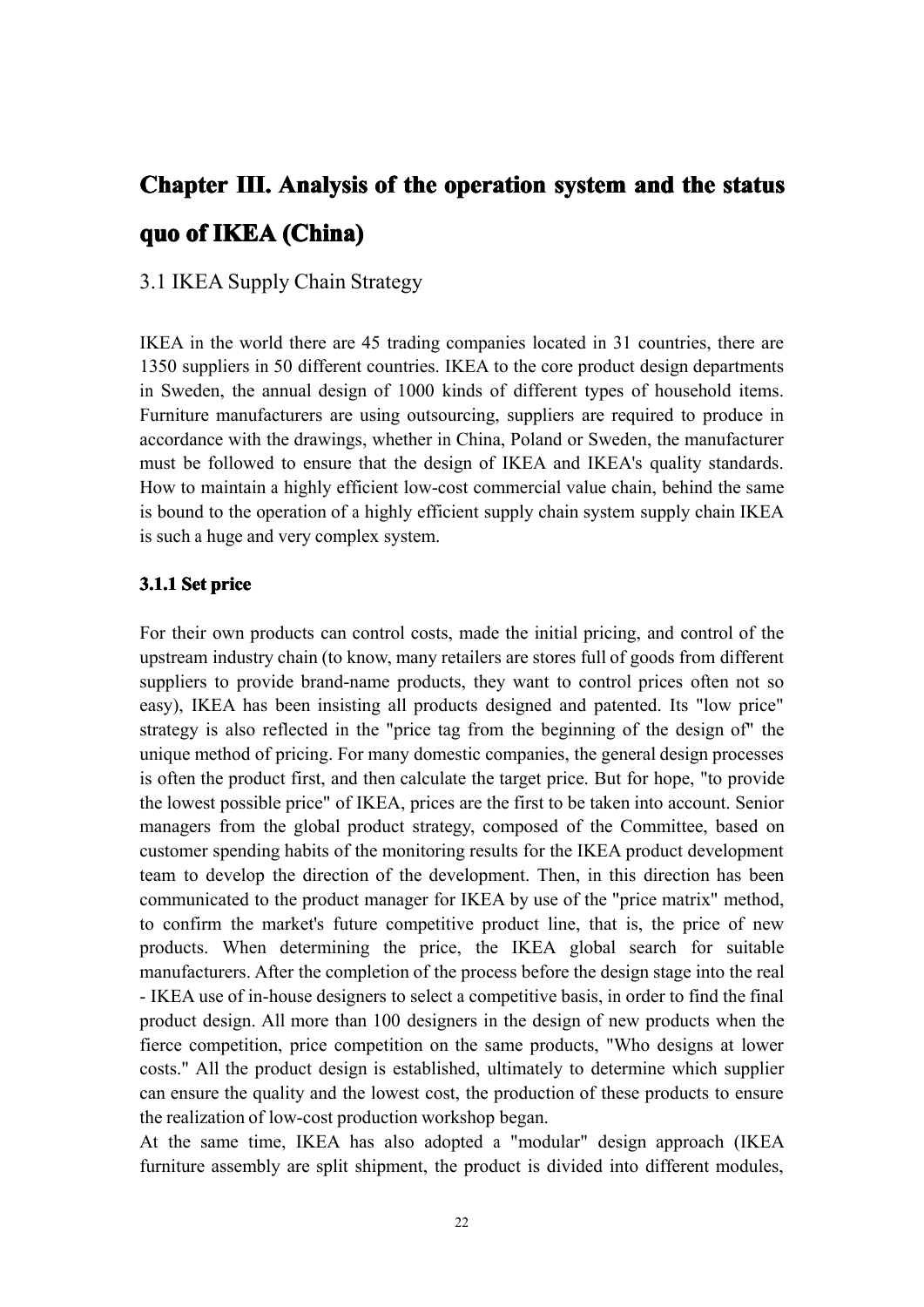sub-block design. The module can be different in different regions according to the cost of production; At the same time, some furniture in different modules can also be inter-generic), such as: the desktop products of GALANT, Vicat-byske purchase from different countries of Europe, and supporting these different Desktop Table Foot size or material is produced in China. This will not only reduce the cost of design, and the total cost of products can also be reduced.

## <span id="page-32-0"></span>**3.1.2 Sales forecasting**

Done in the IKEA sales forecasts are considered an effective supply chain organizations, the foundation have also helped improve the production plan. Sales forecasts were divided into top-down strategy and bottom-up global sales in all retail sales from the State plan, and sales forecasts based on different product groups (Business Area) has been further broken down. These data updated three times <sup>a</sup> year. Sales plans for each region, from history and the sales and market demand for analysis. Through analysis of pas<sup>t</sup> sales, it can be found seasonal changes in the law of specific commodities. Therefore, in quarter sales forecast, it must ignore the pas<sup>t</sup> sales is particularly high and particularly low, such as China sales forecast, it is important to determine the true trend, and from random events to try to isolate the real demand for the Golden Week sales change can not be considered to be the month or quarter change in real demand. Sales forecasting is ascientific guide effective production and maintenance of high standard of service, optimize inventory, reduce the overall cost of <sup>a</sup> prerequisite.

Marketing strategy is usually the next 5 years IKEA sales expected to determine, based on the current market situationand the future development of the global market expectations and expansion plans within IKEA.

Short-term marketing plans for the shopping mall of the day-to-day replenishment shopping malls; Analysis of market demand is enslaved to the short, medium and long-term capacity of the supply chain of the region. And market demand and regional supply chain capacity deviations sometimes occur; the supply chain analysts noted that it should be timely. Sales plans for the managemen<sup>t</sup> of supply chain performance measurement in the actual production plan for, as well as <sup>a</sup> product of <sup>a</sup> place to find the best and most appropriate market. At the same time, the capacity of the existing supply chain by the real-time monitoring, in accordance with the actual market demand, so as soon as possible, be adjusted accordingly. Once the new formulation of the capacity, it needs to find the best procuremen<sup>t</sup> market in order to ensure the future of the smooth implementation of the supply chain.

## <span id="page-32-1"></span>**3.1.3 Purchase**

A greater degree in order to reduce costs, IKEA increasing procuremen<sup>t</sup> efforts in China, in 2001, IKEA's procuremen<sup>t</sup> in China accounts for its share of global sourcing for 14%, and by 2007 this figure has reached 22%, replacing IKEA in Poland to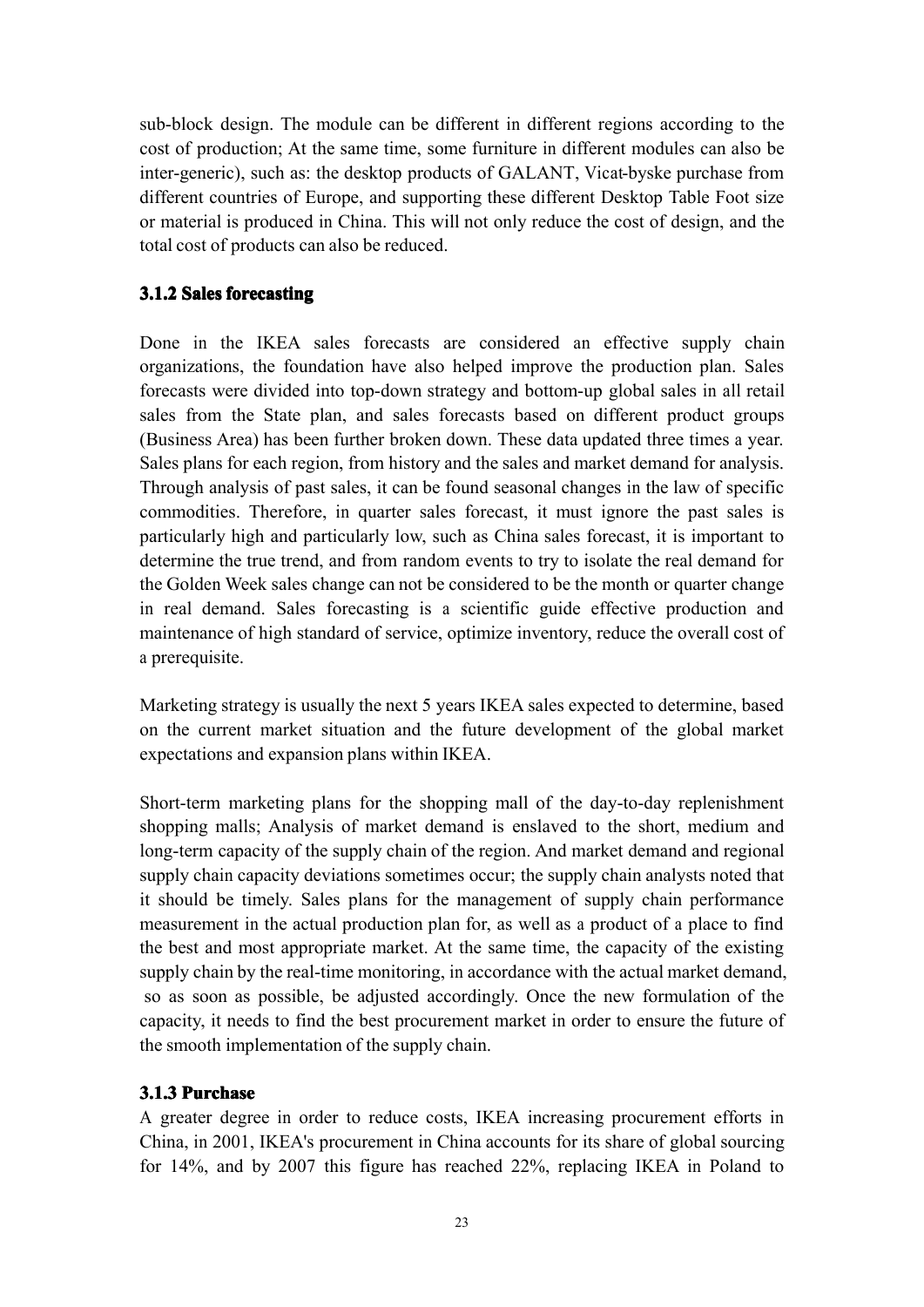become the most important supplier of finished products. IKEA in China is currently <sup>a</sup> total of more than 370 suppliers and three of their factories, and gradually gained <sup>a</sup> price advantage.

IKEA further is for customers to become their partners, by the customers own their own transport and assemble their own products in exchange for lower prices. Follow this line of thinking; IKEA developed its own unique style. In the IKEA shopping center, household items and everything, it all kinds of goods into a model of different styles, the most of each commodity to the scene to show the effect of inspiration and stimulates people to purchase, all to encourage customers to experience their own. "To IKEA to DIY" has gradually become <sup>a</sup> popular trend in the world.

## <span id="page-33-0"></span>**3.1.4 Logistics Logistics**

Specific to the logistics operations, reflected in the global logistics center, the IKEA global market is divided into eight regions, all have 28 distribution centers located in 17 countries, including 19 European distribution centers, the United States 5, the sea in Asia, Malaysia has <sup>a</sup> varied.



Figure 3.1 Distribution and logistics flow chart

IKEA to nearly 28 distribution centers and warehouses are mostly concentrated in the central air traffic hub, in order to save time. All goods are shipped to warehouses around the world and the central distribution center, IKEA scientific basis, to determine which products in the manufacture and sale of local and which are exported to overseas shops. At the same time, each "IKEA stores," according to their own needs of the trading company to IKEA to buy these products. Therefore, the functioning of the whole supply chain, from each store to provide real-time sales records began, back to the product design, R & D institutions, to trade agencies, OEM manufacturers, logistics companies, storage centers, until the switch back to store, IKEA strict control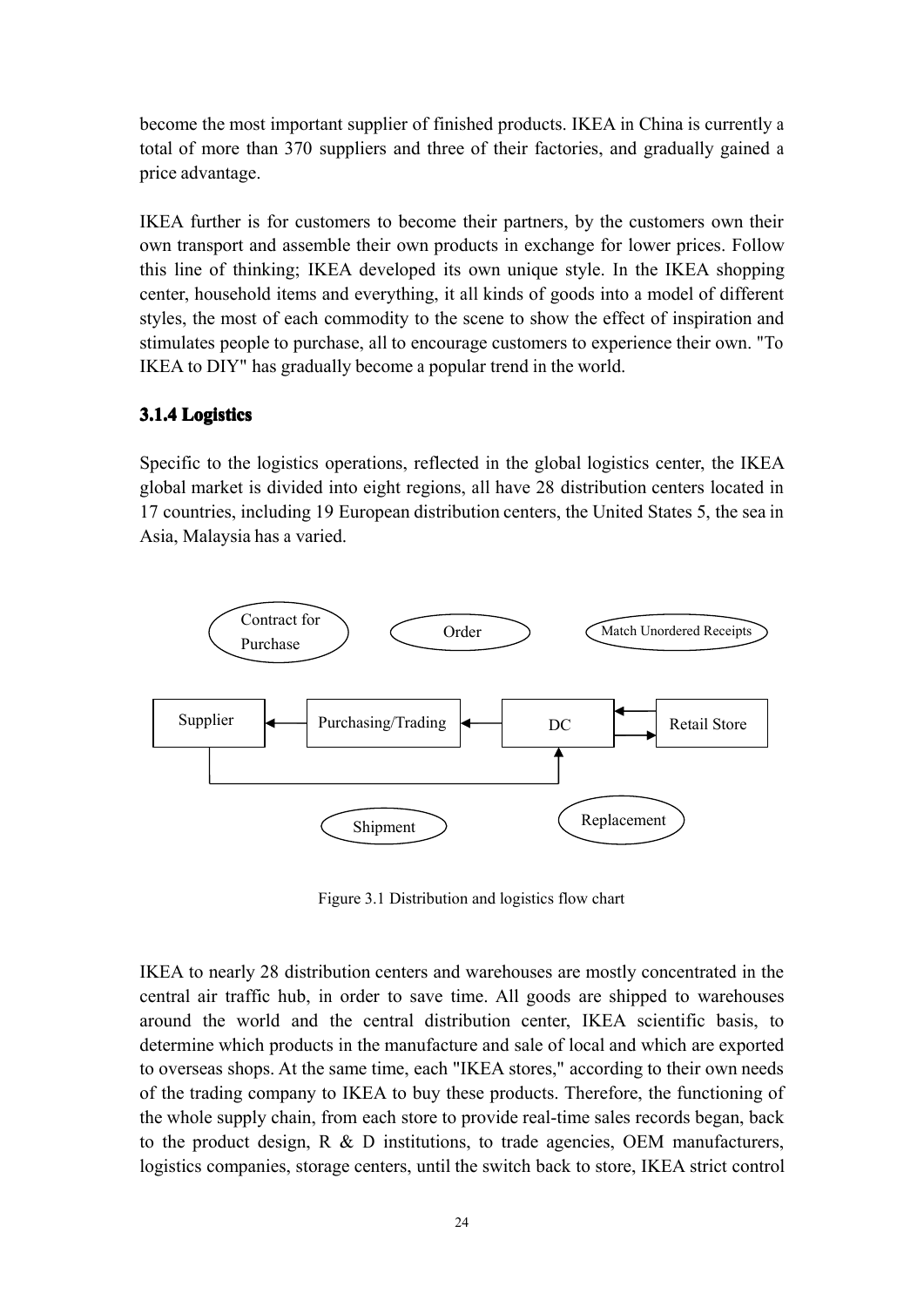over every aspec<sup>t</sup> of logistics to ensure the lowest cost.



Figure 3.2 Logistics flow chart of the direct delivery model of suppliers

So far in 1956 launched the "flat packed" all the products are customer made parts and components can be easily installed, and thus produce the "removable furniture," the production of the more damaged in transit is less, the lower the freight cost of the conclusions, to avoid unnecessary air transportation to transport to greatly improve the efficiency of transport, but also savings in the cost of assembly, which is of utmost importance to maintain the role of low-cost. To further reduce transportation costs, the company has continued to make an issue of products, including <sup>a</sup> large number of transport pallets for the cup, or deprived of the air pillow.

## <span id="page-34-0"></span>**3.1.5 High-flow, High-flow,Low-flow ow-flowow-flow ow-flowstrategy strategy**

In order to improve the efficiency of distribution, we can not all products with the same distribution methods, sales of products classified in accordance with is a way to improve efficiency, because we can see that 80% of the sales performance and flow of goods from the only all product line 20% of the products, how to make <sup>a</sup> distinction between the supply chain in high-volume products (high flow articles) products and low-flow (low flow articles), so that more effective supply chain operation, close to the establishment of <sup>a</sup> central warehouse and distribution to warehouse sales. Treasury is particularly necessary. Facts have proved that to the store, the shorter the delivery of products to enhance the level of services more effective. IKEA in the Asia-Pacific region is one of the supply chain strategy to re-adjust the structure of the supply chain in China, the establishment of the Asia-Pacific region in the low-flow Central Warehouse (low flow DC), covering the entire Asia-Pacific area malls, each selling in local markets around the country to establish <sup>a</sup> high-volume distribution warehouse (high flow DC), so that the warehouse is located in Shanghai's Songjiang future shopping centers on the charge of distribution in China cargo Materials, Nagoya, Japan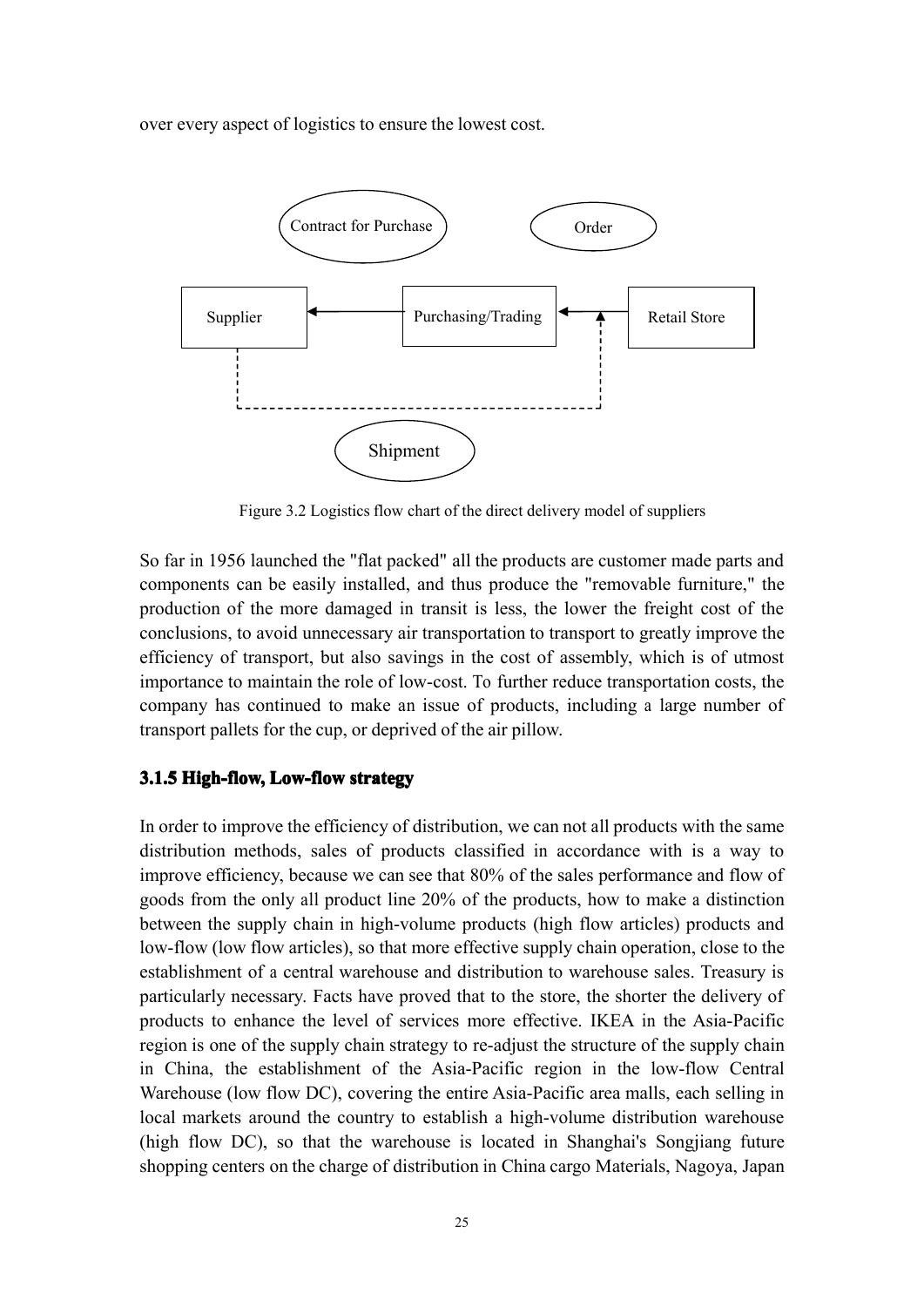is responsible for the warehouse sales in shopping centers throughout Japan, also in charge of <sup>a</sup> warehouse in Kuala Lumpur, Malaysia and Singapore shopping malls, distribution warehouse in Australia is also building the future, responsible for distribution of local high-flow products.(see Figure 3.1)





The benefits of the product categories are:

- (1) from the shopping malls:
- ① Were scattered in all the selling to concentrate on the low-flow products stored in <sup>a</sup> central warehouse for inventory management.
- ② High volume of products, the entire supply chain is important in 3000-4000 almost around the sale of products in storage, reducing the probability of out of stock, selling goods to raise the standard of service.
- ③ Successfully launched more new products each quarter
- ④ According to the nearest convenience store shopping center to guide the sale of goods, more flexible control over service levels
- ⑤ Make coordination more convenient shopping malls out-of-season clearance of goods, rather than <sup>a</sup> significant price reduction to clearing.
- (2) from <sup>a</sup> financial point:
- ① In the warehouse around the 60-70% reduction in each of the low flow of goods stored, it will cause the storage capacity of the region as <sup>a</sup> whole fell 8-10% and brought 75 million Euros is the construction cost savings.
- ② Concentration of low-flow of goods after storage significantly reduce logistics costs
- ③ <sup>A</sup> substantial reduction in inventory costs
- ④ Logistics operation in terms of reducing the level of each warehouse work loading and unloading cargo.
- ⑤ Low-flow will be focused on the procuremen<sup>t</sup> of goods to the central warehouse, more conducive to the development of suppliers, and bargaining with the space

But the risk is obvious: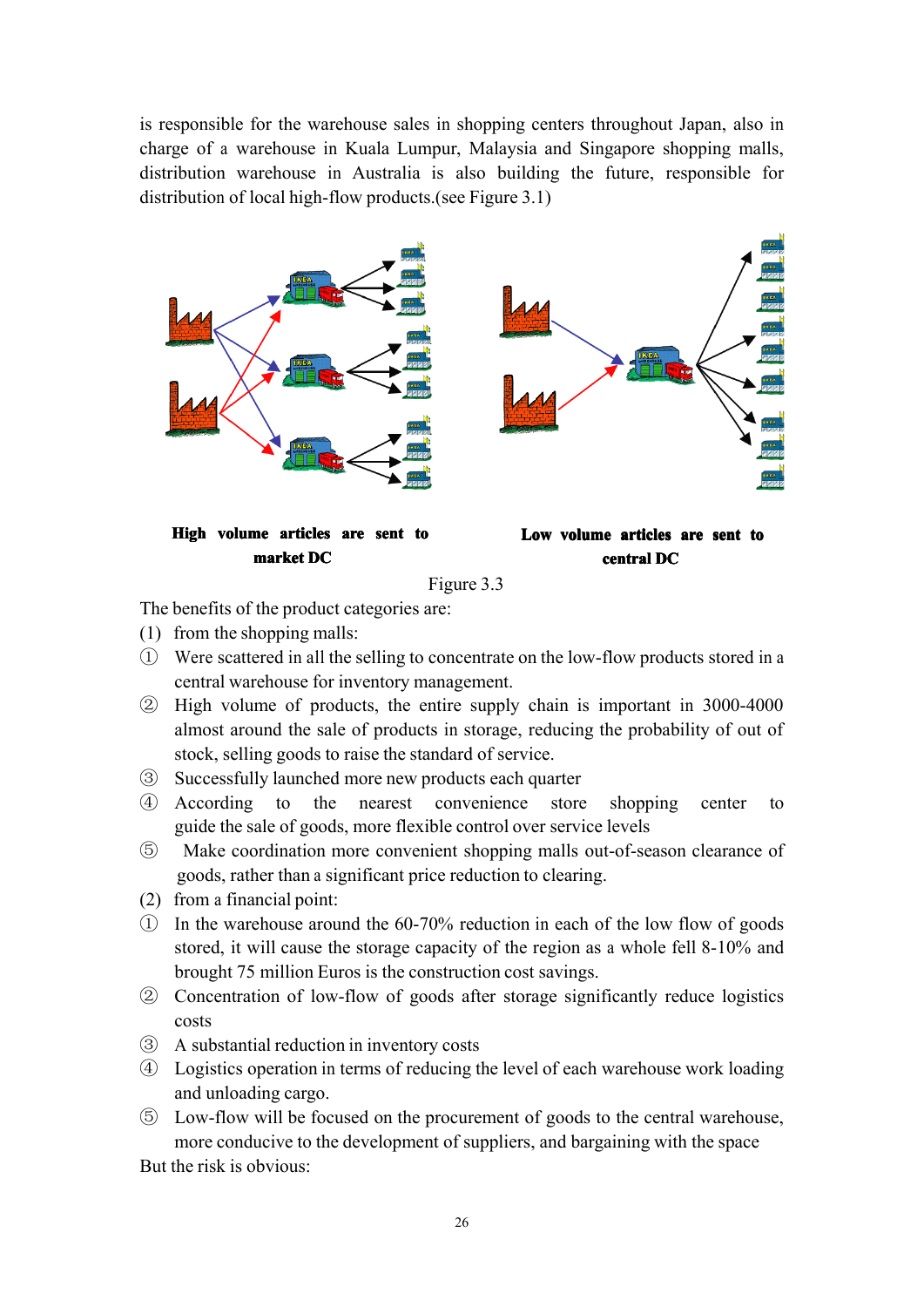- ① Most IKEA products will be stored in <sup>a</sup> centralized location, the risk is very high
- ② Distinction between product line itself isa complex project.
- ③ Two areas in <sup>a</sup> distribution structure, from the operational level in terms of very complex
- ④ The lack of <sup>a</sup> complete system to suppor<sup>t</sup>
- ⑤ May result in excess inventory
- ⑥ Containers loaded with the rate will be reduced
- ⑦ States import and expor<sup>t</sup> and transport of local unpredictability of policy changes, thereby affecting the efficiency of distribution

## <span id="page-36-0"></span>3.2 Supply Chain Organization

## <span id="page-36-1"></span>**3.2.1 Purchasing Department** / suppliers

IKEA products are from suppliers around the world by production, and by the duly authorized to carry out the exclusive distributor retailer IKEA. IKEA logistics services through an integrated system (that is, in order to reduce freight and operating costs), to procuremen<sup>t</sup> from suppliers of IKEA products are optimized distribution. IKEA 31 countries in 45 trade Service Company, with distribution in 50 countries and regions, 1,350 IKEA suppliers' home business contacts.

IKEA's purchasing department and suppliers to maintain real-time contact to ensure that production capacity, price and quality; tracking of orders from the reach of the whole process of delivery; at the same time, the development of new suppliers, and communication with headquarters.

IKEA has been seeking to work with suppliers to establish long-term strategic partnership of cooperation. IKEA suppliers in the global development of <sup>a</sup> more unique is the principle of market access in the region are often more difficult to find suppliers of low-cost production, due to the failure of many colleagues as competitors are willing to take risks to try IKEA. Of course, IKEA's internal procurement staff have been inculcated with the idea, try to choose low-cost manufacturing countries, local procuremen<sup>t</sup> of raw materials maybe no need to import, in addition to the cost of production and distribution there are no other additional costs, and so on.

## <span id="page-36-2"></span>**3.2.2 Distribution Center**

IKEA logistics service center on the three basic requirements: First, to ensure that the region covered by the furniture store has adequate volume, and the other isto ensure that companies continue to expand IKEA development needs, the three to ensure the efficiency of logistics and the lowest cost of operation.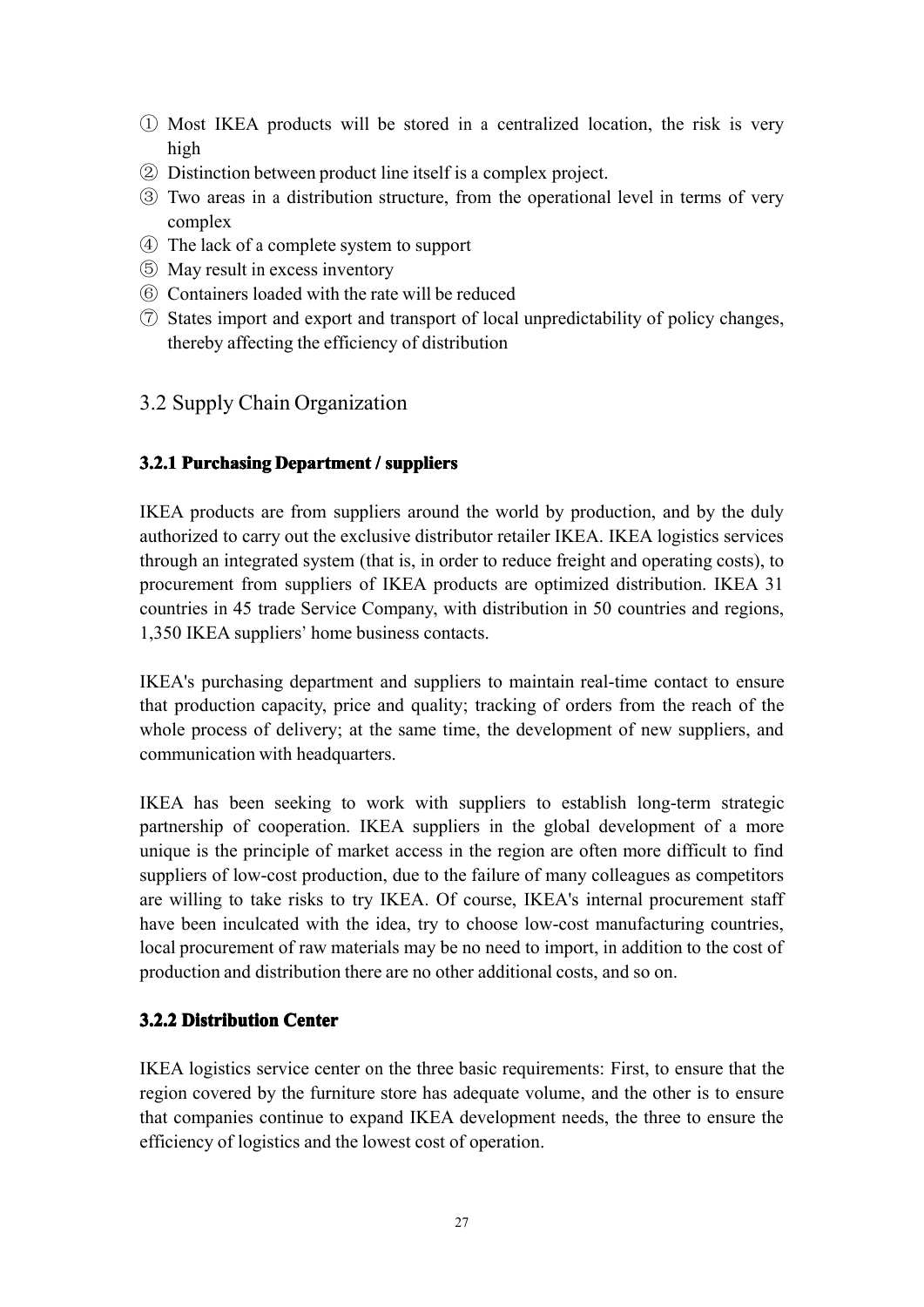Distribution center is divided into two parts by function, in part, DC (Distribution Center), is mainly responsible for sales of goods distribution, and is par<sup>t</sup> of CDC (Customer Distribution Center), is in line with online sales, direct-to-door delivery services to customers of the distribution center. IKEA currently in 16 countries have 31 distribution centers and 11 customer distribution center.

IKEA has not been set up in China CDC, only DC logistics distribution center, located in Shanghai's Songjiang district occupies an area of 1 400 acres, storage capacity of 200,000 cubic meters, including both bonded and non-bonded in the reservoir areato replace the Malaysian the central warehouse, IKEA Asia-Pacific region is the largest logistics distribution center, is mainly responsible for the Asia-Pacific region including China's domestic supply of retail shopping malls.

IKEA in Shanghai before the distribution center of its own, Malaysia's central warehouse IKEA Asia-Pacific region was the only of its own distribution center. Malaysia is <sup>a</sup> DC about 110,000 cubic meters storage capacity at the Port Free Trade Zone, Kuala Lumpur, and the distribution warehouse. Founded in 1999, was conducted by <sup>a</sup> third party managemen<sup>t</sup> of Maersk Logistics, by the end of 2003 in order to further improve service quality, and speed up the delivery time to the store, the managemen<sup>t</sup> will consider the operation of the warehouse taken over by the hands from Maersk, which took over the process was finally completed in the summer of 2004. Malaysia is now DC is <sup>a</sup> shelf area of low (conventional) and high-shelf areas (high bay Silo), composed of <sup>a</sup> maximum capacity of 118,000 pallet distribution warehouse, still in the Asia-Pacific region for 17 malls goods.

In the absence of the establishment of China's distribution center, all products shipped to China shopping mall must be shipped to Malaysia, China's retail stores for such <sup>a</sup> cost in terms of higher, especially for larger furniture such goods, the freight in the entire cost of 30 percen<sup>t</sup> to reach <sup>a</sup> direct impact on final pricing. As the Asian market, especially China's market share expanding IKEA is the increasing number of products or order products on the par<sup>t</sup> of the production of the Asian region, which will greatly reduce the cost of freight on the impact of the implementation of the retail IKEA choice of plan choice on the par<sup>t</sup> of shopping centers, including China products from Chinese suppliers of production, and then to malls. This scheme has proved very successful.

IKEA currently Fengxian District in Shanghai in the construction of <sup>a</sup> larger distribution center logistics, covering 580 acres, storage capacity of more than 300,000 cubic meters, not only the Asia Pacific region will be IKEA's largest logistics hub, but will also To date, China's largest foreign warehouses. This layout will further reduce the cost of China. At the same time to establish the strategic position of the logistics DC in Fengxian to be the low-flow central warehouse for the future of the Asia-Pacific region.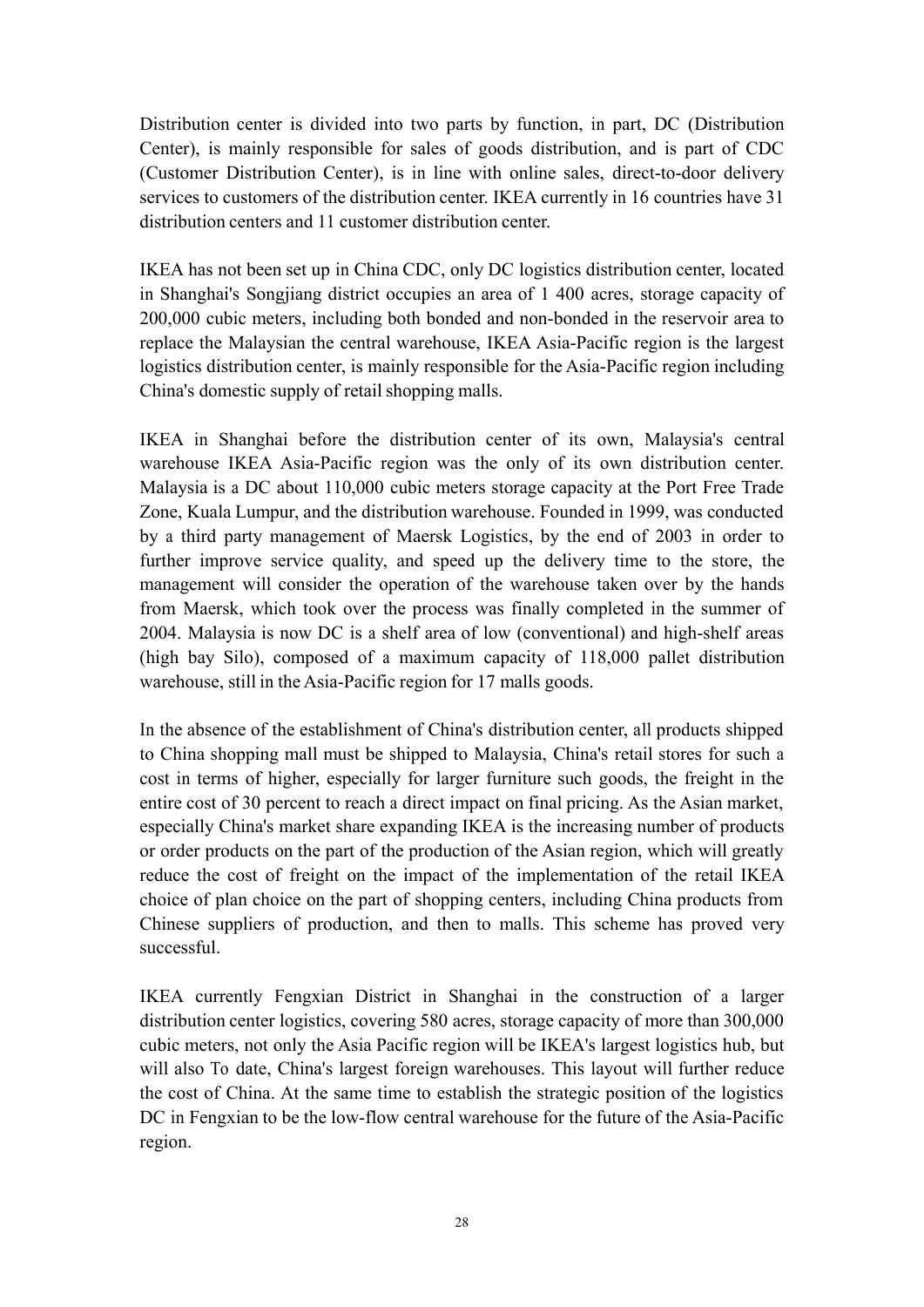IKEA has been established as <sup>a</sup> logistics warehouse in Shanghai Center, the Asia-Pacific region for the IKEA business unified procurement, storage, and distribution sales to the Asia-Pacific region, the Group's companies.



Figure 3.4 Changes in procuremen<sup>t</sup> methods brought about by changes in other indicators

## <span id="page-38-0"></span>**3.2.3 Central Warehouse**

As mentioned above, the central warehouse stores throughout the region covered by sales, the future of Shanghai's central warehouse in Fengxian district is responsible for <sup>a</sup> region-wide low-flow of goods distribution center.

## <span id="page-38-1"></span>**3.2.4 Transport**

IKEA as <sup>a</sup> result of the creation of the famous "flat packing", from the logistics point of view, not only can be achieved in the process of commodity storage and transport container unit, and reduced transportation costs, and field operations in the logistics center is also greatly enhanced loading and unloading efficiency, but also made it possible to automate storage.

IKEA adopt container transport both in the global procuremen<sup>t</sup> and sales process. In the process of loading and unloading containers, if the use of tray operation, each time loading and unloading containers need only 30-40 minutes; do not use trays, then, it would take 3-4 hours, the use of pallets is no doubt greatly reduces the cost of integrated logistics. The use of pallet logistics center is the basis for highly efficient operation. In fact the use of <sup>a</sup> logistics center is also very multi-tray specification,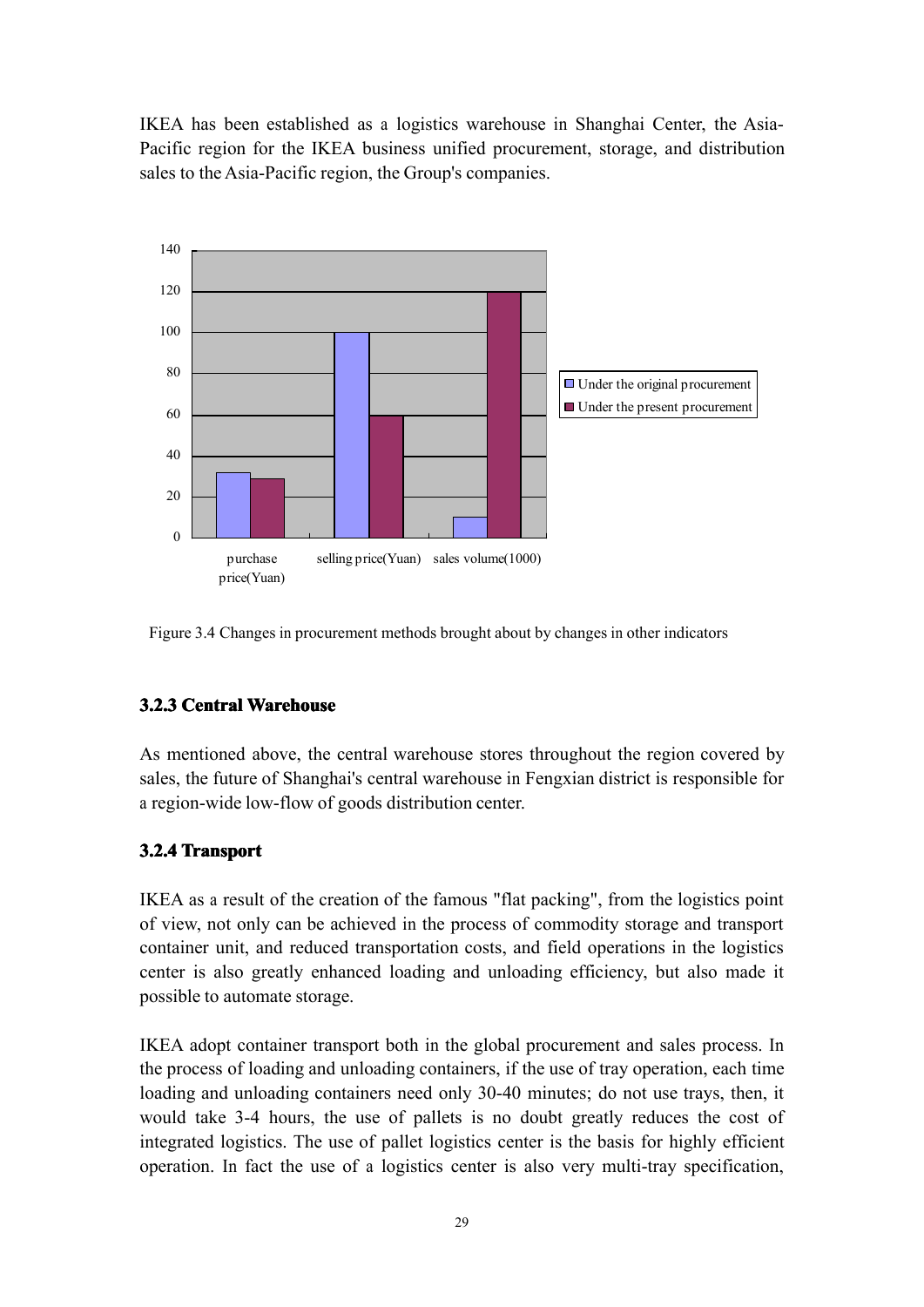managemen<sup>t</sup> is also very detailed.



Figure 3.5 Transport Strategy

IKEA flat-panel based on the transport of bulk goods characteristics, IKEA is usually the most common transport network, the main mode of transport are as follows: 60% highway, 20% rail, 20% of shipping, "1% of air (at least used because of its expensive usually more than IKEA value of the goods themselves).

IKEA in China, the procuremen<sup>t</sup> of goods, if directly in China and Asia-Pacific sales, then IKEA suppliers of goods will be delivered directly to large from the nearest IKEA store or distribution center that is IKEA distribution center in Shanghai; if these goods for sale in Europe or North America, then the goods will be transported to a local distribution center the most suitable, and then delivered to the IKEA shopping center.

Typically, the structure of transportation rates (in particular the rate of cut-off point) may affect the use of storage facilities. If more sources of supply of goods, the establishment of <sup>a</sup> concentration of goods (such as warehouse or freight station) method may be more economical, this can be scattered into <sup>a</sup> larger bulk cargo transport unit, reducing overall transportation costs. IKEA set of goods used in the method of hard-point is <sup>a</sup> typical example.

Transported to Europe or North America, from suppliers of goods are usually shipped directly (in the IKEA-house to become DD, direct delivery), and DD providers of transport is divided into two modes, one is filled with <sup>a</sup> whole container shipments directly (the true sense of the DD), there is <sup>a</sup> delivery of goods to the point set together (CP, consolidation point), and other suppliers of goods to send <sup>a</sup> unified, that is, will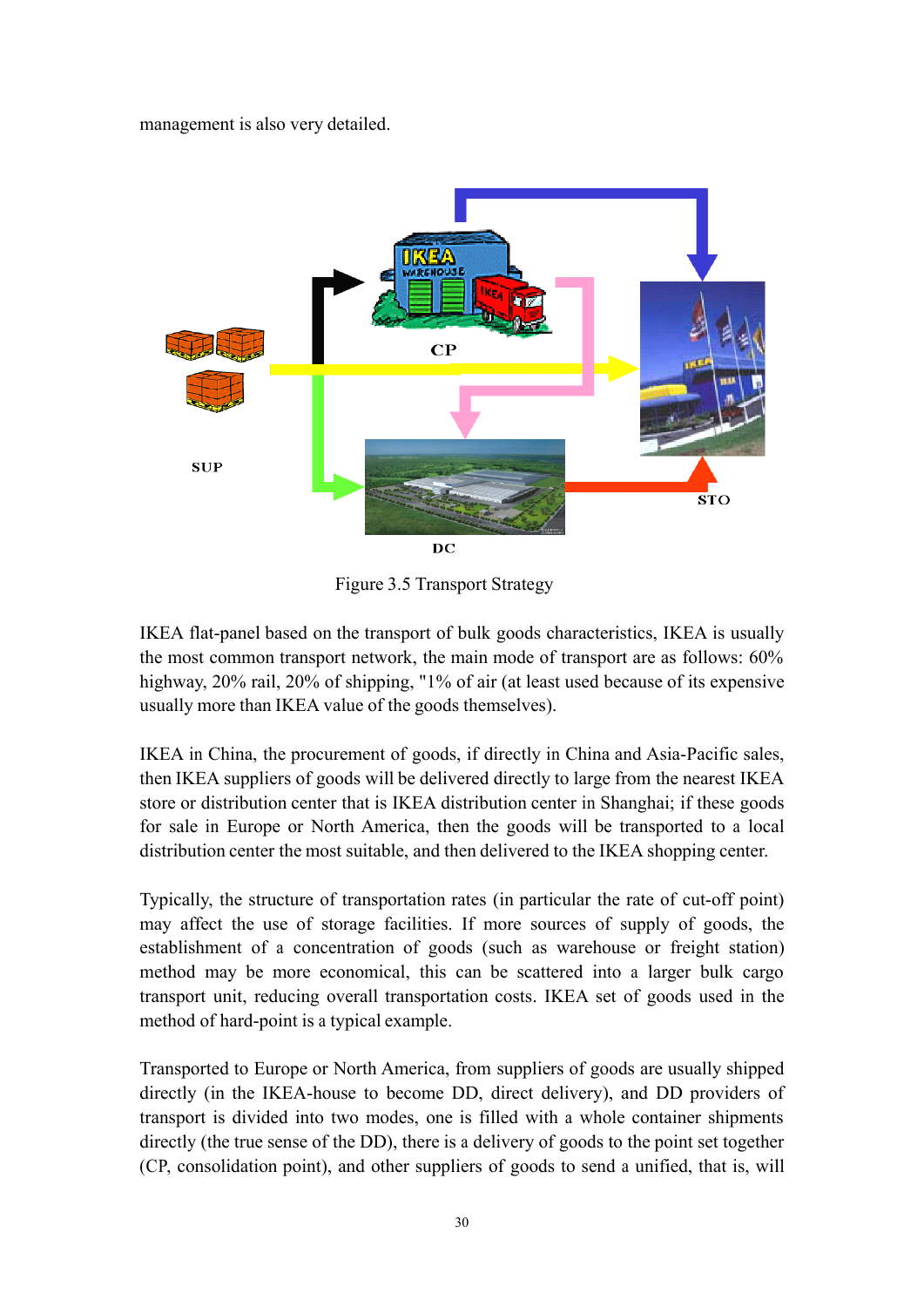come from different suppliers into larger cargo sporadic bulk transport units.

IKEA in China there are eight hard points, the transport set, which are located in Harbin, Dalian, Tianjin, Qingdao, Shanghai, Xiamen, Shekou, and Taipei. Because suppliers of goods less hair, small enough container filled with <sup>a</sup> whole cabinet, the use of set points, <sup>a</sup> good fight is to save transportation costs and improve turnaround time of goods. IKEA in China set to fight at the 19,000 containers <sup>a</sup> year to deal with the transport, delivery of goods in China accounted for the entire 19 percen<sup>t</sup> of total procurement, at the same time, including exports and domestic transport.

## <span id="page-40-0"></span>**3.2.5 Retail Shopping Center**

Retail shopping centers are also part of the supply chain, supply chain relies on other parts. It requires high standards of quality products, low purchase price, the planning accuracy, cost-effective and reliable distribution services.

IKEA stores and distribution within the service sector has also signed a service agreement, the agreemen<sup>t</sup> provides for distribution of service delivery cycle, the container loaded with the rate of the volume of orders in the most economical, transportation arrangements, as well as the quality of cargo requirements, and so on. Shopping malls under the orders or to the distribution center or directly to the supplier, are in advance in the system have been set. The volume of orders delivery depends on the cycle (including production and transportation cycle), <sup>a</sup> certain time frame, as well as the sale of security within the store inventory. To pre-order, shopping centers should have sufficient inventory. At the same time, the implementation of the orders in as little as possible to meet the needs of the middle par<sup>t</sup> of the principle of operation, that is, from production to sales sites to avoid unnecessary intermediate links in order to reduce costs.

Typically, the retail aspec<sup>t</sup> of the level of customer service impact on sales, product managemen<sup>t</sup> in the level of service refers to the availability of goods. Wal-Mart's senior managemen<sup>t</sup> who once said: "Unless you are <sup>a</sup> time when consumers need the provision of goods, otherwise you have nothing to sell." Obviously the higher the level of service shops, customer satisfaction with more high, but this time needed more inventory investment.

Manufacturers of finished products warehouse ina shortage at the same time does not mean that the retailers out of stock, for which, it must be clear out of stock of the ultimate customers of the response mode. When <sup>a</sup> product out of stock, customers may purchase the same brands of products with different specifications andmay buy another brand of similar products, or simply look for <sup>a</sup> shop. Homogenization of the products tends to become increasingly clear today, customers of "non-it does not buy" the phenomenon has become less and less. So retailers have to pay attention to the order cycle, in particular, to meet the rate of supply, transportation, etc., try to avoid the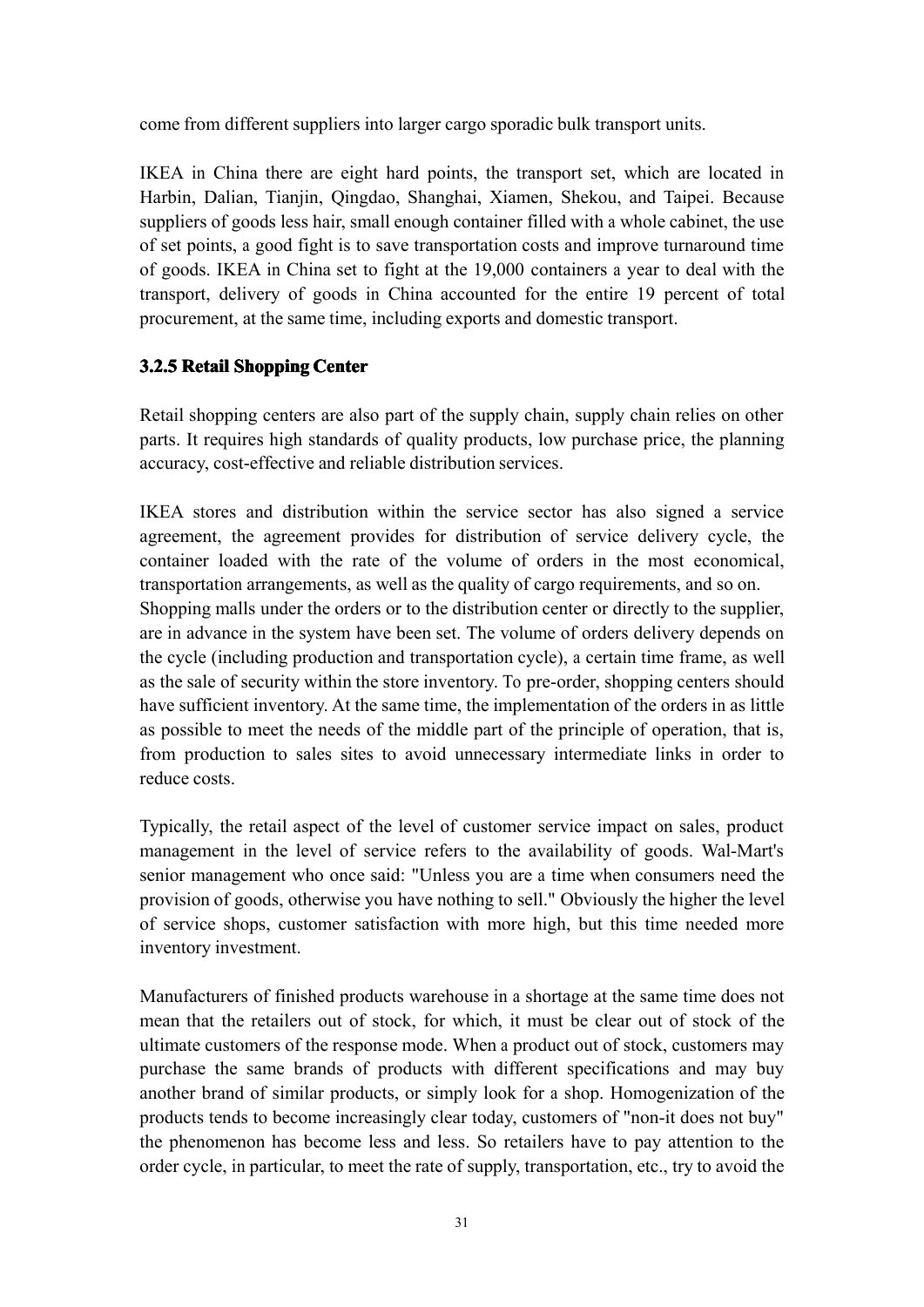phenomenon of the retail aspec<sup>t</sup> of the occurrence of out of stock.

In order to reduce the out-of-stock rate of IKEA products in the market all the products sold are divided into four kinds of service levels (service level). S1, which is the bestselling products, the requirements in its retail stores will continue to goods, is the core product line variety, to ensure that 99% of the level of service; S2, in addition to S1 other than selling products, to ensure that 95% the level of service; S3, the remaining list of products, 90 percen<sup>t</sup> in order to maintain service levels. In the fourth grade and S4, the impact of out-of-stock can be neglected. IKEA shopping centers all around the world implement the same standards of service.

| Grade of service level    | Grade 1 | Grade 2 | Grade 3 | Grade 4        |
|---------------------------|---------|---------|---------|----------------|
| Standard of service level | 99%     | 95%     | $90\%$  | Not calculated |

Table 3.1 Standards of IKEA service level

For important products, IKEA to determine the level of service than other commodities; and for some secondary products, then do not consider whether out-of-stock. The level of different services has different levels of security goods inventories, this shopping center to maximize the funds were used to ensure the supply of key commodities.

When the goods arrive in the goods shopping mall, the mall is not as simple as unloading, delivery of goods to the shopping malls to the different regions, including the value of the district, customer self-reference zone warehouse shopping centers, and other special areas (food stores and restaurants in Sweden) At the same time every day in the market shut down and prior to the opening price todo the work of replenishment.

## <span id="page-41-0"></span>3.3 IKEA China Supply Chain Process

IKEA China's supply chain process is divided into two parts: the promotion process and driving the process. The planning departments of the headquarters in Sweden (IKEA of Sweden, IoS) stores throughout the year on sales is expected to start to promote the reaction process, and store sales for the week to start pulling process. Driven processes in the implementation process, the demand is known, identified, and in promoting the process of the implementation process, the demand is unknown, it is necessary to predict.

Promote the process may be regarded as speculative process. According to the IoS area expected annual sales of existing products in the system parameters in accordance with good set of orders issued, there are various procuremen<sup>t</sup> offices to confirm the whereabouts of the supplier and the implementation of orders.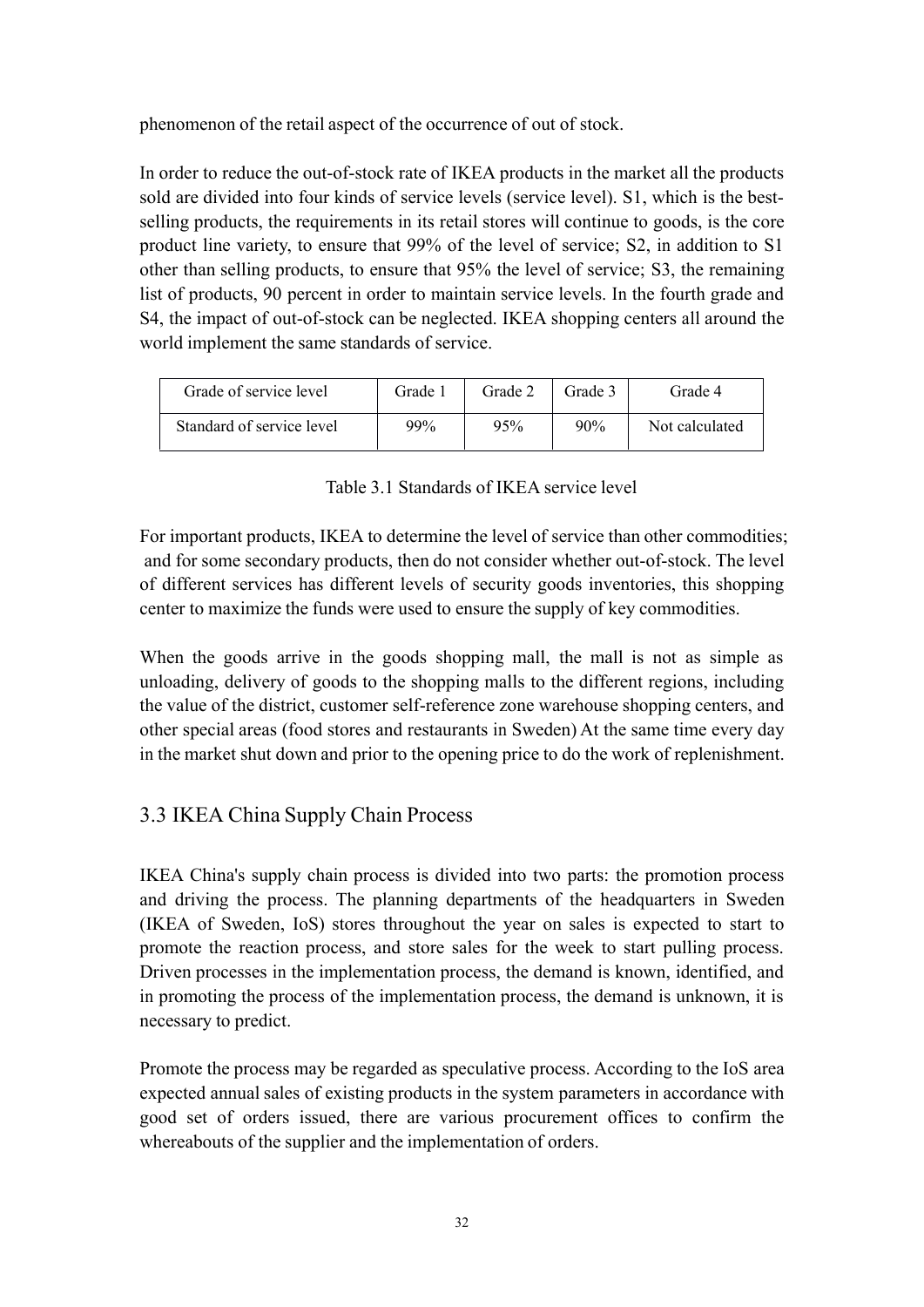Shopping Center for their weekly sales are expected to be more accurate, and can be construed as a response to customer demand, reactive process. According to their own safety stock and decide the number of orders.

Although the stores and distribution centers have <sup>a</sup> relationship of interdependence, but there is always among conflicting objectives. Warehouse distribution center in order to ensure efficient internal operations, I hope the shopping center took orders from its warehouse of goods throughout the tray, tray not wish to purchase zero-down, in spite of certain commodities in the system as <sup>a</sup> result of collection of packaging can be ordered to allow decentralized; and shopping malls in response to customer demand and to respond flexibly to changes in demand, often do not wish to purchase the whole of the goods entrusted to so many.

Distribution Center will regularly supply chain planning to the region to provide <sup>a</sup> warehouse of surplus goods entrusted to the non-integer (no pick list), reques<sup>t</sup> to intervene in the system through the shopping mall the next order to eliminate it. However, supply chain planning staff will make <sup>a</sup> judge, when <sup>a</sup> commodity rather than selling goods, purchase of goods entrusted to spend the entire shopping center to <sup>a</sup> long time to eliminate the inventory, they will not be mandatory in the system to do this kind of intervention.

## <span id="page-42-0"></span>3.4 Supply chain control system

## <span id="page-42-1"></span>**3.4.1 Purchasing Control**

IKEA in the supply chain of <sup>a</sup> strong dominant position, it purchases the economies of scale, increase its supplier negotiations and the ability to keep the prices down to ensure that its low-cost procurement. IKEA this year continued to increase procuremen<sup>t</sup> in China, and local suppliers in order to encourage more orders, often fierce price competition. While at the same time IKEA suppliers and examination of the strictly controlled to ensure that the supply of high efficiency and high quality.

IKEA for it in order to create an effective supply chain, from procuremen<sup>t</sup> of the source on the right to carry out the following principles:

- 1) Focus on functional products (to avoid over-mechanized)
- 2) Use of the most abundant supply, the most economical materials
- 3) Continue to explore new production techniques
- 4) Choose the most beneficial procuremen<sup>t</sup> market
- 5) The highly competitive bidding process

6) The selection of suppliers can focus on their production rather than its mode of production

- 7) The pursuit of <sup>a</sup> large number of production (economies of scale)
- 8) Optimization of continuous innovation and the conditions of production capacity in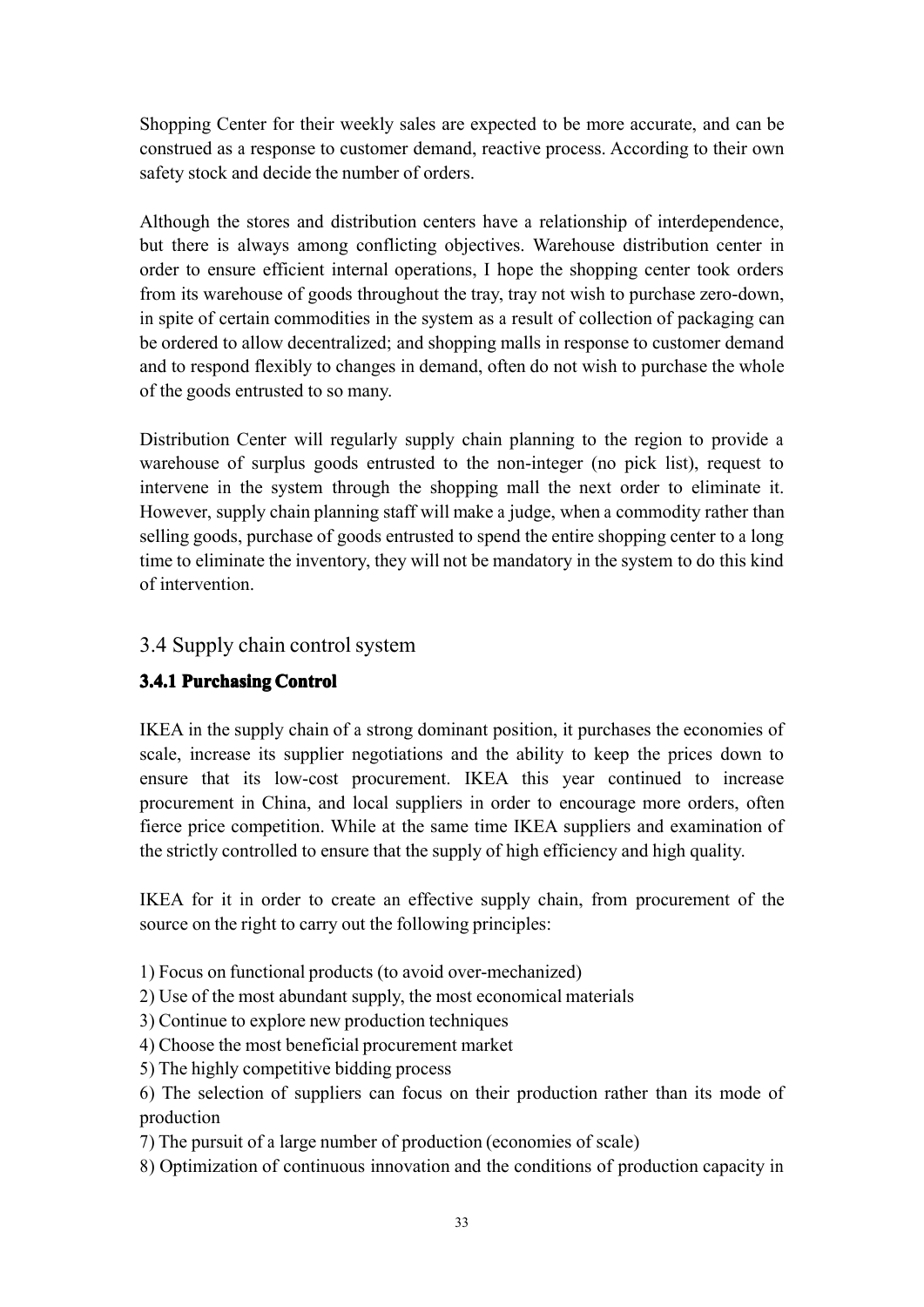order to increase productivity

9) The maximum utilization of raw materials

10) Near the base of raw materials to invest in production facilities in special

11) Flat-panel transport in order to reduce logistics costs

12) To ensure that the retail stores andfactories in the information transmission between the fast and efficient, so that suppliers can produce according to plan, avoid shopping malls selling products out of stock rate

13) Continued to streamline operations in all aspects of business processes

In supplier selection, the IKEA those inclined to gran<sup>t</sup> orders for the whole measure of the manufacturers with lower prices - IKEA product selection for the supplier when considering the overall lowest total cost. Computing products that arrive in the central warehouse or distribution center costs as <sup>a</sup> benchmark, and then according to each sales region, sales to select potential suppliers, taking into account the quality of its products, other factors such as production capacity.

IKEA and work closely with suppliers in two aspects: First, in the product design process, the design team and work closely with suppliers, there may even be cheaper to find alternative materials to reduce costs more easily shape, size, etc. Second, in the production process, the IKEA supplier commit to <sup>a</sup> certain number of orders, so manufacturers are willing to invest in the necessary equipment. IKEA on the run, it will also save the investment.

At the same time, IKEA and the supplier have a certain amount of constraint relations. IKEA and the supplier signed <sup>a</sup> long-term exclusive distribution contracts, and provide them with technical advice and equipment rental in order to control suppliers, the realization of low-cost outsourcing. And unique patented product designed to control the supply of IKEA's another magic weapon.

## <span id="page-43-0"></span>**3.4.2 Inventory Inventory InventoryManagement Management**

As operators and hope that their rapid turnover of stock to avoid <sup>a</sup> backlog, and only keep the real situation in order to inventory for future management decisions. To maintain <sup>a</sup> healthy stock structure, need to consider the following points:

1) Overstock refers to the order, taking into account the lead time and safety stock needs extra storage after the company stock. IKEA will be the week over 15 weeks is defined as the sale of excess inventory stocks. At the same time, also provides that each shopping center the ratio of excess inventory over the same period should not exceed 20% of inventory. It is clear not only taking up the excess inventory of funds and space for <sup>a</sup> short period of time can not sales, so the lower the ratio, the healthier the stock structure. Led to <sup>a</sup> surplus of inventory are many reasons, such as sales forecasts too optimistic, or obtained as <sup>a</sup> result of IKEA suppliers commitment to rapidly increase the production capacity, which led to increase the proportion of sales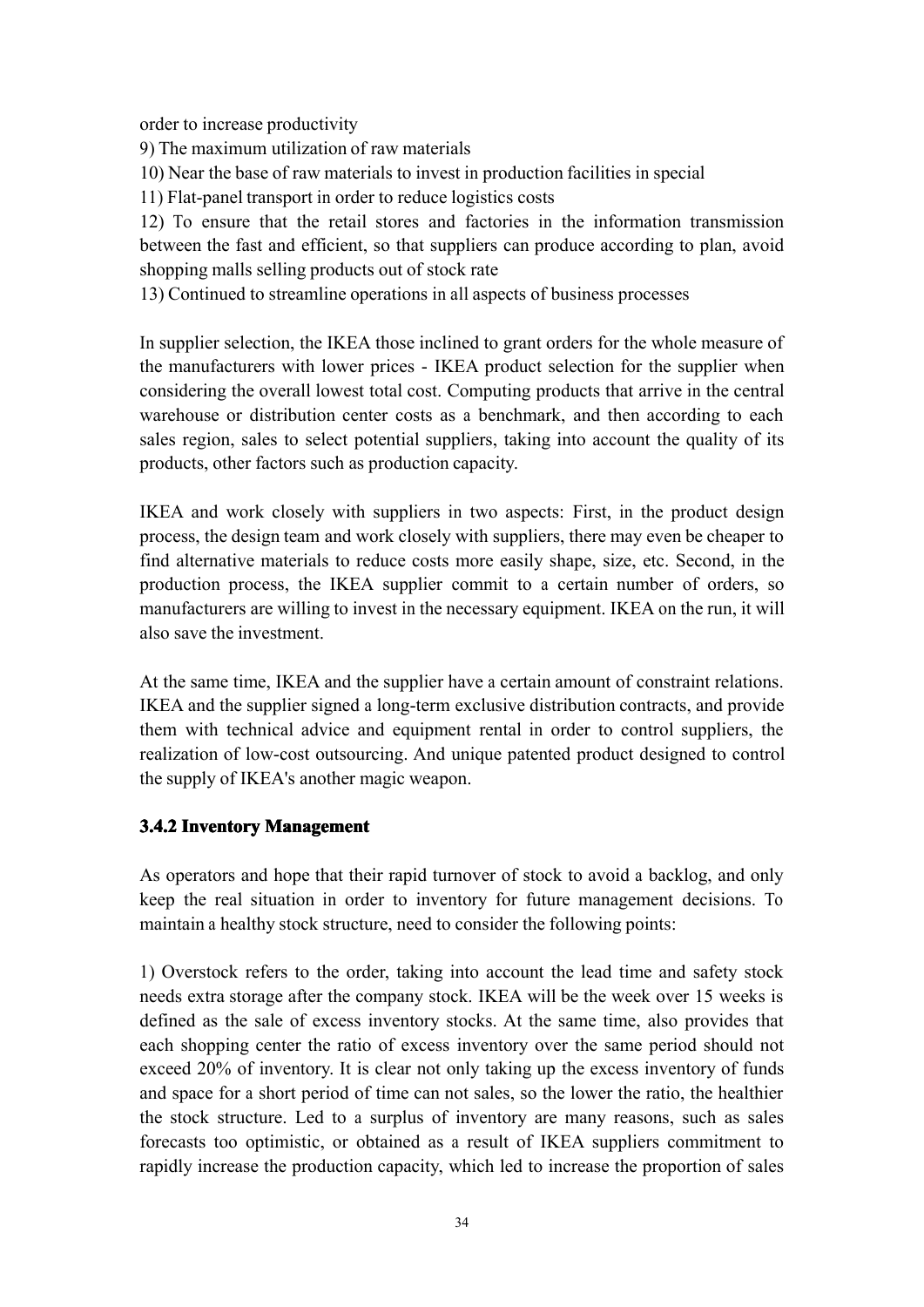is not the same, such as ordering errors.

2) Concrete stock to continue for some time means that there is no inventory for sale. IKEA will not sell for four weeks of inventory stock is defined as death, and death should not exceed the ratio of inventory stocks in the same period of 6%. The lower the ratio is the same. It should be noted that some people often confuse the excess inventory and dead stock. In fact, very simple, only one is still selling too much inventory, the other is not selling. In general <sup>a</sup> surplus of inventory over time will gradually solve the inventory for the dead if we do not take certain measures will not change.

3) Outgoing for household goods retailers will have an annual sale of new goods, while goods will be eliminated old. Old goods is not necessarily <sup>a</sup> bad product sales, but in order to be able to continue to new shopping centers, continue to have rich and fresh products to attract customers, IKEA each year over the next quarter and make grea<sup>t</sup> efforts to clear the goods. If you take up <sup>a</sup> lot of merchandise out of the display area and inventory space, it is bound to affect the sales of new products and display. IKEA for each shopping mall in the new financial year beginning quarter of the entire shopping center had the type of goods should not be more than 50.

Thus, the use of distribution centers managing inventory is to make it <sup>a</sup> lock, and continuously to adjust the water level inside the gate, even if the operation of the operation of capital to maintain <sup>a</sup> good level, but also is used to store expensive products on display, rather than to inventory. While retailers can obtain from the vendor account period, and the free use of inventory, but if the product can be transferred free of charge several times, then the greater the profit; retailers can completely be sold by ordering, inventory and working capital increased, so did the purpose of distribution centers can be fully realized. Otherwise, the distribution center will be an additional inventory of the region, but will increase the burden on enterprises. This logistics center will be like <sup>a</sup> double-edged sword, it can be more efficient, reduce costs, and errors can also be enlarged in multiples of the same, the additional cost and affect sales.

IKEA around the world transport hub and the central warehouse distribution centers to provide <sup>a</sup> sufficient safety stock, in order to provide <sup>a</sup> strong marketing protection. Improved supply chain efficiency and responsiveness. At the same time reducing the overall deployment cost, out-of-stock costs.

IKEA has been created as <sup>a</sup> result of the famous "flat packing", from the logistics point of view, not only can be achieved in the process of storage and transportation of goods assembled in modules, and increased the rate of loaded containers (usually the full rate of 75%), thereby reducing the transportation costs, and field operations in the logistics center is also greatly enhanced the working efficiency, but also made it possible to automate storage.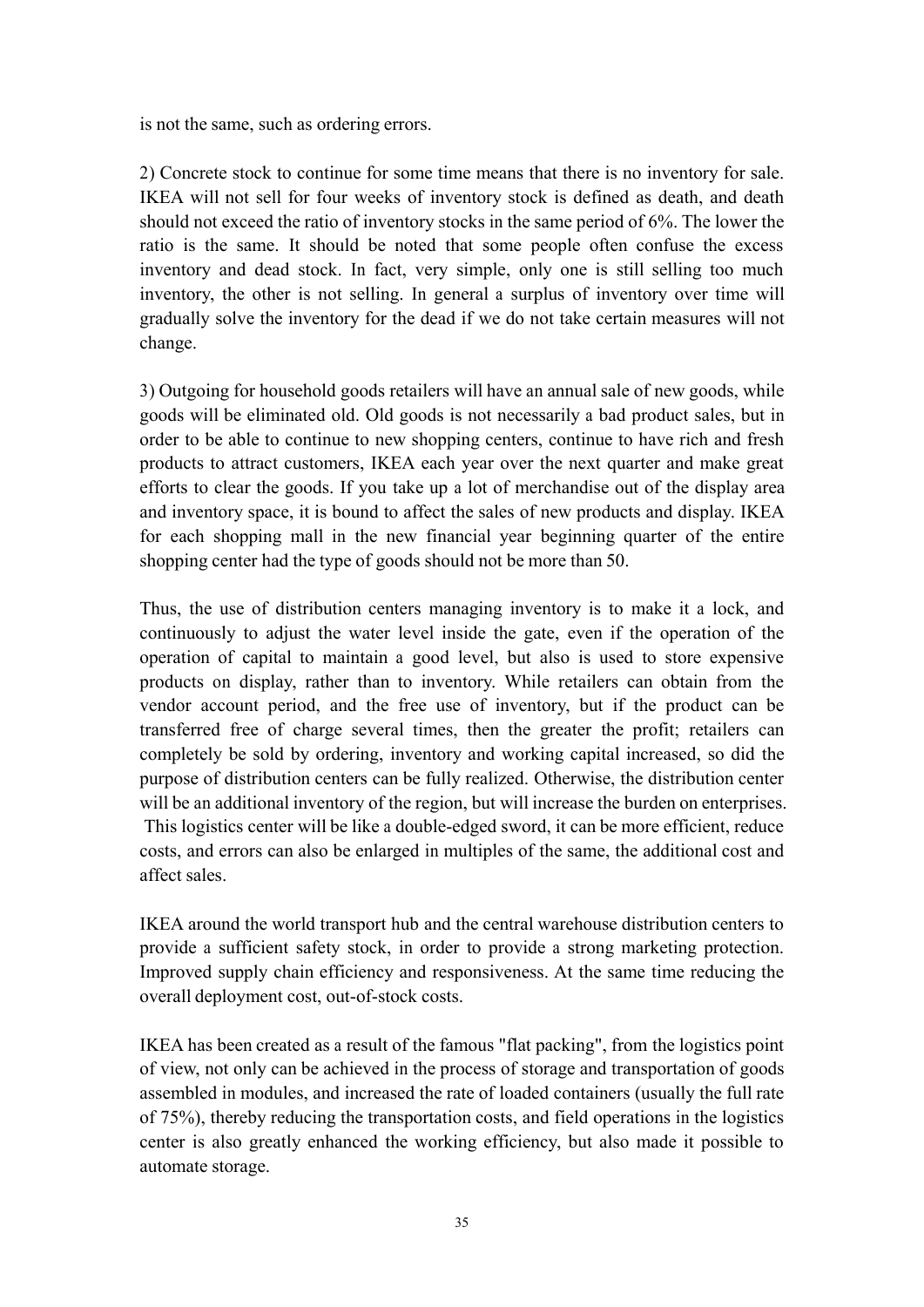IKEA is widely used in container transportation in the global procuremen<sup>t</sup> and sales process. In the process of loading and unloading containers, if the use of tray operation, each time loading and unloading containers need only 30-40 minutes; do not use trays, then, it would take 3-4 hours, the use of pallets is no doubt greatly reduces the cost of integrated logistics. The use of pallet logistics center is the basis for highly efficient operation. In fact the use of distribution centers is alsovery multi-tray specification, managemen<sup>t</sup> is also very detailed.

IKEA as a result of all the goods and are based on the way pallet handling, the European standard system tray of 10 different specifications according to different specifications of goods, you can select the appropriate size of the tray. IKEA storage rack frame of the structure and size of the tray in accordance with the different design specifications. In addition to the European standard system of 10 kinds of specifications, the IKEA is also planning its own pallet standards it is based on standard pallets in Europe, combined with the development of IKEA's own circumstances, and in size there are some fine-tuning. IKEA warehouse in the majority of goods are on the European standard tray and the tray on the IKEA standards. IKEA warehouse managemen<sup>t</sup> of pallets is with strict quality requirements. IKEA warehouse in every pallet of goods, whether it is the European standard tray or the tray or the European super-special IKEA pallet load of goods, only the use of forklift trucks to enter the container or board to carry out loading and unloading cargo.

Songjiang Shanghai distribution center, 100,000 square meters of which is used in automated warehouses, and the remaining 200,000 square meters of ordinary warehouse shelves. Distribution center to deal with every day more than 1000 orders <sup>a</sup> day, there will be about 60 trucks, starting from the distribution center by road or sea transport mode of delivery to the Asia-Pacific region in various shopping malls.

Automated distribution center of <sup>a</sup> three-dimensional database has the shelves 30 meters high, with 12 stacker, 24 roadway, and storage of goods with 8000-9000 species. Three-dimensional database of the automated operation, no one from the stacking machine according to the system automatically orders the goods to the designated library storage spaces. In fact due to the stability of crane operation, basic maintenance does not require special duty officers are only responsible for resolving incidents.

IKEA's logistics center in the commodity turnover rate is <sup>a</sup> very important indicator. Warehouse managemen<sup>t</sup> system scheduling and on-site indicators in accordance with reasonable arrangements for the goods storage area and the line in order to minimize the distance from transport and improve efficiency and reduce costs. Speed flow of goods to be classified as an index, flow rate of less than eight weeks, as close as possible out of the reservoir area, flow rate of 8-16 weeks followed by the goods, commodities stored in the DC maximum time limit of two years. The whole center can be stored about 60,000 pallets <sup>a</sup> year, are 4-5 times turnover.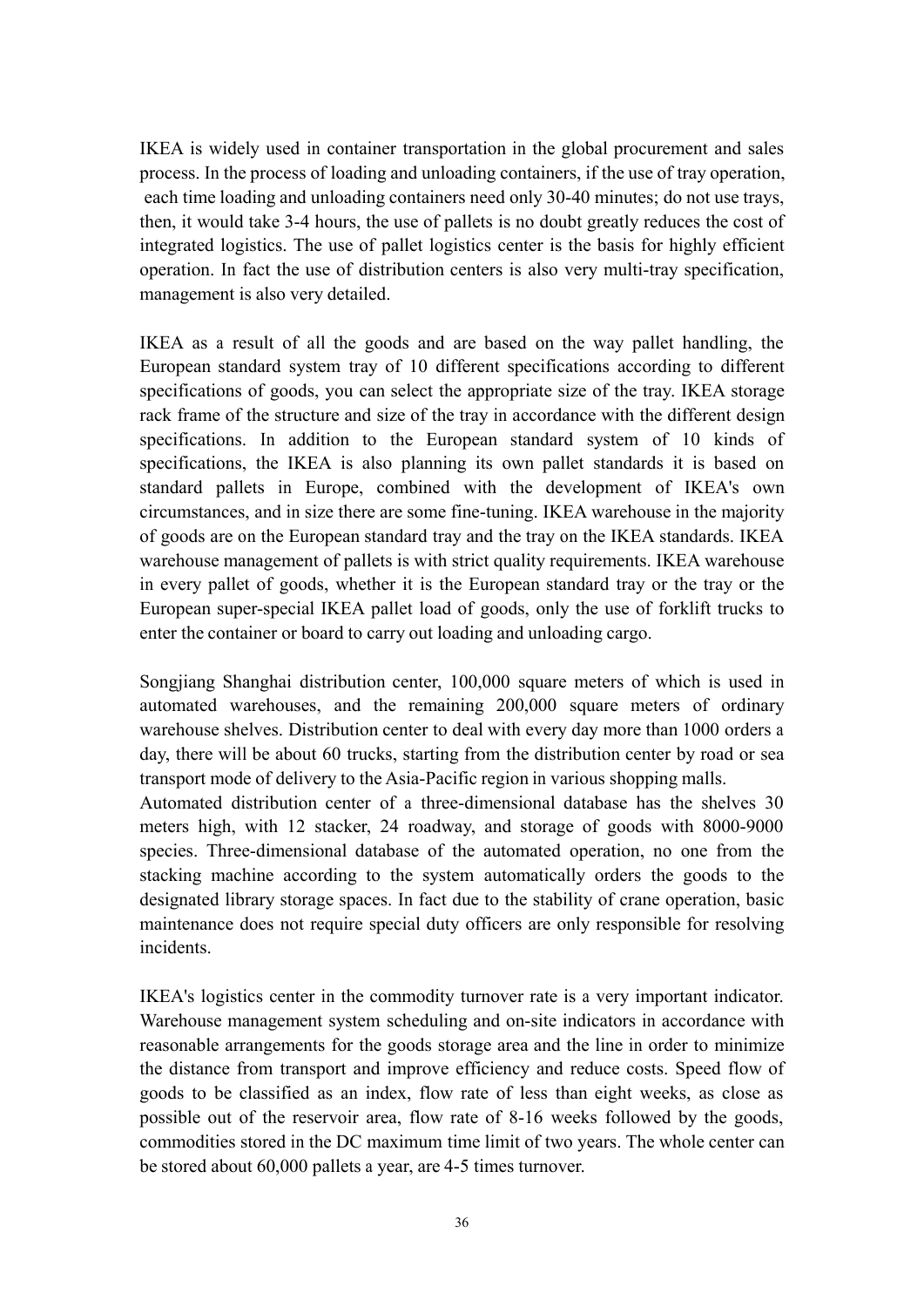The logistics center is located in Songjiang 60 purchase with doors, 60 shipping doors. Purchase through the distinction between the door and the door isshipped in order to further reduce the total distance of the carriage of goods, improve the efficiency of the overall operation of the warehouse.

Logistics center is also very high storage efficiency. Under normal circumstances, each stacker access from a cargo storage time up to 2 minutes, and the shortest only 10 seconds. Here also there is <sup>a</sup> reasonable allocation of the natural process reflecting the high efficiency.

Logistics center is <sup>a</sup> one side of the loading and unloading by one unit, equipped with <sup>a</sup> complete closure of the loading door, awning, sliding door. Container trucks can interface with the smooth, you can enter the container forklift operation will be unloading cargo containers to the Buffer, and then piled high by the battery forklift unloading containers from the cargo, in accordance with the cargo space behind the information distributed to more than 10 meters high shelves.

## <span id="page-46-0"></span>**3.4.3 Selection Selection of logistics logisticslogisticslogistics portfolio portfolioportfolioportfolio**

According to real-time retail sales record store and decided to logistics flows. Is <sup>a</sup> direct supplier of the supplier or the distribution center after the implementation of the allocation of blending, or to the central warehouse for transit after blending? This series of highly efficient, agile, low-cost supply chain managemen<sup>t</sup> has become the core of IKEA.

IKEA shopping center on the case of China, more than half of the goods flow from suppliers directly to the shopping mall is more than that of DD shipment, while the remaining cargo from warehouses in Malaysia and Shanghai Songjiang supply warehouse at the same time. (Flowchart sees Figure 3.6)

LCL cargo needs to send to the distribution center, so more effective. Without <sup>a</sup> distribution center from directly from suppliers of goods to the shopping mall is <sup>a</sup> large quantity of those orders, sales in shopping malls, and fast flow of goods, the supplyof sufficient inventory to ship FCL. Usually only have large orders, and the quality of stable, short production cycle suppliers, direct delivery to the shopping malls. Availability, which means suppliers are from the regional supply chain planner in the system pre-se<sup>t</sup> parameters, shopping malls under the orders, the system automatically pre-configured in accordance with the implementation of, and supply chain planning staff will also keep track of orders to observe the implementation of the situation, and sale of shopping centers and make the necessary changes in time.

Supply chain suppliers to adopt the benefits of direct delivery are fast response time, response to changes in sales more quickly. Shopping malls can be <sup>a</sup> day under the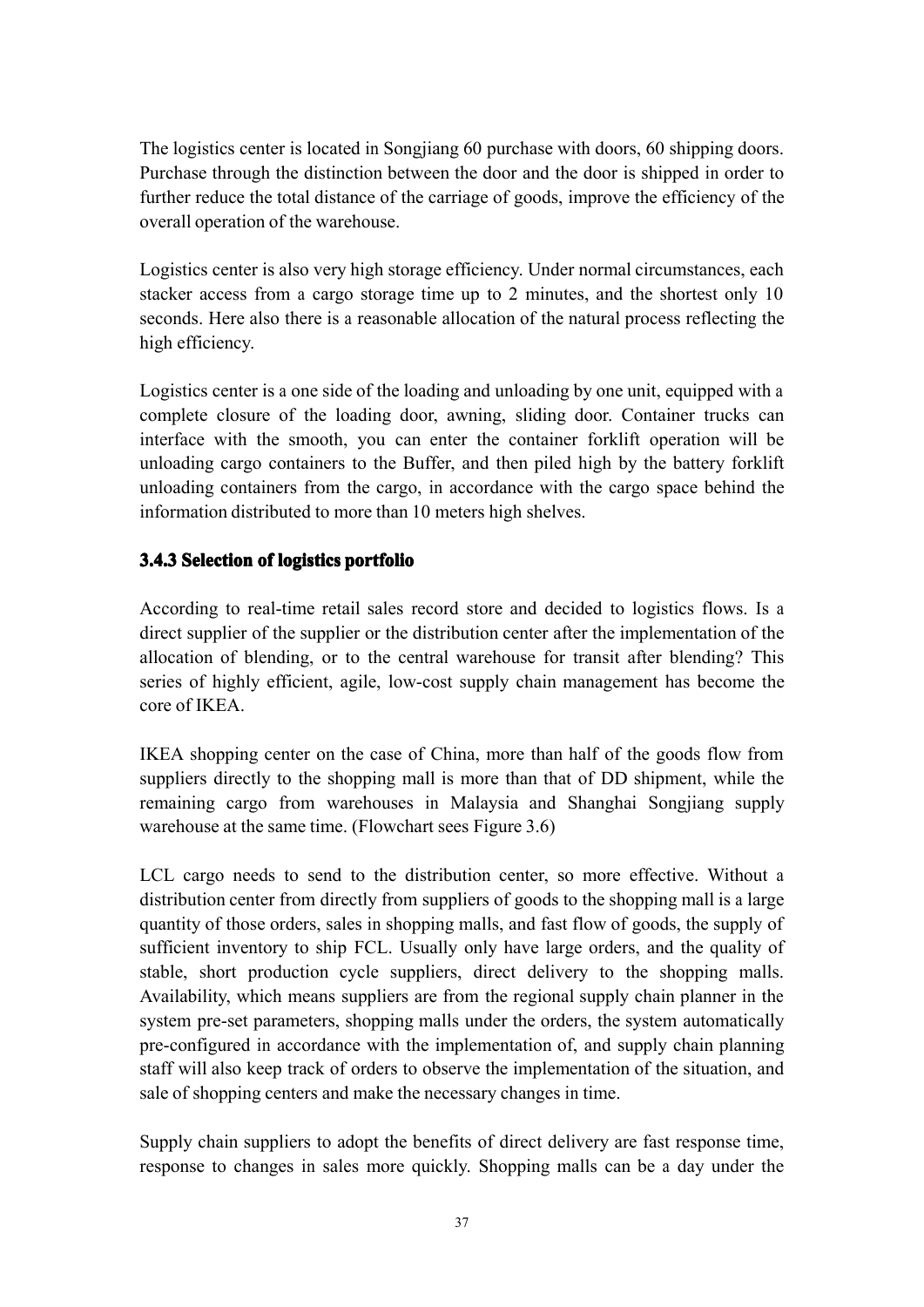orders to suppliers, the delivery cycle is reduced to 1.5-3 weeks, and shopping malls can be retained within the reserve more inventory, supply chain IKEA sector measured continuously in the background of the optimal replenishment shopping malls, Availability way.



Figure 3.6

At the same time, 80% of Chinese suppliers to send goods straight (DD shipment) or sent to overseas shopping malls DC (the latter is less because of this consideration of the order cycle), 20% of the DD go through set-point (CP) delivered to the foreign because the volume of suppliers of goods is not big enough.

## <span id="page-47-0"></span>**3.4.4 Supply Chain System**

IKEA has <sup>a</sup> comprehensive and complex internal supply chain managemen<sup>t</sup> system, including the basis of the data, transportation managemen<sup>t</sup> systems, order managemen<sup>t</sup> systems, customs systems, financial systems, purchasing systems, supplier managemen<sup>t</sup> systems and warehouse managemen<sup>t</sup> systems.

1) The retail order system

Orders from the beginning, shopping malls the basis of weekly sales, forecast future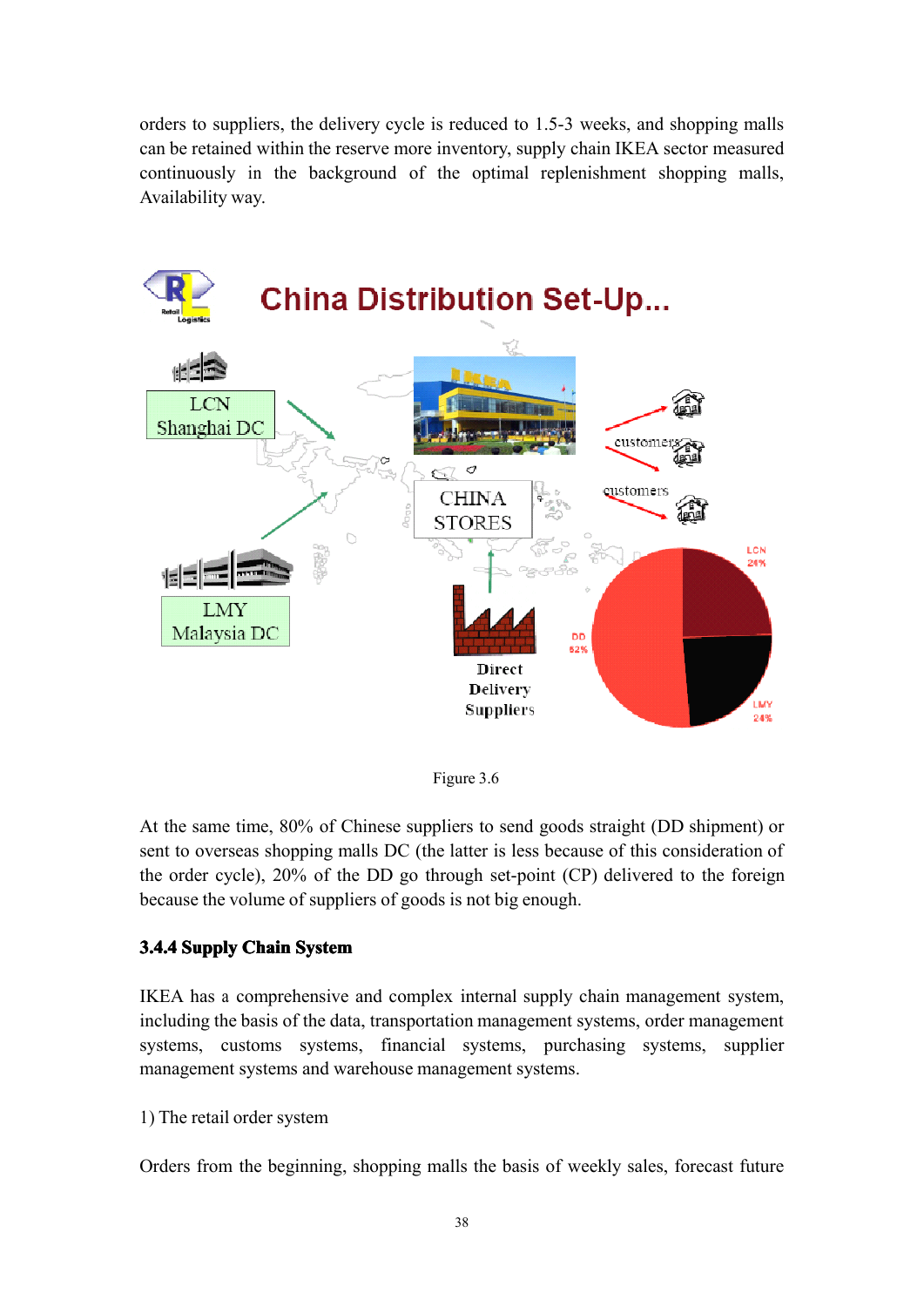sales and shopping malls combined with the current inventory, orders issued in the system. When the actual sales better than forecast, the personnel responsible for orders plan projections will be revised accordingly. Shopping centers in the system pre-orders for the supply of <sup>a</sup> good way, or sent directly to the local logistics distribution center, or sent to the procuremen<sup>t</sup> system of the orders directly to suppliers under the one (if this order parameter is the selection of suppliers direct way to send the case). At the same time, all supply chain planning area will also observe the real-time tracking of orders, the implementation of the state, etc., when found in <sup>a</sup> shopping mall in order to meet the season to snatch the inventory distribution centers, the program can also interfere with the implementation of <sup>a</sup> moratorium on the implementation of orders.

#### 2) Warehouse Management System

When the flow of orders for distribution center, distribution center also has <sup>a</sup> comprehensive coordinated with the computer system, it is the core of the operation of distribution centers. The system is IKEA and software suppliers with the development of "tailored" to <sup>a</sup> large extent the system is adapted to the characteristics of IKEA.

First of all, automatic ordering system. When the shop orders to be confirmed, the system will pass the information to data warehouse managemen<sup>t</sup> systems, warehouse control system computer will automatically pick up order fulfillment operations, the entire ordering process does not require human intervention.

Followed by the replenishment information from the supplier when the transport vehicle arrived at the former warehouse, the warehouse receipt of the ERP system will notify the corresponding, of course, first of all, the information input by the supplier, through the procuremen<sup>t</sup> system, transportation managemen<sup>t</sup> system, such as transmission to the ERP system, the information including waybill number, container number / license plate number, order number, name of goods, the supplier name and number delivery. When the vehicle arrived at the warehouse, staff will conduct an inventory of goods, and registered in the system accurately the situation of the goods actually received, so that the warehouse managemen<sup>t</sup> system (ASTRO) will result in <sup>a</sup> tray as aunit of the memory cell, each memory cell will contain the following information: name of goods, the supplier name, the production cycle, the number of pallets, pallet weight, waybill number, order number, tray, etc.. One tray has its date of receipt of goods, warehouse receipt and the order code of the tray can be used to determine its date of receipt of goods.

Finished goods inventory and systems to be registered, the system will automatically arranged in accordance with the logic of the corresponding digital repository and the system tray bar code through digital scanning and database to verify the confirmation code to ensure consistent systems and in-kind, once the goods have been put the corresponding bit of the Treasury, the system will automatically create <sup>a</sup> tray and place the link library, so just know that its tray can be found on the tray.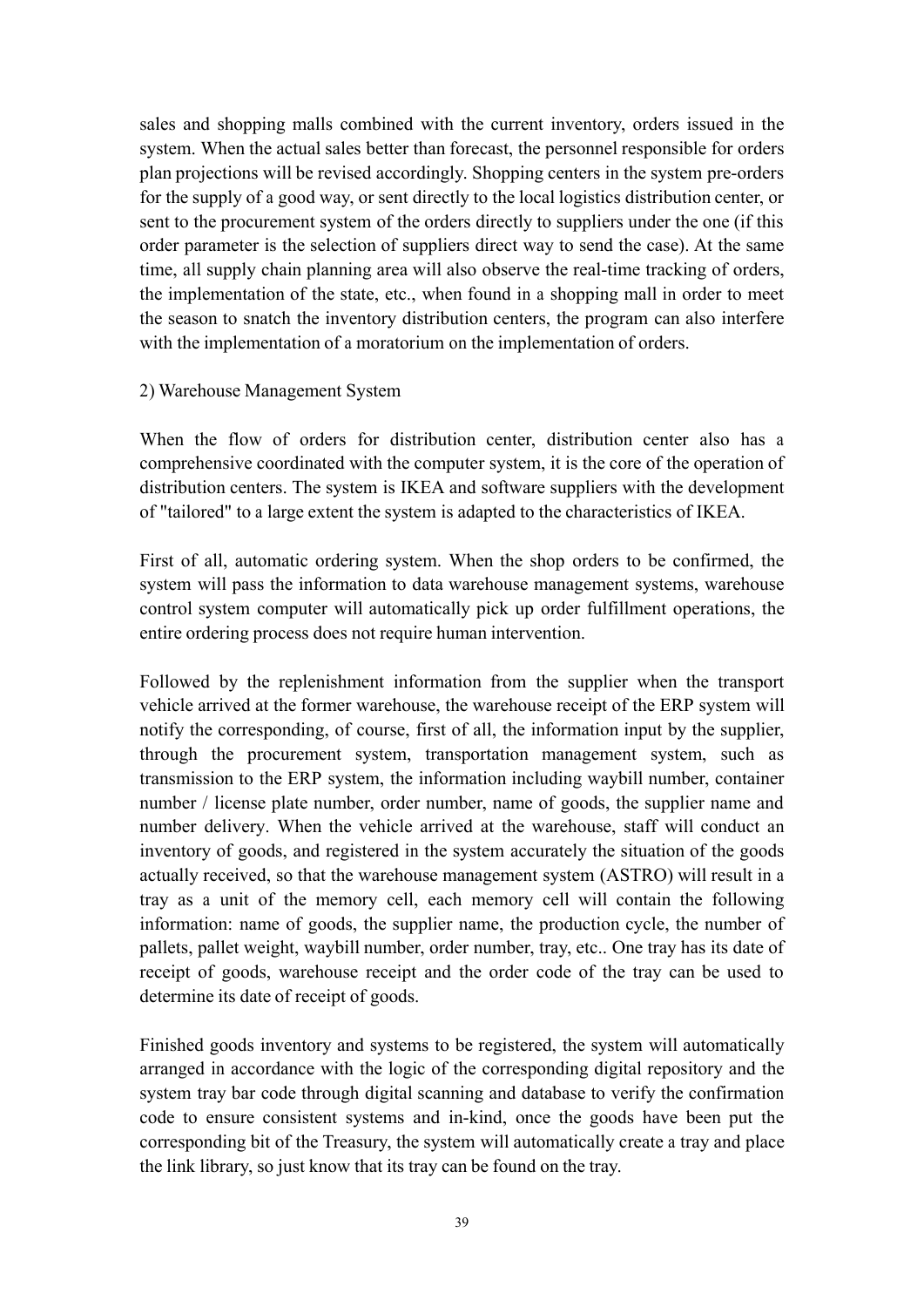IKEA's warehouse managemen<sup>t</sup> system (ASTRO) function is <sup>a</sup> very sound and stable operation, the world's IKEA stores are in the use of the system. The operation of the warehouse system is highly dependent on, if <sup>a</sup> problem in the system, it will paralyze the entire warehouse management.



Figure 3.7 IKEA System Environments

For shipping, shopping malls in the system of orders received, plans will also arrange for the shipment of vehicles, the system in accordance with the principle of giving priority to efficiency-bit units by the pallet picking tasks, forklift drivers will be in accordance with its mandate to show the interface picking tray, the corresponding code will be validated to ensure that drivers ge<sup>t</sup> the correct tray.

In addition, there is <sup>a</sup> perfect storage warehouse operation <sup>a</sup> safety managemen<sup>t</sup> system. System errors in the operating process, the corresponding warning issued. For example, pallets are not placed on the bit or not, the system will be shown <sup>a</sup> red warning light or beep sound alerts. It is in order to ensure accurate and efficient operation of the site.

IKEA warehouse managemen<sup>t</sup> system is another important role in good managemen<sup>t</sup> of the inventory area. System will be <sup>a</sup> storage location for each of ID, which facilitate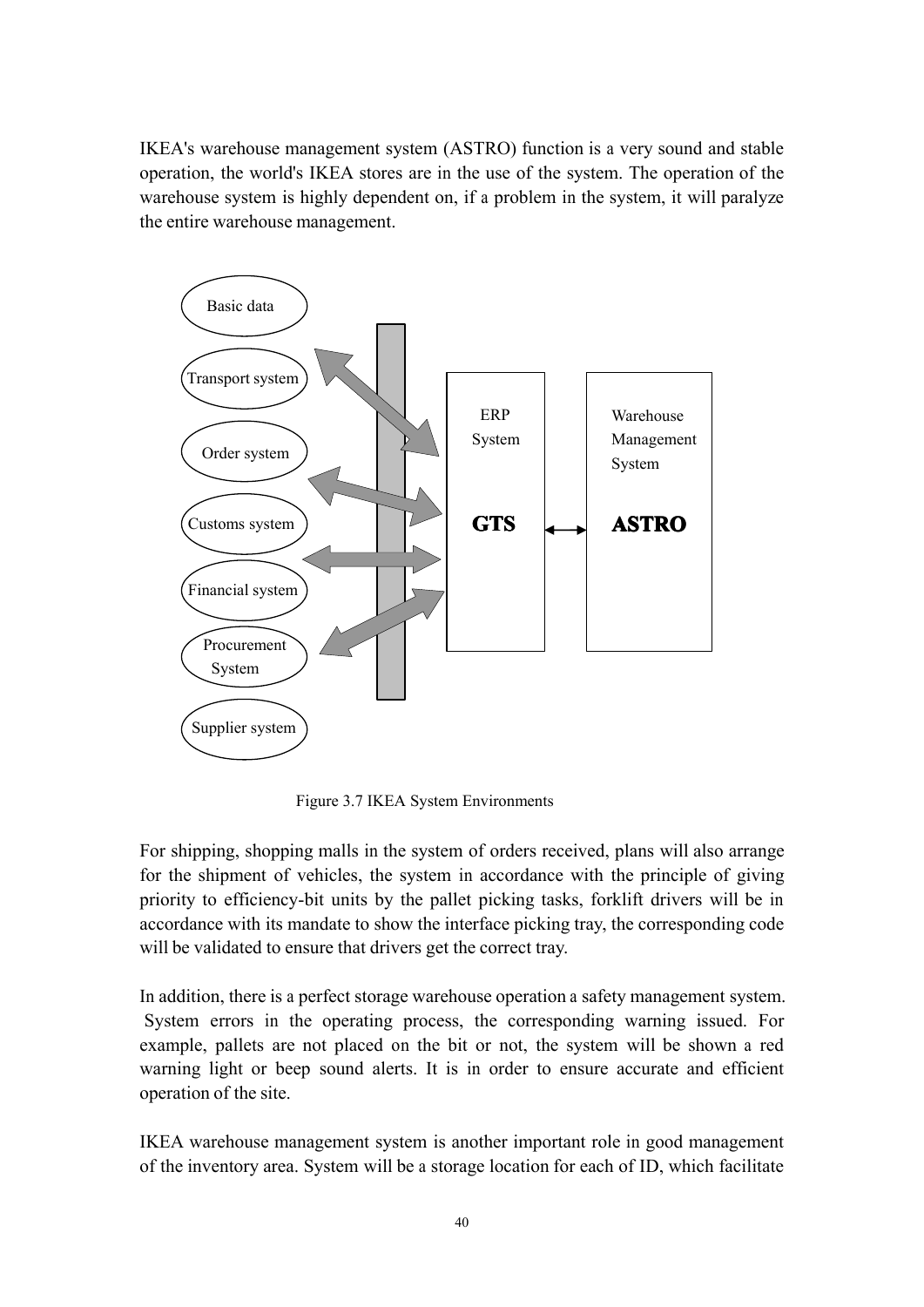the rapid and accurate through the computer to find the specified location, in order to ensure proper flowrate, the system will remain conscious of the space of 15%. And the system will be based on <sup>a</sup> different partition number of goods inventory management, due to the nature of the goods, as well as the needs of different customers, the system will be in accordance with the relevant information and data system algorithm, to distinguish between the priorities of the goods out of the Treasury, through the most suitable system configuration storage location, thus ensuring the warehouse is <sup>a</sup> high level of stock ownership, but also take into account the speedof <sup>a</sup> faster turnover.

IKEA warehouse loading and unloading of the scene is the control center through the warehouse control. Each forklift is equipped with on-board terminals, warehousing operations, they need to read the rack number and bar code information to check the goods; ship, the same check to reverse the corresponding information, can be shipped. And the system will also be able to manage the process of loading and unloading forklift functions. Load through the system to control vehicle weight, but also can adjust the focus of loading the goods in order to ensure the safety of operations.

Warehousing operations in the role of control center is very important, system-related information in accordance with the repor<sup>t</sup> that the truck ahead of time to enter the warehouse, dispatch center can be calculated in advance by the truck load of goods for goods needed and the exact location of the median and on-site operation of the region, issued at the scene ahead of the operating instructions and vehicle scheduling information at the scene, the whole process is automated through the procedure, the corresponding command will be sent to the forklift trucks and truck terminal on the data in the system control center with <sup>a</sup> simple to distinguish between the various figures of the state of warehousing operations. For example: "02" that the truck has not yet arrived at the warehouse door; "20", said the truck arrived at the warehouse at the door; "30", said the start of loading; "70" that the goods have been loaded, and vehicles out of the Treasury. A process in the arrangements, the system will immediately enter the next course of preparation.

In fact, the warehouse management system from time to time there were some failures, which have corresponding countermeasures IKEA, for example, IKEA's computer system data is backed up at any time in order to ensure data security.

#### 3) Other related systems

In addition, the transport sector also provides storage system used to transport companies or shipping companies to transport vehicles or containers reservations of space. When the transports file back from the shipping company, followed by transport planners to update the system to facilitate acceptance of the shopping mall to be accurate flight information and transport documents.

There is also related customs clearance information system, used to produce the customs declaration documents, such as invoices and so on packing list. When the warehouse has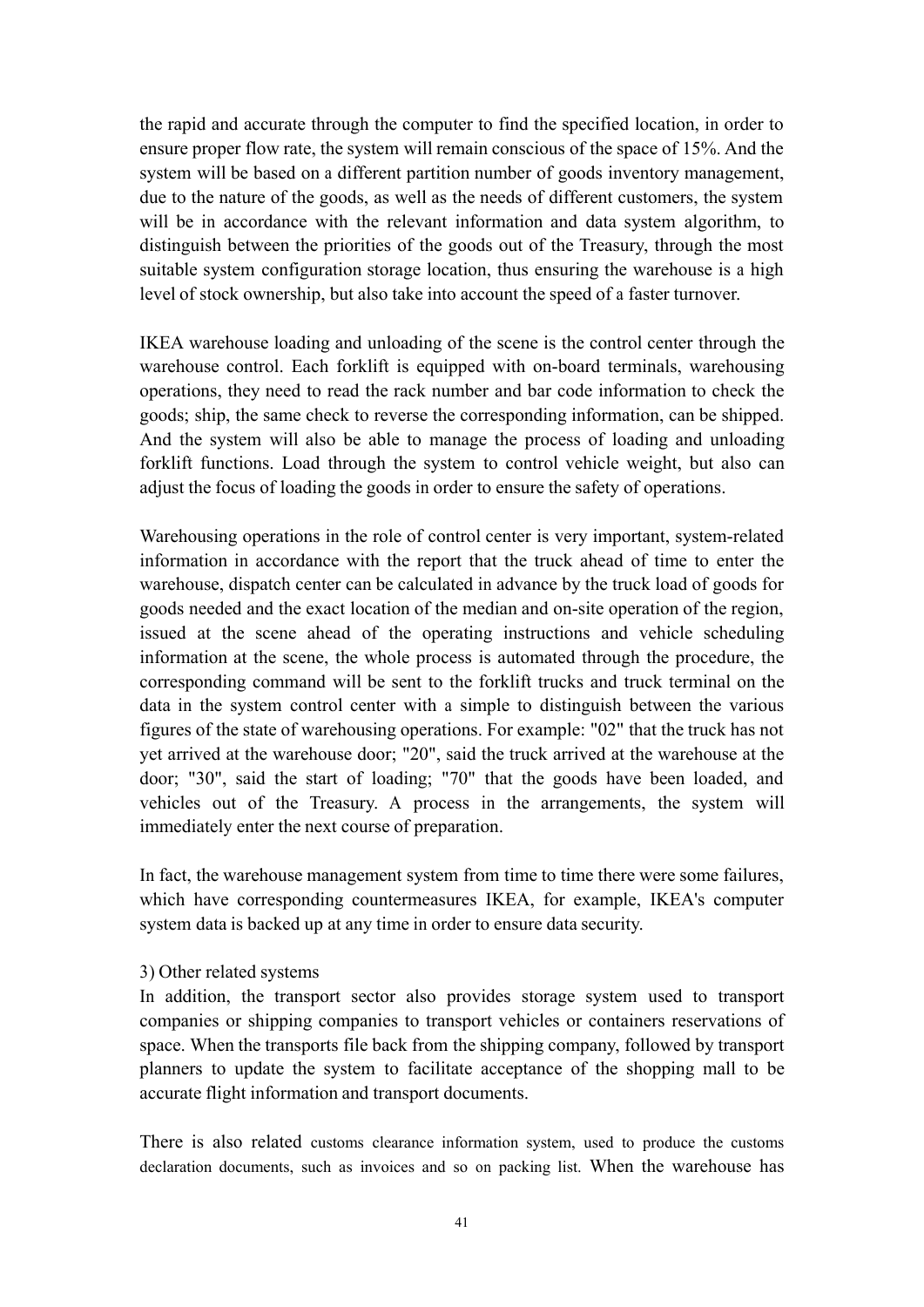finished loading, close the door the moment the container, packing information is automatically transmitted to the customs information system, according to the declarations produced at the same time be the recipient of financial invoices generated.

All of these IKEA systems are interrelated and connected.

# <span id="page-51-0"></span>**Chapter IV. IKEA (China) supply chain problems problemsand**

# **suggestions for improvement**

## <span id="page-51-1"></span>4.1 IKEA (China) Supply Chain Problems

In order to maintain an efficient low-cost commercial value chain, behind the same is bound to need <sup>a</sup> highly efficient supply chain system as <sup>a</sup> support, the supply chain IKEA is such <sup>a</sup> huge and very complex system. However, the pace of rapid expansion, the original of the supply chain does not highlight problems at the moment on the show, and its impact has been magnified exponentially.

## <span id="page-51-2"></span>**4.1.1 Inaccurate Inaccurate sales forecast forecasts**

Mainly because of long lead time for orders, it results inprediction is very difficult and many safety stock. At the same time, uncertainty of many local markets causes the difficulties of prediction, thereby maintaining the IKEA cooperation between the various divisions have <sup>a</sup> lot of challenging.

Table 4.1 is the summary of three weeks sale and prediction in the first half of this year at IKEA Asia-Pacific region; we can see that prediction and the deviation between the sales values are high rate.

| Asia-Pacific region          | <b>IKEA</b> stores | Franchise stores | Total        |
|------------------------------|--------------------|------------------|--------------|
| Predicted value              | \$26,902,761       | \$13,739,971     | \$40,642,732 |
| Sales value                  | \$23,803,565       | \$14,335,692     | \$38,139,257 |
| D-value                      | \$5,714,283        | \$3,587,052      | \$9,301,336  |
| D-value/Predicted value      | 21.2%              | $26.1\%$         | 22.9%        |
| Sales value/ Predicted value | 88.5%              | 104.3%           | 93.8%        |
| Predicted value/ Sales value | 113.0%             | 95.8%            | 106.6%       |

Table 4.1

## <span id="page-51-3"></span>**4.1.2 The total cost of inventory inventoryis too high**

IKEA supply chain managemen<sup>t</sup> is committed to efficient integration and control in <sup>a</sup> network structure composed of suppliers, manufacturers, vendors and customers.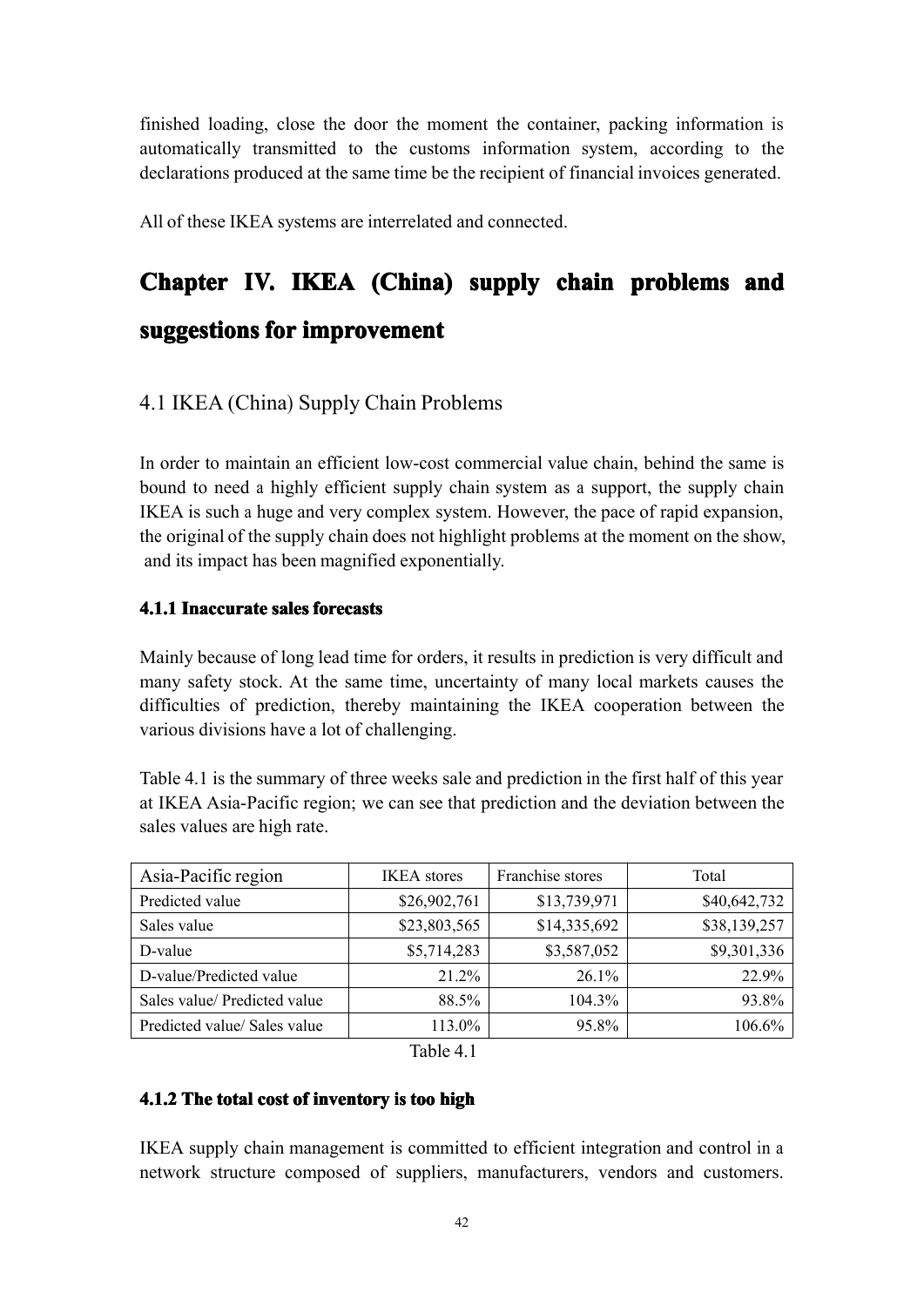Therefore is a complex, agile and efficient supply chain, which IKEA has also maintained <sup>a</sup> deal with its ownunique way. At present, supply chain managemen<sup>t</sup> as an important trend is to reduce inventory as much as possible, and maximize the proportion of in-transit inventory.

But IKEA total inventory levels are very high, because IKEA's purchasing volume and sales too often in order to cope with uncertainty and the expansion of inventory holdings. <sup>B</sup>ecause IKEA worried in-transit inventory can not be well positioned to meet the needs of IKEA stores, low inventory will increase the risk of lost sales opportunities, maintain <sup>a</sup> certain level of inventory to avoid the risk of more trouble out of stock. Therefore, whether in shopping centers, or in distribution centers, central stores all maintain <sup>a</sup> considerable amount of inventory.

## <span id="page-52-0"></span>**4.1.3 A low degree of information information integration integrationintegrationintegration**

Because of IKEA huge institutions , from product design of the headquarters, to place orders to suppliers, to transportation, to shopping malls orders, warehouse managemen<sup>t</sup> and so on, the internal has <sup>a</sup> total of no less than four to five hundred of complex systems, more needless to say the systems run by other supporting departments themselves. System database, which did not integrate well together, go their own ways, without <sup>a</sup> unified communications platform, resulting in separation of information, inability to concentrate information sharing, the low quality of information transmission is not conducive to the efficient functioning of the supply chain.

## <span id="page-52-1"></span>4.2 Suggestions for improvement

## <span id="page-52-2"></span>**4.2.1 Stock turnover innovation innovationinnovationinnovation**

The core meaning of Inventory control is to make efforts to ensure the smooth flow of business objects. The significance of inventory control: retail sales of the existence of uncertainty is the root cause of inventory for inventory control can effectively eliminate waste and to deal with the uncertainty of demand; Inventory supply chain management is a balancing mechanism, do inventory control, for the ultimate level of customer service as the center lay the foundation for supply chain management.

IKEA given the low accuracy rate as <sup>a</sup> result of the sales forecasting and lead to high inventories and high logistics costs, immediately begin to improve is the stock structure, while reducing inventory costs. And I think to resolve <sup>a</sup> variety of ways, which is, using <sup>a</sup> variety of logistics portfolio.

1) The expansion of suppliers to share shopping centers straight to shorten delivery lead time, reduce uncertainty.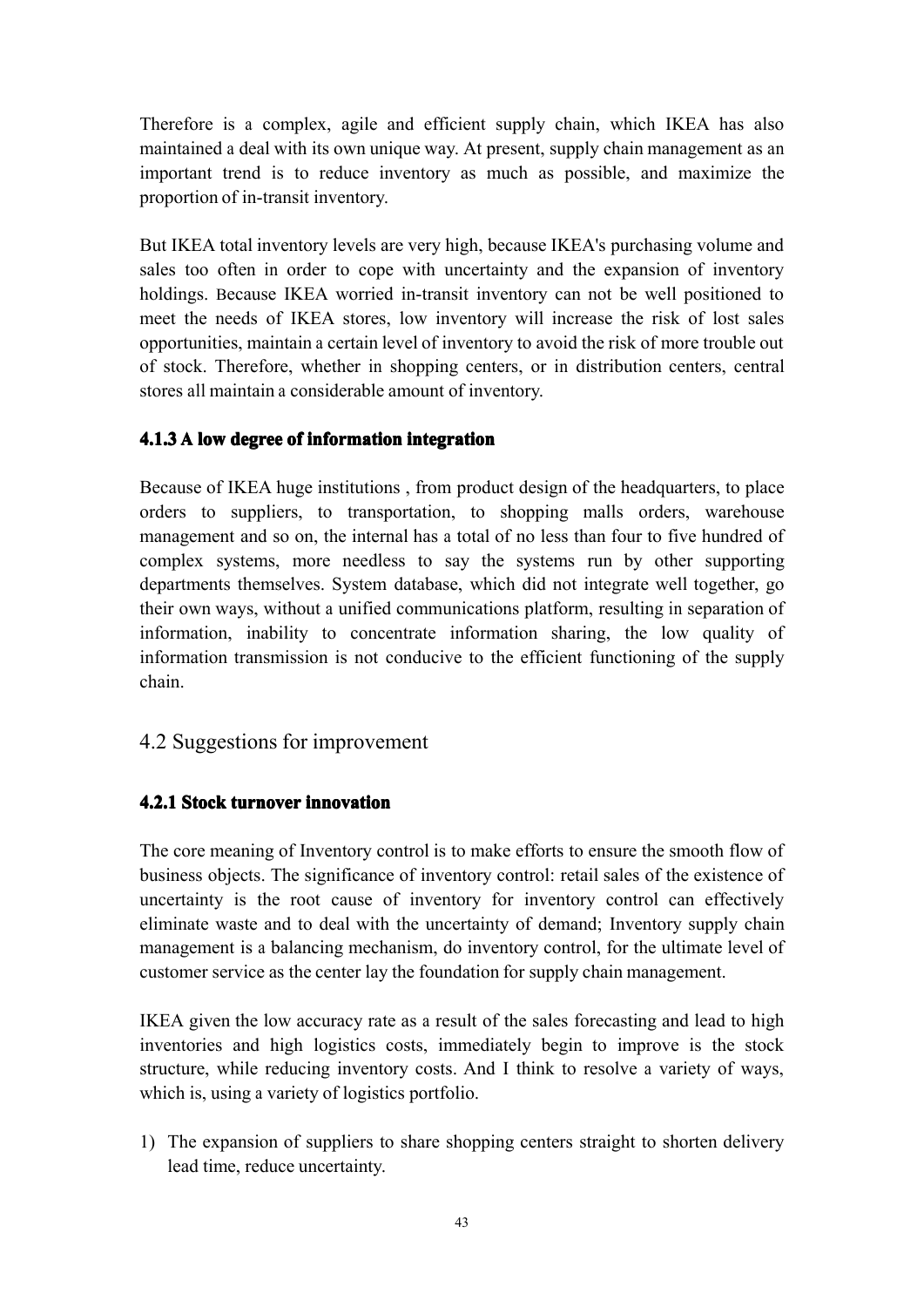At present, over half of China's shopping malls flow of goods sent directly from the supplier, this ratio can be further expanded. As the goods directly from suppliers, IKEA does not have the corresponding inventory in the distribution centers do not have to maintain the safety stock. Orders sent from the reach to shopping malls, delivery cycle will be very short and easy to control. At the same time, also reduce the damage rate of goods, due to <sup>a</sup> reduction of intermediate processes, and ultimately <sup>a</sup> corresponding increase in the level of service malls.

Of course, in the choice of which goods can be sent straight to expand the supplier of the range must be very careful when, stability must be in line with the sales, sales, and can often supply the goods, at the same time the supplier must also be long-term cooperation with IKEA, manufacturing product quality stable and secure in the scope of consideration. It must be the work of the classification of suppliers, with <sup>a</sup> top 20 or 30 suppliers, and then analyzed. In considering the expansion of the proportion of direct delivery at the same time can be set to fight trans-shipment point play function, so as to achieve direct supplier delivery flexibility strategy function.

Suppliers by expanding the share of direct delivery to the shopping center brought an additional advantage is that the shopping centers to reduce the purchase price down, the reasons for the distribution center is to skip this par<sup>t</sup> of the operation.

Of course, even if the supplier of the quality of the production of stable and secure, and the product itself isalso in line with sales of large and stable conditions, we still should be the cost of transportation conditions and take into account, as <sup>a</sup> result of inappropriate mode of transport caused by high costs, this categories of goods are still not taken into account.

2) VMI managemen<sup>t</sup> strategy

A long time, the stock in circulation is the co-ordination and circulation of each of their respective departments to manage their own inventory, retailers, wholesalers, suppliers have their own inventory, all supply chain inventory control has its own strategy. Because of their different inventory control strategies, it is inevitable that the distortions arising from the demand, the so-called phenomenon of demand amplification, suppliers to quickly respond to the needs of users, but it led to excessive inventory. In supply chain management environment, all aspects of supply chain activities should be carried out simultaneously, while traditional inventory control methods can not meet this requirement.

VMI (Vendor Managed Inventory) concep<sup>t</sup> of the major suppliers based on actual sales and safety stock needs, on behalf of his clients or replenishment orders, and actual sales is the demand from suppliers based on each customers on the inventory and sales data and statistical estimates, such as from the entire operation is usually <sup>a</sup> set of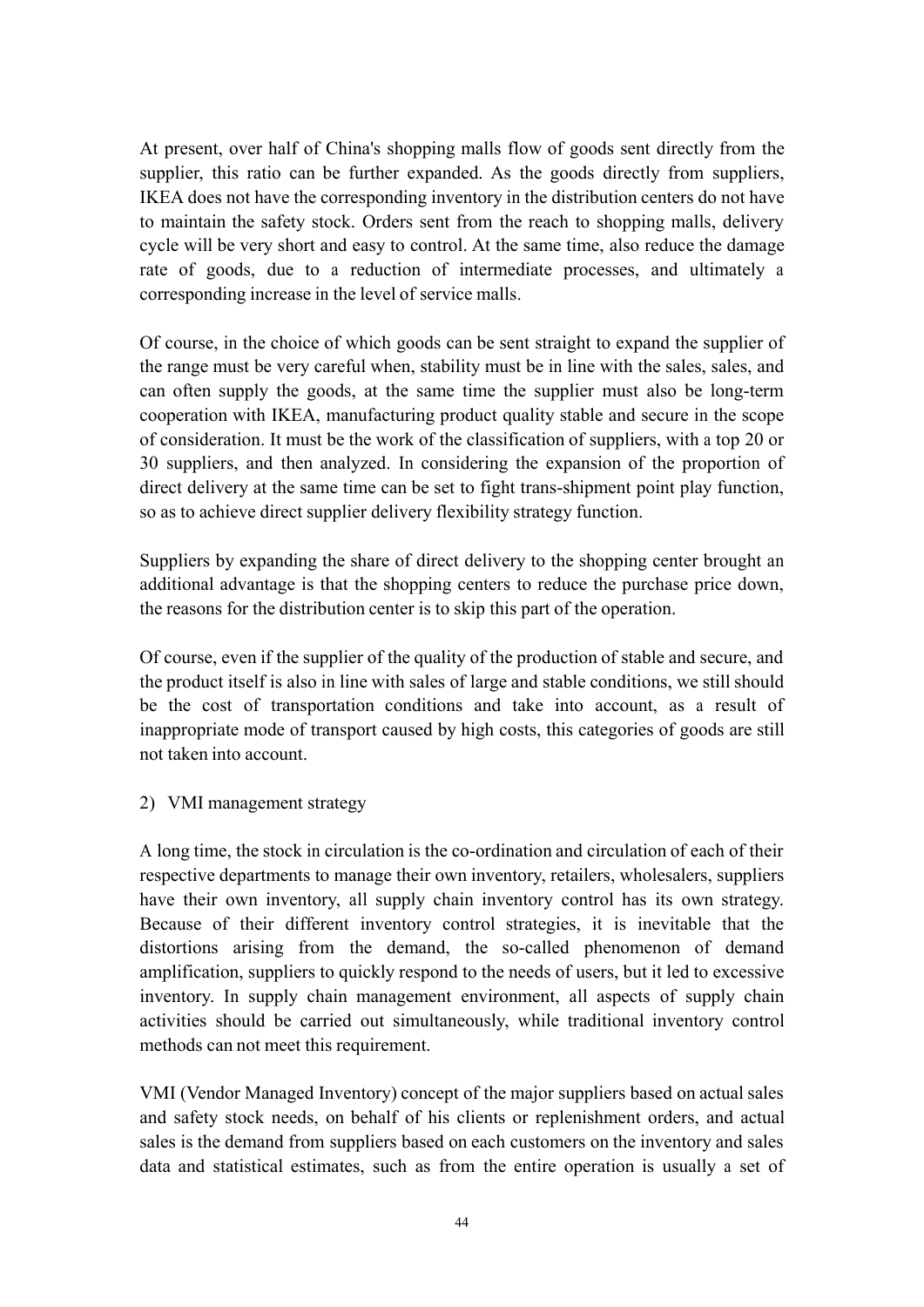supplier managemen<sup>t</sup> has to do to deal with the system. VMI to break the traditional pattern of their own inventory management, supply chain integration is an operation mode of decision-making agent, which is to adapt to changing market requirements and is <sup>a</sup> new representative thinking on inventory management. VMI in order to obtain the lowest cost to both sides as the goal, in the framework agreemen<sup>t</sup> on <sup>a</sup> common stock under the decision-making power of the user agen<sup>t</sup> to the vendor, by suppliers or distributors wholesalers agents to exercise decision-making power of stocks, and through the framework agreemen<sup>t</sup> regular monitoring and inventory managemen<sup>t</sup> have been amended to enable continuous improvement.

Because of this, I think that IKEA can also choose a number of long-term and stable cooperation in carrying out VMI supplier managemen<sup>t</sup> strategy. Suppliers have their own orders in accordance with the safety of shopping center inventory and sales data. This approach will greatly improve supplier IKEA shopping center on the response time, and the earlier information that the market actually sell, and lower the center due to unnecessary changes in the market, stocks, and further advance the introduction of production market commodities, reducing out-of-stock rate. The adoption of the strategy causes the cost of the two sides been reduced.

For IKEA, the benefits of the implementation of VMI are:

First of all, the suppliers of bulk orders have <sup>a</sup> clear understanding and ability to control the demand amplification. Shopping centers to provide information make orders for suppliers and full control of decision-making changes in order quantity. Suppliers can reduce the uncertainty of forecasts, and better coordination of production and distribution, to reduce safety stock and the cost of storage and delivery, thereby enhancing the service levels.

Secondly, for the establishment of retail shopping malls IKEA - <sup>a</sup> strategic alliance supplier provides <sup>a</sup> good opportunity. For example, you can order the elimination of redundant departments, so that artificial task automation, to products such as tags and design work can look to the efficiency of system-wide re-arrangement, it can be removed from the process control step is not necessary.

Of course, in the implementation of the strategy, mutual trust and information transparency is very important, suppliers and IKEA shopping center must have <sup>a</sup> good spirit of cooperation in order to maintain a good mutual cooperation. IKEA is not only the supply chain to reduce inventory levels, reduce costs, and access to <sup>a</sup> high level of service, improve cash flow, and with suppliers to share the changing needs of transparency and <sup>a</sup> higher degree of customer confidence.

3) Cross-stop distribution strategy

Consider the existing distribution center IKEA traditional mode of operation, that is the basis of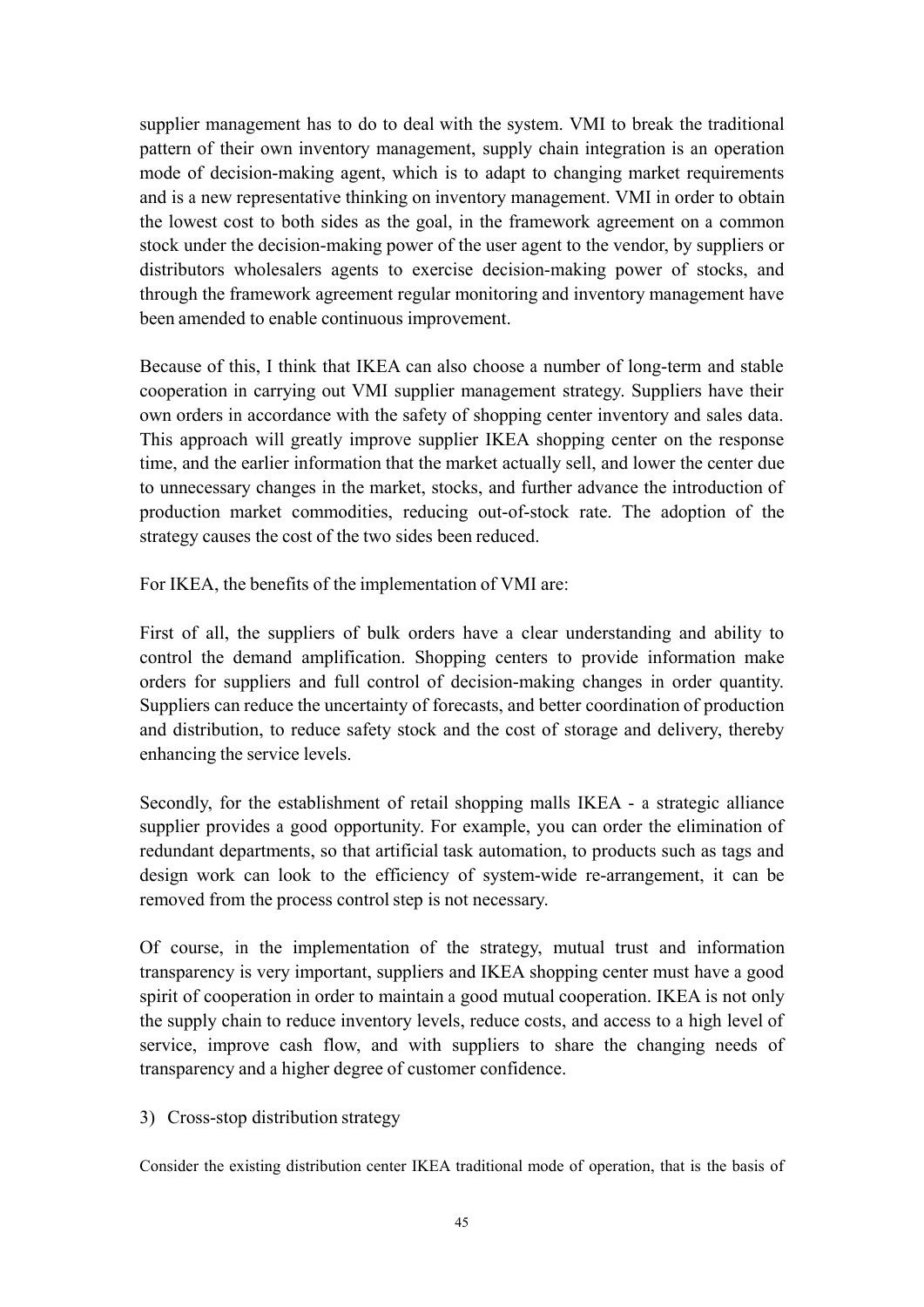orders and shipments, you can use <sup>a</sup> stop-off mode of operation (cross-docking), this is <sup>a</sup> costeffective (to reduce inventory and control area distribution center, etc.) to improve the operational efficiency of <sup>a</sup> very effective approach. Many foreign companies, such as the well-known retail giant Wal-Mart frequently used, that is, just unloadedin the cargo warehouse order processing after <sup>a</sup> short period of time, or within 24 hours immediately transferred to the shipping door to send, and without going through the warehouse shelf . It has two advantages: no inventory and no need to use the operation of <sup>a</sup> large area (as opposed to the operation of inventory), and thus less cost of delivery. However, the level of its operation, the system (including orders for systems, warehouse managemen<sup>t</sup> system, and other related systems, etc.) and meet the requirements of suppliers is very high.

In this manner, the process of distribution centers to serve as the regulation of supply and suppliers from outside the order station, and does not retain its ownstock or stock with fewer reservations. This can also be referred to as the warehouse direct transshipment points. But the question is: Does the strategy of direct transshipment warehouse holds more than <sup>a</sup> classic strategy of superior stock? Therefore, I have considered this model through the use of <sup>a</sup> combination of <sup>a</sup> variety of logistics, distribution over-stop strategy to keep inventory in the warehouse distribution strategy classic, along with the product directly from the supplier to send straight to the store strategy, the logistics operations in order to achieve of flexibility and low cost.

#### 4) High volume, low-flow strategy

IKEA mentioned earlier is currently considering the high-flow, low-flow strategy is the IKEA Group in the Asia-Pacific supply chain strategy of structural adjustment in China, the Asia-Pacific region to establish <sup>a</sup> central warehouse low-flow (low flow DC), covering shopping centers throughout the Asia-Pacific region, and the establishment in each country close to the local retail market of high-volume distribution warehouse (high flow DC). This adjustment means that the supply chain is more compact, so that the entire region <sup>a</sup> significant reduction in inventory. Warehouse area of specialization by the (low flow DC) to sales and distribution in accordance with the classification of goods, the lower operating costs, while at the same time close to the retail market through the warehouse (high flow DC) distribution can significantly reduce the malls orders delivery cycles, reduce inventory malls.

So my suggestion is in the overall strategy established under the premise of the analysis of deeper changes in the demand for the entire region, scientifically measured the flow in this region strategy. For example: the level of service is the products S1 has high capacity storage on their own, especially those who spend par<sup>t</sup> of products such as complete sets of kitchen equipment, even if the number up from the low-flow should be classified products. Another example: <sup>a</sup> country is usually to special order goods for sale only in the country, of course, should be stored in the sale of the country, but when the flow of such goods is less than a certain size parameters, or regional considerations on the low flow DC. Resolve this problem through the above proposal by thedirect transfer to solve, that is, low flow DC from shipment of goods to the local high flow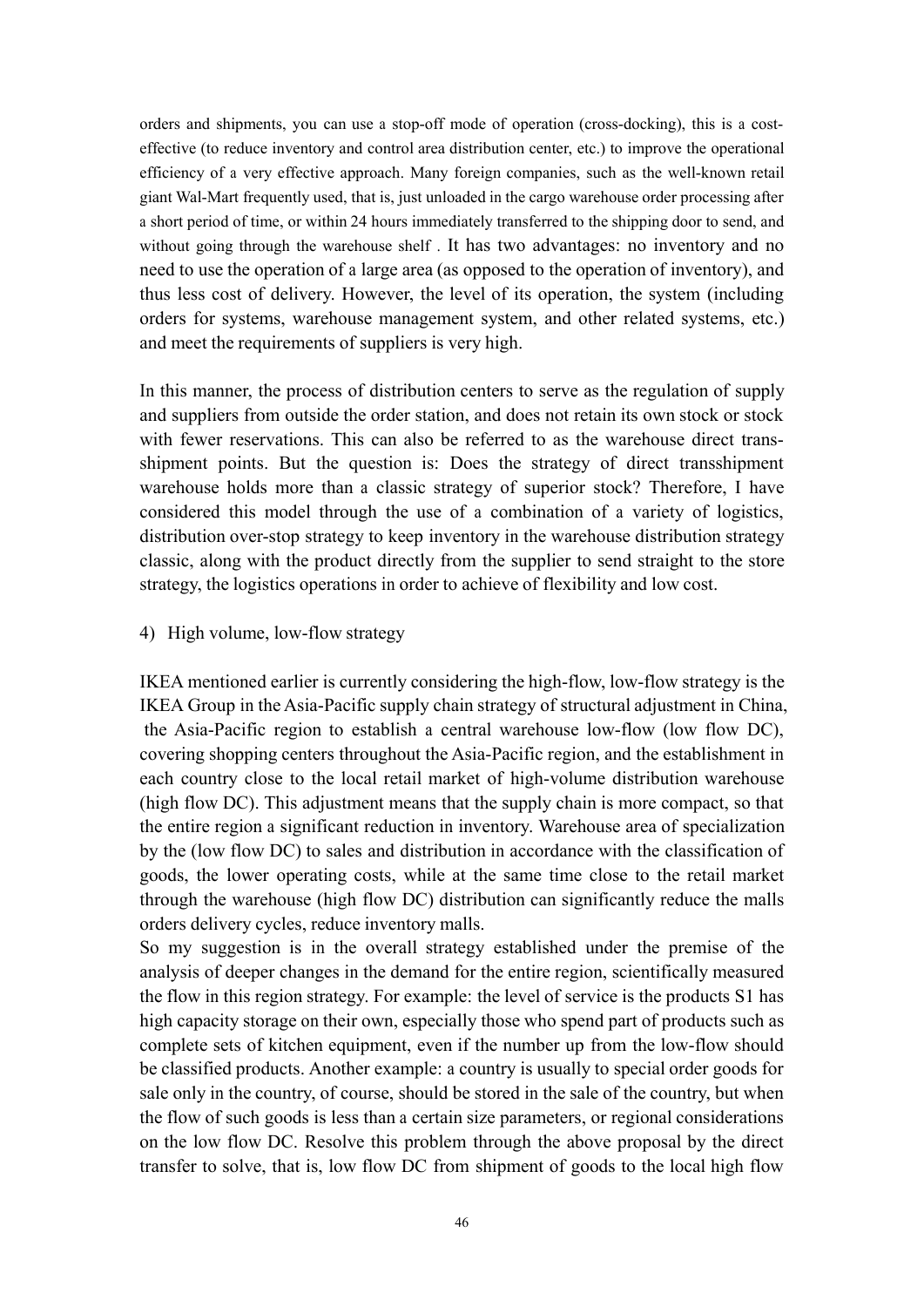DC and assembled with the goods to the shopping malls. There is also <sup>a</sup> matter of principle is to ensure that the products low-flow is only <sup>a</sup> single supplier of production, to improve efficiency.

## <span id="page-56-0"></span>**4.2.2 Improved Improved Improvedsales forecasting**

IKEA has been troubling for the sales forecasting problem of too large deviations from the prediction method and means of connection, I propose the following improvements:

1) In the pas<sup>t</sup> sales

Further in-depth analysis of pas<sup>t</sup> sales and found that specific changes of seasonal merchandise. Sales forecast, it is important to determine the real trend and random events to try to be separated from real changes in demand. Therefore, in quarter sales forecast, it must ignore the pas<sup>t</sup> sales is particularly high and particularly low data.

2) The collection of economic information in public

Adjustments to the sales trend of the forecast are based on the region's economic development trends. For example, the Annual Report of China's economy as well as national authorities released demographic data and annual sales data, consumer demand reports, which can also be purchased from <sup>a</sup> consulting firm, where relevant data.

3) Collect customer information

On the one hand, through sales of goods to measure <sup>a</sup> reflection of our customers, on the other hand, can be directly asked about the situation of customers of the commodity in order to obtain customer information. Understanding what customers want to buy today, they will want to predict what is helpful.

## 4) The supplier

IKEA has always been committed to the development of long-term, stable supplier cooperation for strategic partnership and the supplier market is an excellent source of information on the global market that they know what products are selling, so the supplier to obtain information on the expected future sales is also <sup>a</sup> very effective way.

## <span id="page-56-1"></span>**4.2.3 Integration ntegration of supply chain system**

IKEA need to logistics management, systems management, supplier orders, inventory management, data processing, third-party logistics management, and stores the coordination to manage <sup>a</sup> wide range of systems engineering is not an easy task. The effectiveness of the current supply chain systemwith the company's investment is linked to <sup>a</sup> number of retailers in the pre-development system is often not the supply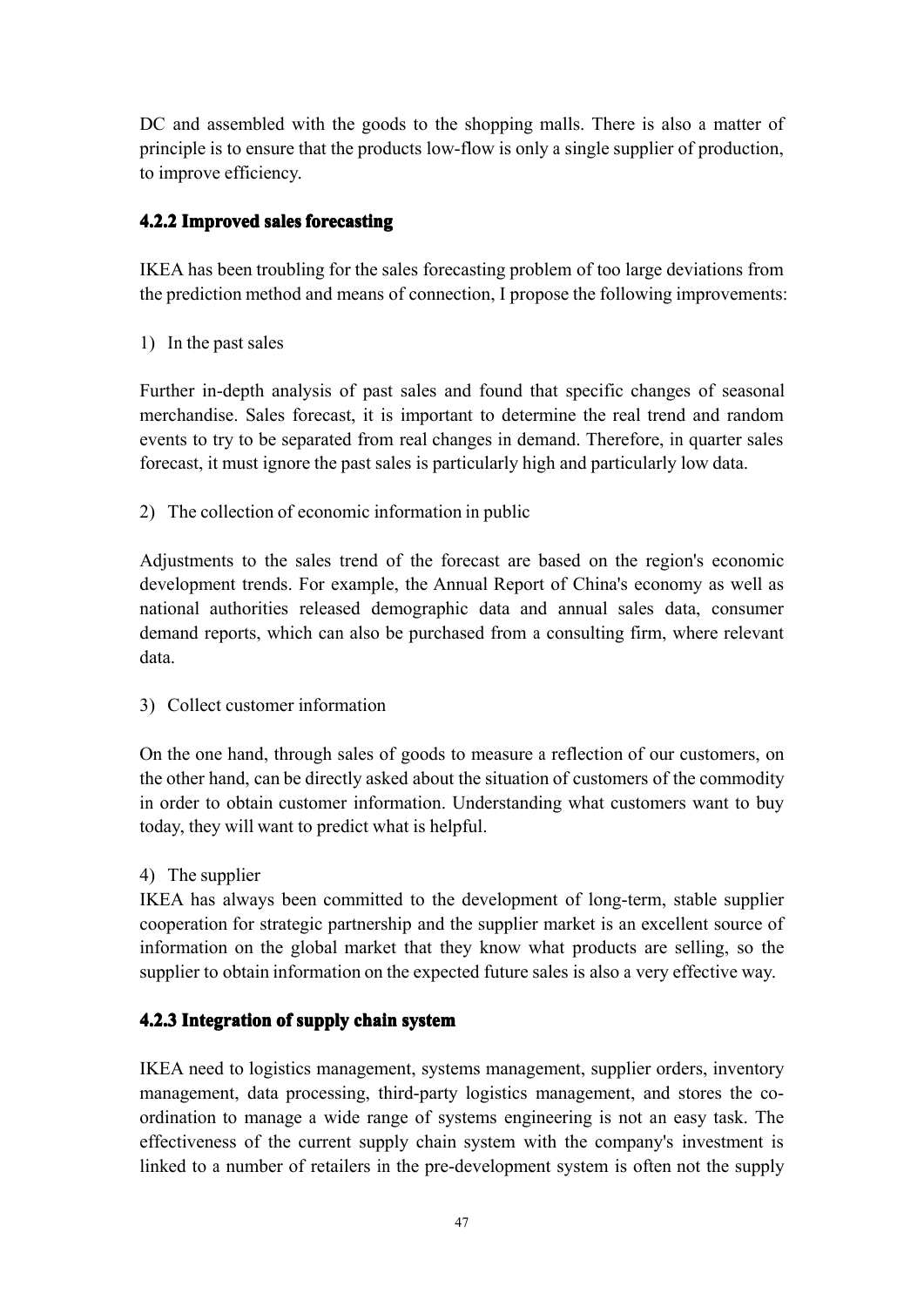chain and logistics needs to enter the ERP system, resulting in systematic bias in the selection of the above and the corresponding supply chain and logistics system of the second development, which is very time-consuming and laborious; so if the parties in the supply chain can not have <sup>a</sup> strong platform for the exchange of operational efficiency will be greatly reduced, the expected return on investment will not be ideal.

So I do not think IKEA in urgen<sup>t</sup> need of system integration in the supply chain to spend <sup>a</sup> grea<sup>t</sup> investment, grea<sup>t</sup> efforts will be the integration of their internal business processes, achieve information sharing, especially in transportation, warehousing, information integration, inventory management, order processing, purchasing and other core functions, and ultimately to achieve the production, procurement, inventory, sales, and financial and human resources management, fully integrated, so that logistics, information flow , to maximize the effectiveness of capital flow, the ideal operation of the supply chain into <sup>a</sup> reality.

At the same time, upstream suppliers and to create synergies, through the upstream suppliers to enter into supply chain managemen<sup>t</sup> system, IKEA can be achieved within the new online check, electronic ordering, appointment shall end, on-line reconciliation and other functions; through and inventory and sales The combination of data analysis, the system can help achieve the volume of orders, products, inventory and distribution of automatic promp<sup>t</sup> support.

In addition, supply chain managemen<sup>t</sup> system should also suppor<sup>t</sup> the IKEA with suppliers to form strategic partnership. Shared with suppliers through the sale of goods, inventory, billing, promotions and other information, so that IKEA and suppliers to conduct joint marketing, consumer analysis, suppliers, inventory management, quick response to customers, while reducing out-of-stock merchandise and keep the backlog severed shelf situation and help IKEA to increase revenue, more quickly respond to customer needs and realize the scientific management of the external supply chain. Supply chain managemen<sup>t</sup> system can also help to establish IKEA supplier relationship managemen<sup>t</sup> system to enable enterprises to speed from the supply, quality merchandise, credit, etc., the evaluation and selection of the preferred supplier or strategic.

## <span id="page-57-0"></span>**Chapter Chapter V. Summarize ummarize ummarize ummarize**

In this paper, the use of the transportation supply chain managemen<sup>t</sup> theory and the rationale for strategy and tactics, including building <sup>a</sup> logistics network strategy, strategic inventory management, distribution strategies, diversion of strategic commodities and so on, to carry out targeted research, including inventory turnover innovation, supply chain information systems and so on in order to achieve the level of customer service, low prices, fast delivery and <sup>a</sup> high degree of target customers to make products in China, IKEA furniture and home market more competitive advantage.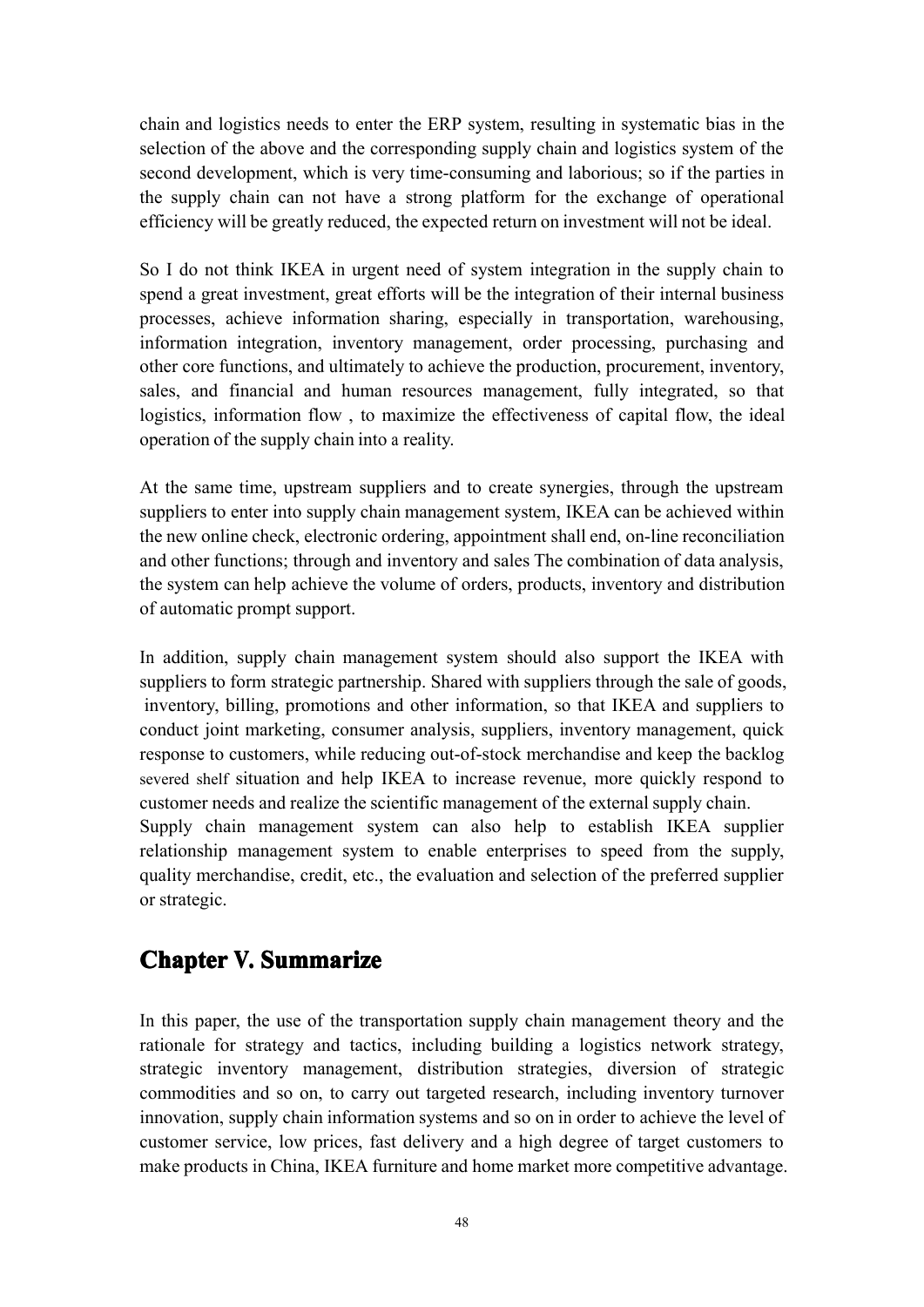Multi-way through the proposed combination of <sup>a</sup> wide range of logistics services to handle the level and the inventory levels of these two interdependent and mutually contradictory relationship, on the one hand, IKEA China to reduce internal logistics costs (warehousing costs, procuremen<sup>t</sup> costs, transportation costs, the cost of out-ofstock losses, etc.), on the other hand so that the upstream suppliers better, lower cost IKEA to meet demand for retail goods.

At the same time, the proposed product design, suppliers, distribution network, retail shopping centers through information technology can create <sup>a</sup> door-to-door to share the network system. The formation of products, marketing and logistics information sharing, so that was beneficial to IKEA information superiority, and reduce its product development, production and marketing aspects of the risks and logistics, information flow, capital flow to maximize efficiency, the ideal the operation of the supply chain into <sup>a</sup> reality.

<span id="page-58-0"></span>At the same time, the depth and understanding of the limitations of data collection, analysis and comments in the inevitability of the existence of one-sided phenomenon of errors and omissions, the existence of different enterprises in different deep-seated problems, this article only IKEA in the status quo in China the state of supplychain research, hoping to learn from some of the enterprises.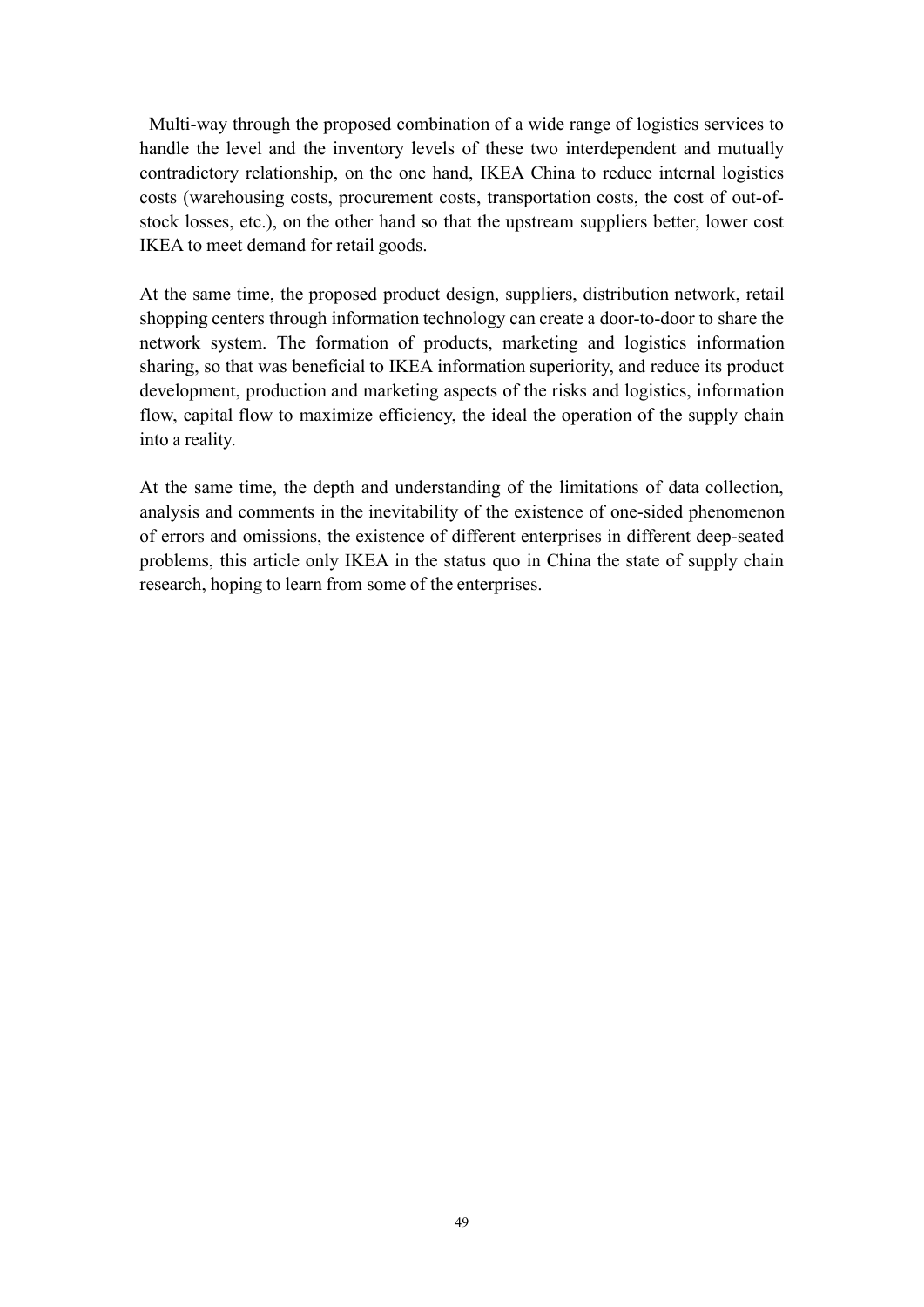#### **Preliminary Bibliography**

- 1. IKEA creates the Kingdom of the furniture supply chain, [http://www.21manager.c](http://www.21manager.com/html/2008/10-20/17153348.html) [om/html/2008/10-20/17153348.html](http://www.21manager.com/html/2008/10-20/17153348.html), 2008.10.20
- 2. Donald J.Bowersox. David J.Closs. M. Bixby Cooper, Supply Chain Logistics Management(2nd Edition), China Machine Press, 2007.3
- 3. Robert Monczka. Robert Trent. Robert Handfield, Purchasing and Supply Chain Management(3rd Edition), Tsinghua University Press, 2007
- 4. Huo Jiazhen. Ma Xiubo. Zhu Linjie, Integrated Supply Chain Performance Evaluation System and Application [M], Tsinghua University Press, 2005
- 5. Da Yingli. Zhang Qin. Shen Houcai, Research on Bullwhip Effect in Supply Chain, Journal of Management Sciences in China,Vol.6 No3, 2003
- 6. Research on evaluation method of goods inventory control strategy, China's thirdparty logistics network[\(http://www.3rd56.com/](http://www.3rd56.com/)), 2005.2.10
- 7. Zhang Li, The Literature Review of Supply Chain Management, 【J】Management Baojian 2004.11 P45-48
- 8. Michael Porter, Competitive Strategy, Hua Xia Press, 1997
- 9. Liberatore, M.J, and T.Miller, A Framework for lntegrating Aetivity  $-$  Based Costing and the Balaneed Seoreeard into the Logisties Strategy Development and Monitoring Proeess, Journal of Business Logisties, 1998, 19(2):131-154
- 10. The website of IKEA: http://www.ikea.com/cn
- 11. Davis T. Effective supply chain managemen<sup>t</sup> [ J].Sloan Mnagement Review, 1993, (2): 35-46.
- 12. Narasimhan R, Jayaram J. Causal linkages in supply chain management: an exploratory study of North American manufacturing firms [J]. Decision Sciences, 1998,29 (3): 579-605.
- 13. BradleyHul,l The role of elasticity in supply chain performance [J]. Int. J. Production Economics, 2005,(98): 301-314
- 14. Stephen Haag. Maeve Cummings. Amy Phillips, Management Information Systems for the Information Age, China Machine Press, 2004.3
- 15. Xue Bin. Wang Jingfang. Liu Caili. Ge Xiaomei, [J]. Journal of Information. Vol 5 7-10. 2006
- 16. Richard D.Chase. F.Robert Jacobs. Nicholas J.Aquilano, Operations Management for Competitive Advantages( $11<sup>th</sup>$  Edition), China Machine Press, 2001.12
- 17. Fang Chengwu. Lei Yunping, Supply Chain Performance Evaluation based on Customer Satisfaction, [J]. Journal of Anhui University of Technology. 2005, (4)
- 18. The supply chain of IKEA, bbs.vsharing.com/Article.aspx?aid=603197, 2008.10
- 19. Shi Bangchen, Enterprise supply chain rewrites the rules of competition, Logistics & Material Handling, 2002.10
- 20. Ma Shihua, Cooperation Mode of Supply Chain among the Enterprises, Dongnan University Press, 2003.6
- 21. Gao Xia. Improve the level of Inventory Management of Supply Chain by VMI.